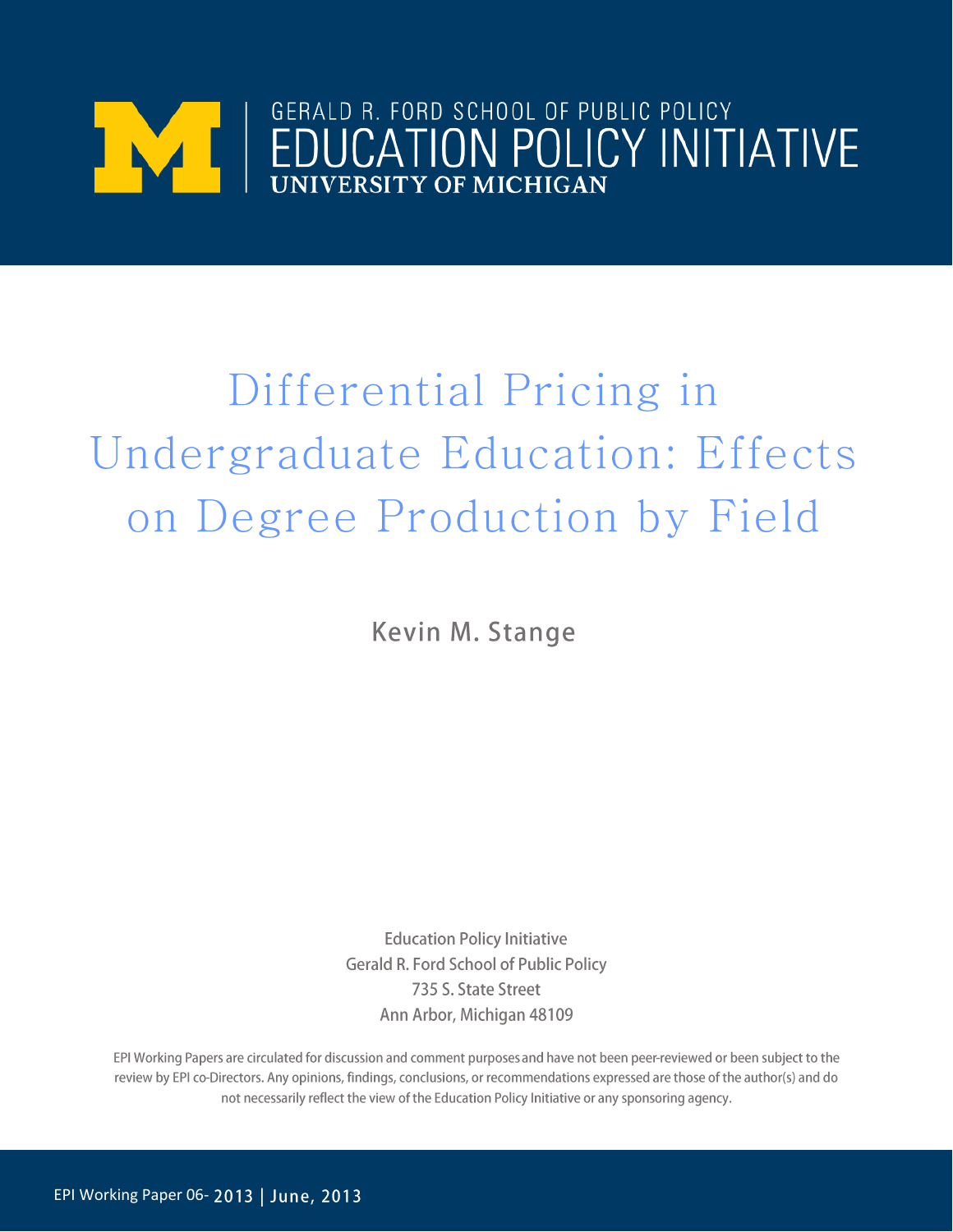# NBER WORKING PAPER SERIES

# DIFFERENTIAL PRICING IN UNDERGRADUATE EDUCATION: EFFECTS ON DEGREE PRODUCTION BY FIELD

Kevin M. Stange

Originally posted as NBER working paper 19183

I am incredibly grateful to Glen Nelson for sharing his data on differential tuition and for several very helpful discussions. Alfredo Sosa provided exceptional research assistance. Helpful comments were provided by numerous seminar participants at the University of Michigan, Columbia University Teachers College, and the Association for Education Finance and Policy Annual Meetings. Author can be contacted at kstange@umich.edu. All errors are my own.

© 2013 by Kevin M. Stange. All rights reserved. Short sections of text, not to exceed two paragraphs, may be quoted without explicit permission provided that full credit, including © notice, is given to the source.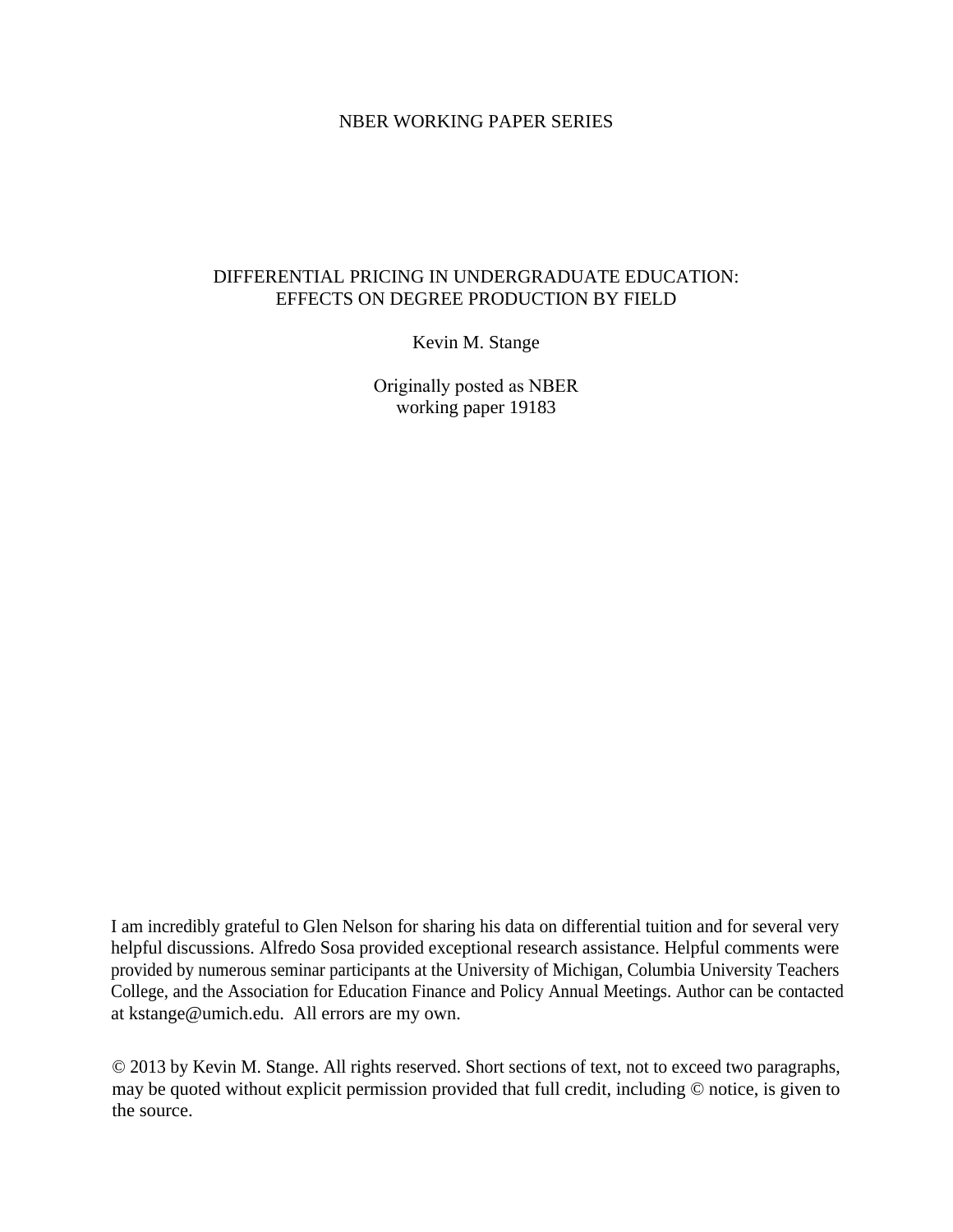Differential Pricing in Undergraduate Education: Effects on Degree Production by Field Kevin M. Stange June 2013 JEL No. I20,I22,I28,J24

# **ABSTRACT**

In the face of declining state support, many universities have introduced differential pricing by undergraduate program as an alternative to across-the-board tuition increases. This practice aligns price more closely with instructional costs and students' ability to pay post-graduation. Exploiting the staggered adoption of these policies across universities, this paper finds that differential pricing does alter the allocation of students to majors, though heterogeneity across fields may suggest a greater supply response in particularly oversubscribed fields such as nursing. There is some evidence that student groups already underrepresented in certain fields are particularly affected by the new pricing policies. Price does appear to be a policy lever through which state governments can alter the field composition of the workforce they are training with the public higher education system.

Kevin M. Stange Gerald R. Ford School of Public Policy University of Michigan 5236 Weill Hall 735 South State Street Ann Arbor, MI 48109 and NBER kstange@umich.edu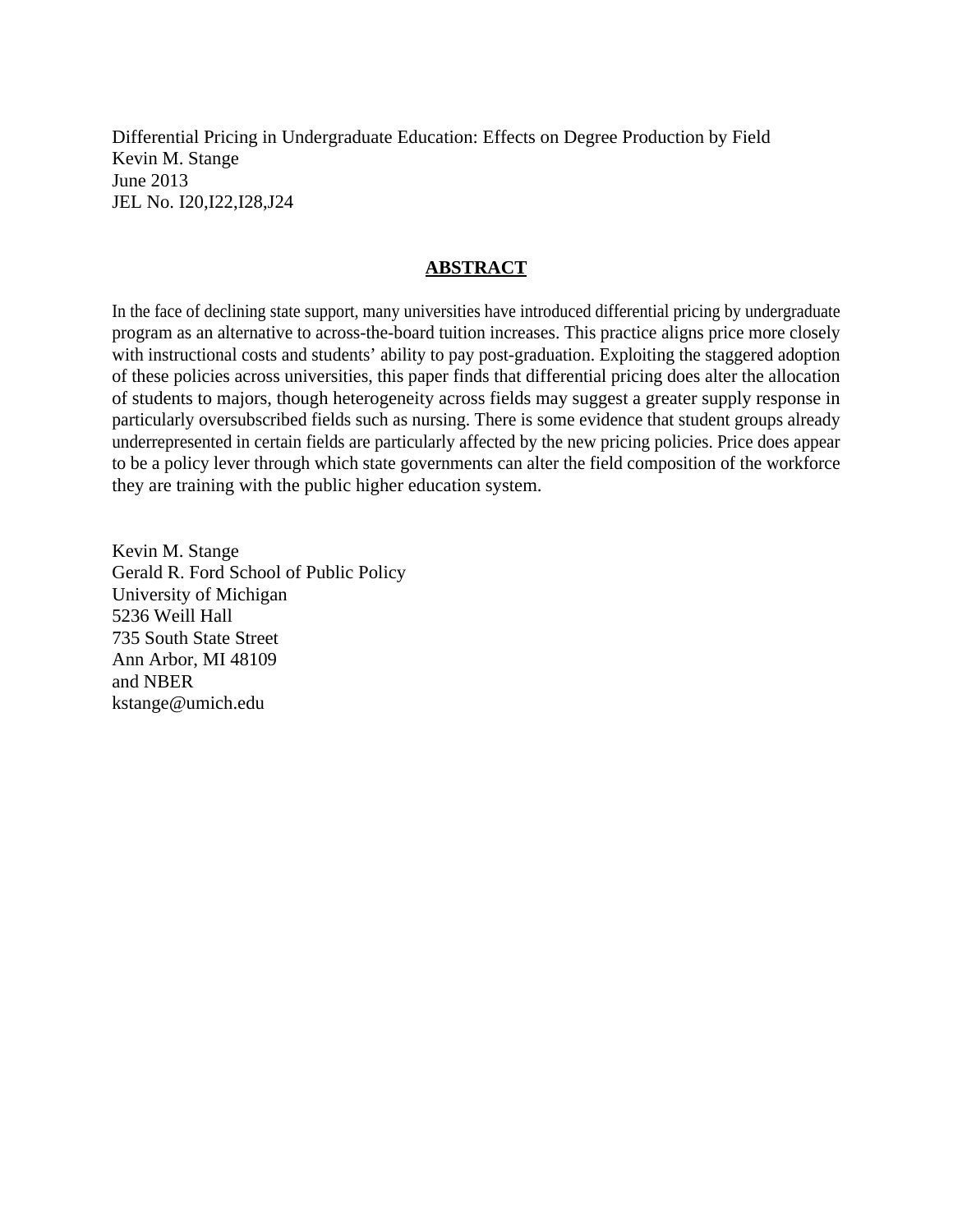# **I. Introduction**

The provision of higher education is one of the most important functions of state governments in the United States, accounting for \$170 billion of direct state spending in 2011 (NASBO, 2012). Historically states have attempted to provide their residents with access to high-quality postsecondary education by providing large subsidies directly to public institutions with few directives for how the money was used. Public institutions, in turn, charged all students a price well below cost, with very little price variation between in-state undergraduate students within institutions. [1](#page-3-0)

However, escalating tuition and tight state budgets have placed higher education institutions under recent scrutiny, as lawmakers debate what type of education government should be promoting and who should pay for it. One of the more high-profile proposals stemming from these debates is the recent effort by Florida Governor Rick Scott to nudge more students into majors in "strategic areas" like engineering and biotechnology by freezing tuition rates in these fields, while increasing rates for students in liberal arts (Alvarez, 2012). An alternative approach was taken at public universities in Texas following deregulation in 2004. Many institutions increased overall tuition rates and began charging higher rates for specific programs, at least partially in an attempt to improve the quality of these specific programs by generating additional resources (Kim and Stange, 2013). Michigan and Ohio recently followed the trend of many other states by making appropriations conditional on various measures of institutional performance, including the production of degrees in high-need fields (Jesse, 2012; Plant, 2012). At the national level, calls to increase the number of bachelor's degrees awarded in engineering and nursing (Executive Office of the President, 2012; Institute of Medicine, 2010)

<span id="page-3-0"></span> $<sup>1</sup>$  Public institutions do charge different prices to in-state and out-of-state students and lower prices to students that</sup> attend part-time, but other forms of price differentiation within institutions are less pronounced historically.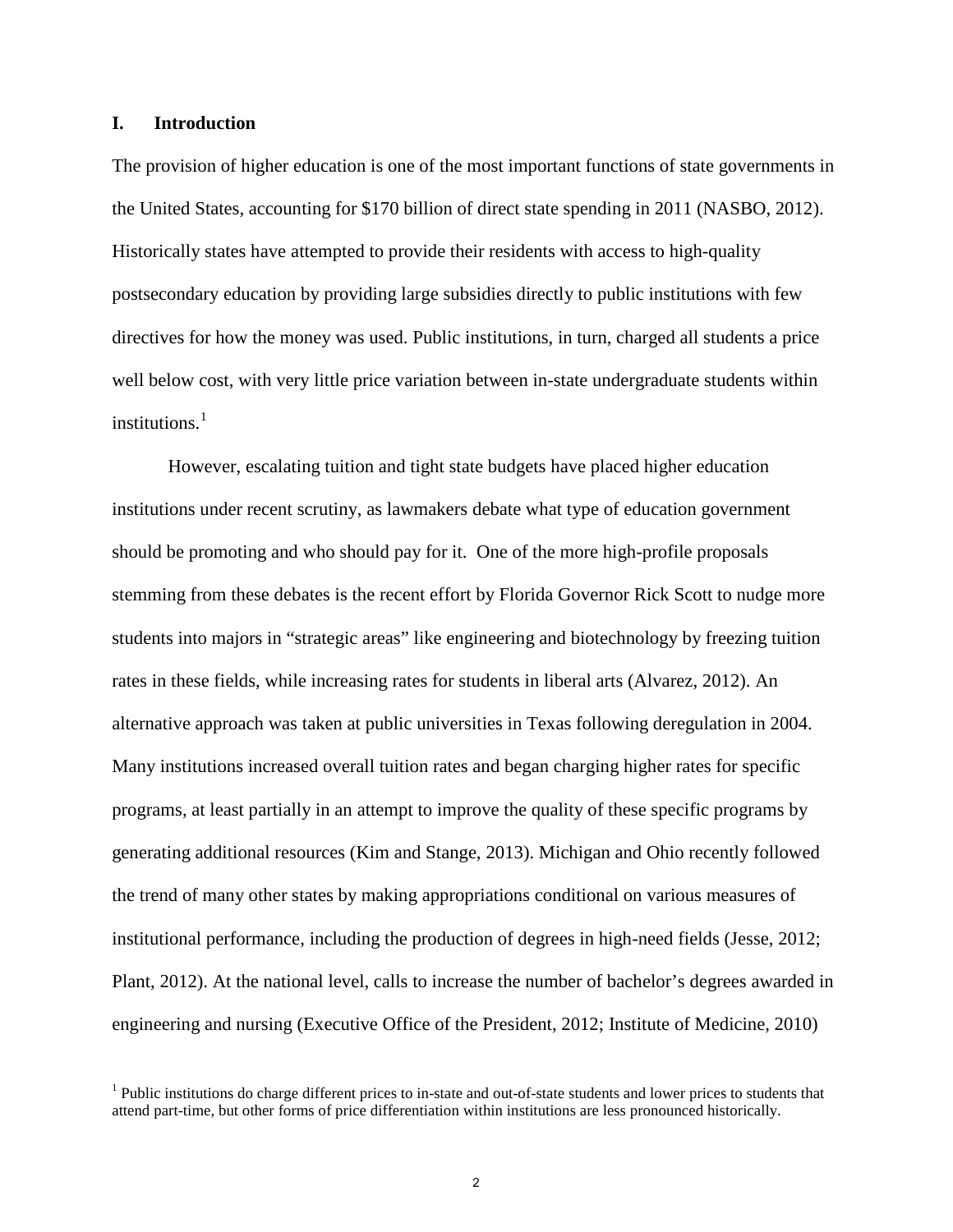motivated the SMART Grant program and various workforce provisions of the Affordable Care Act.<sup>[2](#page-4-0)</sup> In short, policy-makers at many levels are attempting to alter the mix of undergraduate degrees to achieve the greatest return on the public's substantial investment in higher education.

The efficacy of many of these efforts depends on the responses of students and institutions to changes in major-specific prices, a topic about which little is known. This question is the focus of this paper. The situations in Texas and Florida are not atypical, as institutions across the country are increasingly charging students higher prices for upper division coursework and for certain high-cost majors such as engineering, business, and nursing. This reverses the historical convention of universities charging all undergraduates the same price regardless of field. A recent survey found that forty-two percent of public doctoral institutions now charge differentially either by field or level, with field-based differentials much more common (Ehrenberg, 2012). Given the heightened scrutiny and financial pressure faced by institutions, differential pricing may very well become the new standard practice in undergraduate education, as it is in graduate education. Since differential pricing could induce both demand and supply responses, the combined effect on the sorting of students into majors is theoretically ambiguous and thus an important and unanswered empirical question.

In this paper, the effect of differential pricing is estimated using data on the mix of degrees awarded by 142 large public research universities from 1990 to 2010. Fifty of these universities adopted differential pricing for engineering, business, or nursing during this time period. These three fields are the most common targets for differential pricing and also account for a sizable share of all undergraduate students. Employing a difference-in-differences and event-study strategy, I compare changes in the share of degrees awarded in certain fields at these universities

<span id="page-4-0"></span><sup>&</sup>lt;sup>2</sup> See Evans (2012) for a discussion of the recently discontinued SMART Grant program and Morgan (2010) for discussion of the nursing and other health workforce provisions in the Affordable Care Act.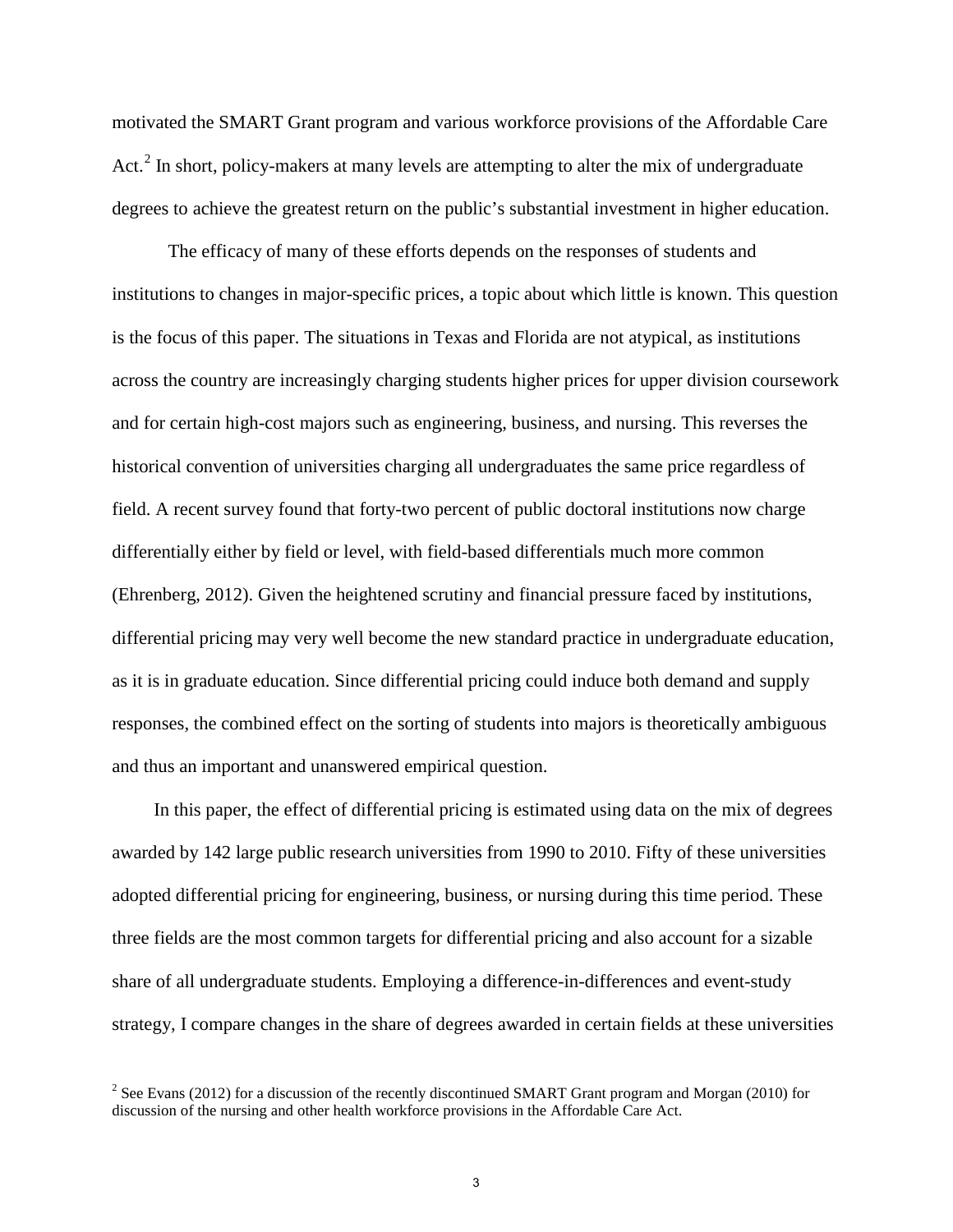to changes at schools that did not alter their tuition policy during the same time period. Several different plausible control groups – colleges that adopt differential pricing at different times, colleges that considered adopting (but didn't), non-adopters in the same region and selectivity category – are used to estimate the counterfactual time trend that adopters would have experienced had they not enacted price differentials. The event-study model finds no evidence that schools adopting differential pricing policies were trending differently than control schools prior to adoption.

The results indicate that differential pricing for engineering is associated with a statistically significant 1.1 percentage point decrease in the share of degrees awarded in engineering after three years (on a base of 14.7 percent). The analogous figure for business is an (imprecise) 0.8 percentage point decrease in the business share within three years (on a base of 19.5 percent). Differential pricing for nursing is actually associated with a 0.8 percentage point *increase* in the nursing share (on a base of 4.4 percent), though this is imprecise and not significantly different from zero. These patterns are robust across a number of specifications, covariate adjustments, different control groups, and samples. I also find that women and minorities have larger proportionate effects than male and white students. Using individual-level data, I find no evidence that additional institutional grant aid offsets the increased tuition for impacted majors. Since the effects I uncover combine both a demand and supply response, different responses across fields may reflect differences in demand parameters, that the supply response differs across fields, or that fields are in different initial equilibrium states. It is possible that additional revenue enables an expansion in the supply of over-subscribed nursing positions while the quality and capacity enhancement of engineering programs is not sufficient to overcome the price impact on demand.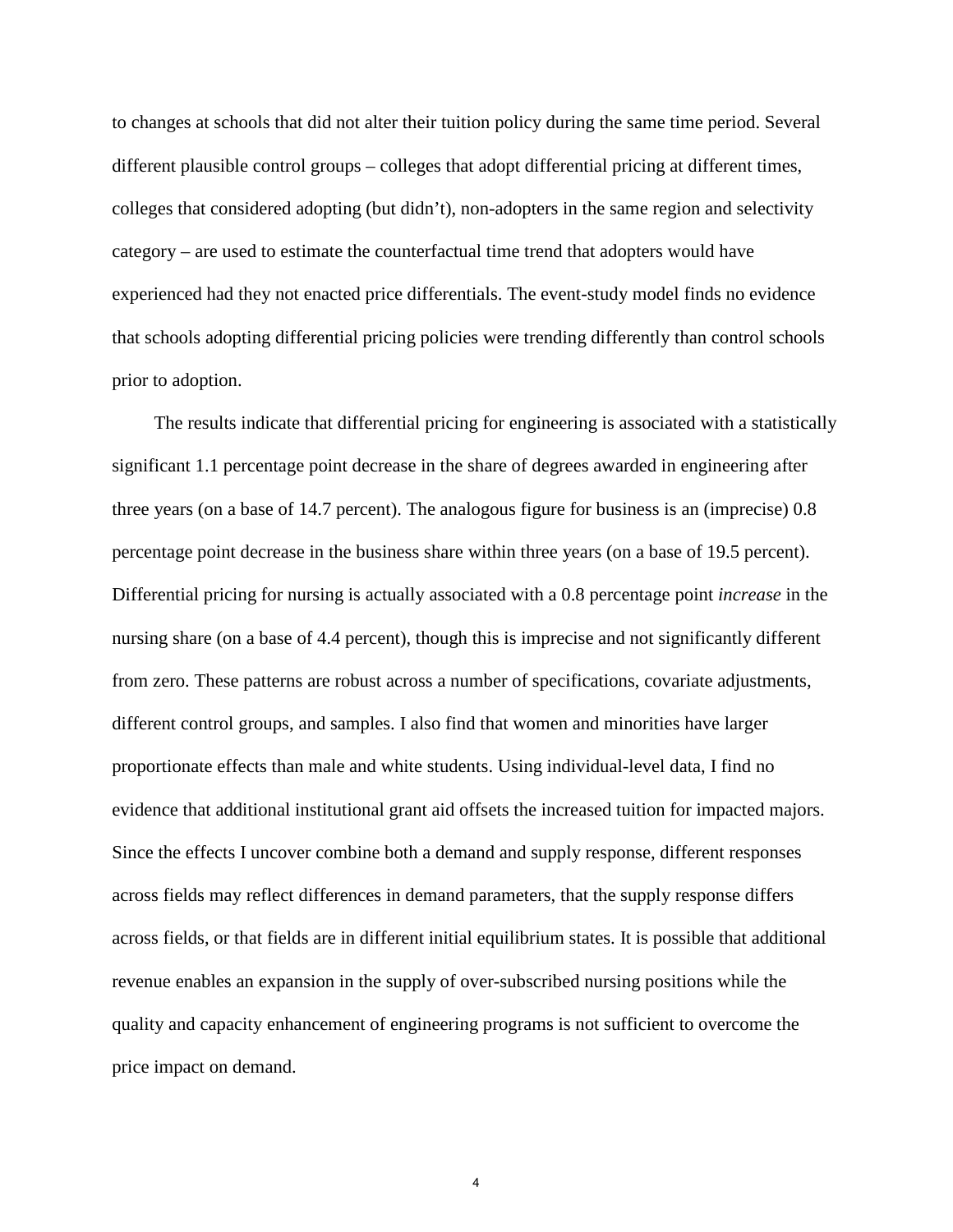This paper provides the first evidence on the consequence of a new model for pricing in higher education, which has grown significantly and is likely to become the norm in the near future. Graduate training has long differentiated price based on instructional cost and students' willingness (or ability) to pay, but this has become widespread in undergraduate education only recently. Price does appear to be a policy lever through which state governments can alter the field composition of the workforce they are training with the public higher education system.

This paper proceeds as follows. The next section provides a brief background on differential pricing. A framework for interpreting the empirical results is presented in Section III. Previous literature is discussed in Section IV. Section V describes the data used in the analysis and the empirical strategy. Results and robustness are discussed in Section VI. Section VII concludes.

#### **II. Background on Differential Pricing**

Differential pricing by major has been advocated by economists and educational scholars periodically for quite some time. Proponents of differential pricing cite two primary rationales (Hoenack and Weiler, 1975, Siegfried and Round, 1997, Nelson 2008). First, differentials make the price students experience align more closely actual instructional costs, eliminating the implicit cross-subsidy across major fields that results from the conventional practice of charging similar prices. The cost of instruction differs tremendously between upper and lower division coursework and across programs even within institutions. For instance, recent analysis of cost data from four large state postsecondary systems (Florida, Illinois, New York‐SUNY, and Ohio) indicated that upper division instruction costs approximately 40% more per credit hour than lower division instruction, and that upper-division engineering, physical science, and visual/performing art was approximately 40% more costly than the least costly majors (SHEEO,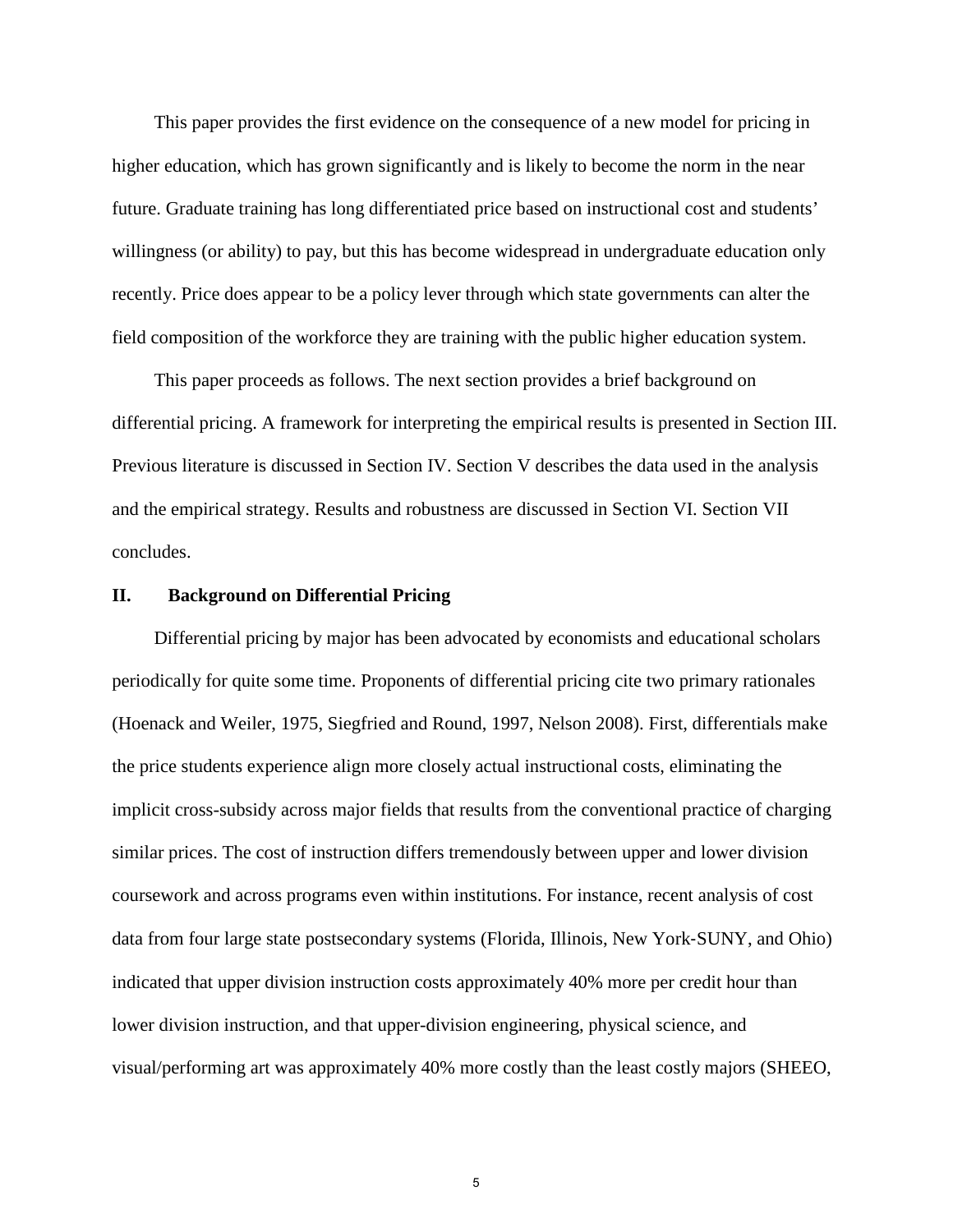2010). In fact, an earlier but more extensive cost study found that more than three-fourths of the variance in instructional cost across institutions is explained by the disciplinary mix within an institution (U.S. Department of Education 2003). The consequence is that lower division students subsidize upper-division students and students in costly majors are subsidized by those in less expensive ones. Of course, institutions also benefit from the reputation and donations of graduating alumni, which may offset these cost differences at many of these schools.

Second, tuition differentials better align prices with students' ability to pay postgraduation. Lower division includes many students who eventually drop out, while students that have advanced to upper division are more likely to graduate and earn more. Engineering, science, and business majors tend to earn more and have higher returns than education and humanities majors, even after controlling for differential selection of major by ability (Arcidiacono 2004). Higher earnings upon graduation mean that graduates with these degrees are thus in a better position to finance higher tuition fees with loans. Again, non-differentiated pricing implicitly creates cross-subsidization that runs counter to differences in post-schooling earnings and ability to pay. In addition to being regressive, this pattern of cross-subsidization is highly unusual; profit-maximizing firms in other markets are predicted to charge based on marginal cost and willingness to pay.

Some opponents of the changes worry that tuition differentials will adversely affect student choice, particularly for low-income students (Nelson 2008). A related concern is that differential tuition practices will make it even more difficult to increase participation in STEM fields and in health professions such as nursing, as some of these fields are often the target of tuition differentials. Others worry that differential tuition will discourage student exploration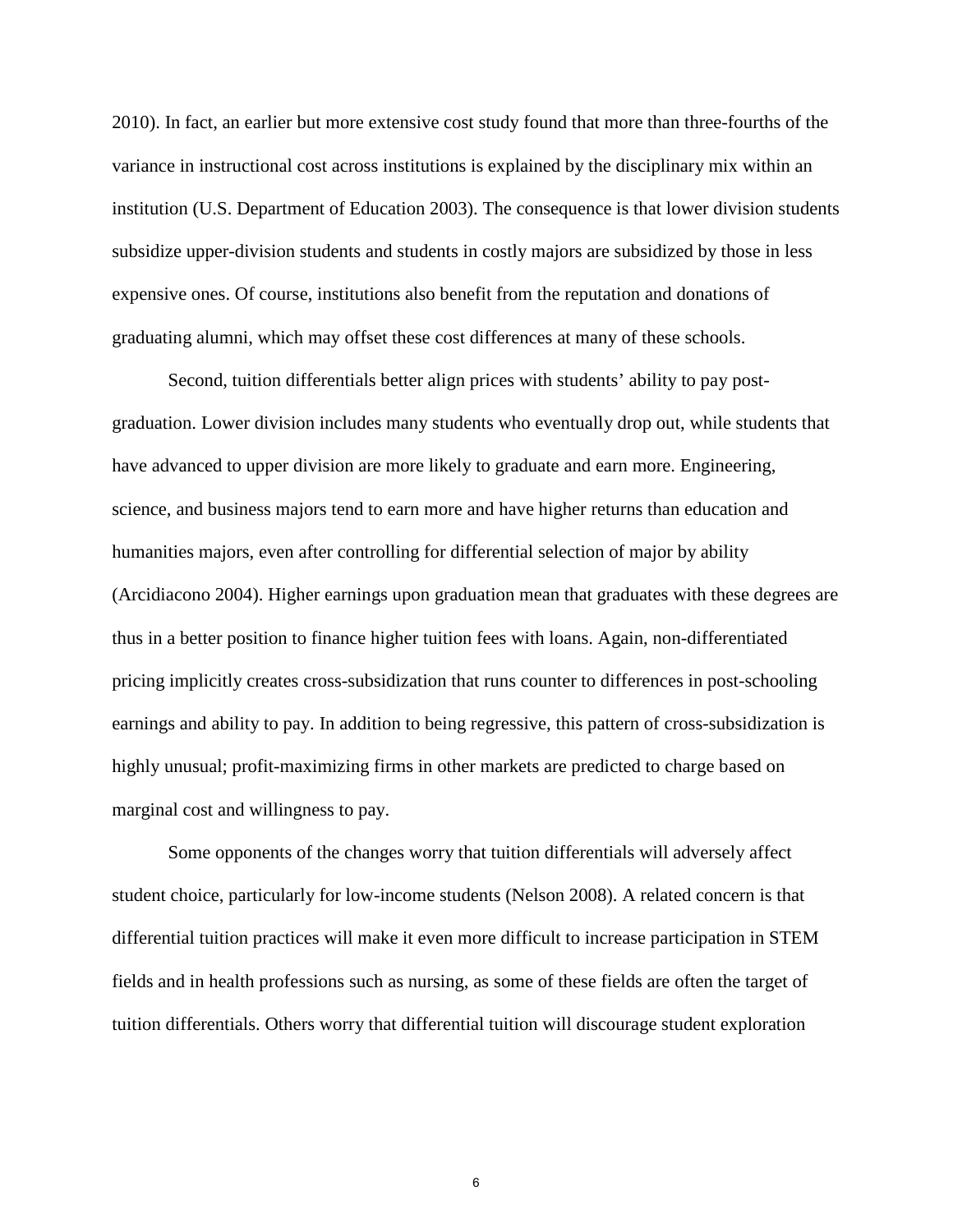(Redden, 2007), undermining the liberal arts goals of institutions and resulting in worse matches between students and majors or occupations.

A few large public universities, such as the University of Illinois and the University of Michigan, have charged more for upper division coursework and for high-cost majors for quite some time (Yanikoski and Wilson, 1984). However, many more universities have recently implemented explicit differential prices by level and program as an alternative to across-theboard tuition and fee increases. In a broad survey of 165 public research universities, Nelson (2008) found that 45% of schools have at least one undergraduate program with differential tuition or fees in 2008, with most implementing them in the past decade. This share was up to 57% by 2011 (Reed 2011). Many more, such as the University of California System, have recently considered and rejected such a scheme (Gordon 2009, University of California Office of the President 2009) or have commissioned studies of pricing practices at other institutions as a possible first step to considering such schemes (University of Washington Office of Planning and Budgeting 2011). Differential pricing by level, independent of major program, is rarer, but still present at some institutions (Simone 2010, Ehrenberg, 2012). A recent survey found a continuation of this trend: 42% of all public doctoral institutions had some form of tuition differential in 2010-2011, as did many public masters and bachelors-level public institutions (18% and 30%, respectively) (Ehrenberg, 2012). The enactment of these practices has grown steadily since the mid-1990s with no sign of slowing down (Cornell Higher Education Research Institute, 2012).

# **III. Possible Demand and Supply Channels**

The introduction of differential pricing by program could induce both a demand and supply response, so the combined effect on the sorting of students into majors is theoretically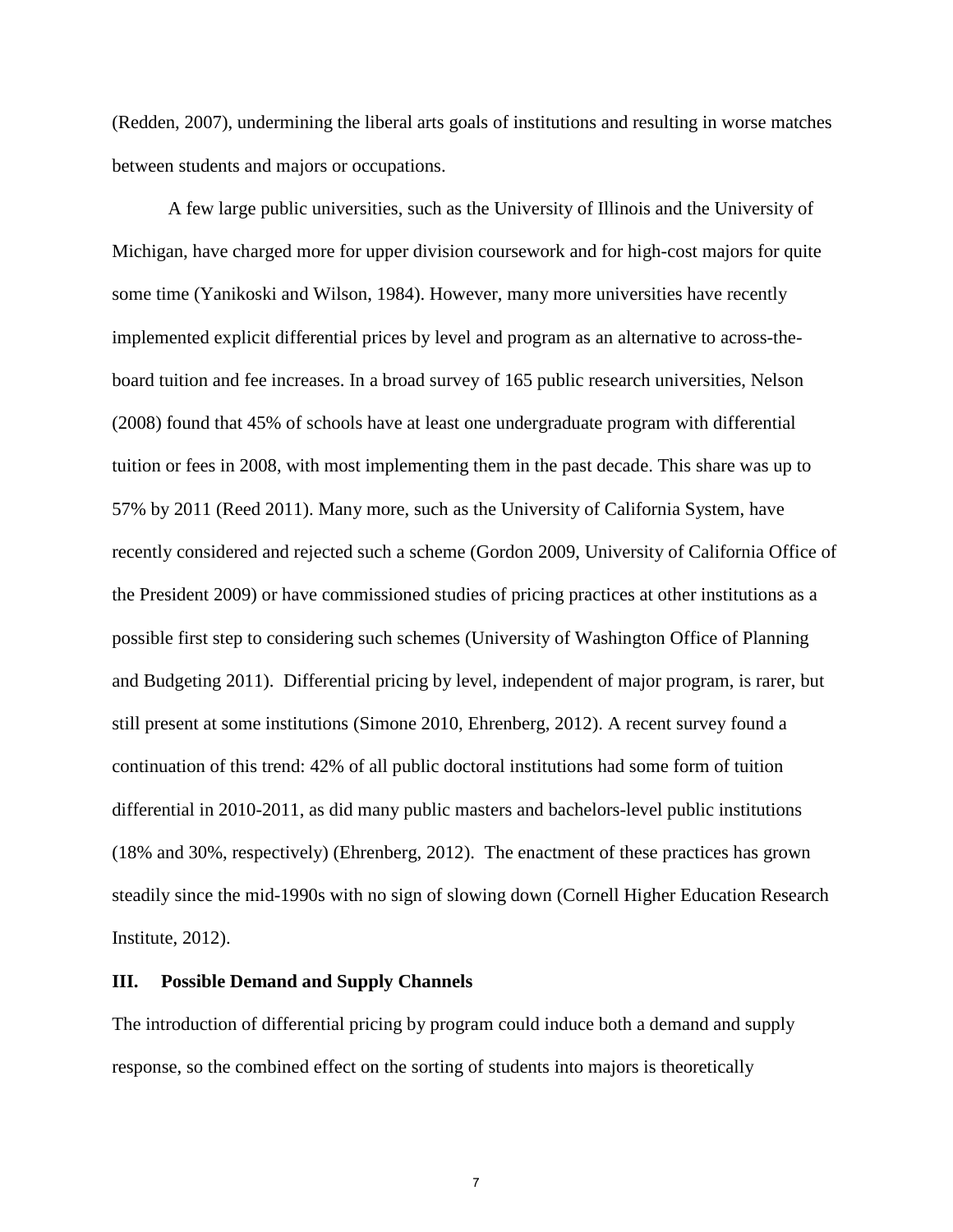ambiguous. This section discusses the possible demand and supply channels to help interpret the reduced form effects uncovered in the empirical analysis. Throughout I assume that programspecific price at each institution, *P*, is set externally (e.g., by a Board of Trusties or legislature), so that individual departments and students act as price-takers and *P* does not necessarily equate supply and demand.

 On the demand side, individuals weigh the long-term expected benefits of studying a particular program against the short-term costs of doing so, as is typical in the human capital framework (Becker 1964). First suppose that supply is perfectly elastic. Individuals are thus free to choose the major for which the difference between expected benefit and cost is the greatest. Denote the net value that individual *i* receives from receiving a degree in major *k* at university *j* to be  $V_{ijk} = \beta_1 P_{jk} + \beta_2$  *Earnings*<sub>*i*</sub>  $(Q_{jk}) + \beta_3$  *Effort<sub>ijk</sub>* +  $\delta_{jk} + \varepsilon_{ijk}$ . The most salient benefit is the financial return, *Earnings<sub>i</sub>*( $Q_{jk}$ ), which is a function of the quality of major *k* at university *j*, where quality includes such things as class size, faculty prestige, and classroom technology. Benefits also include the non-financial aspects of careers associated with each major  $(\delta_{ik})$  or the consumption value during college. In most previous analysis of major choice, costs consist of the individual-specific non-financial effort costs (*Effortijk*) stemming from the difficulty of completing each major. For instance, large differences in effort cost and study requirements exist between majors (Babcock and Marks 2011, Stinebrickner and Stinebrickner 2008).<sup>[3](#page-9-0)</sup> A differential tuition policy creates financial cost differences by program,  $P_{jk}$ , which may also

<span id="page-9-0"></span><sup>&</sup>lt;sup>3</sup> Differences in required study time between majors could also be thought of as differences in the opportunity cost of time not available for work, given that many students combine work and schooling.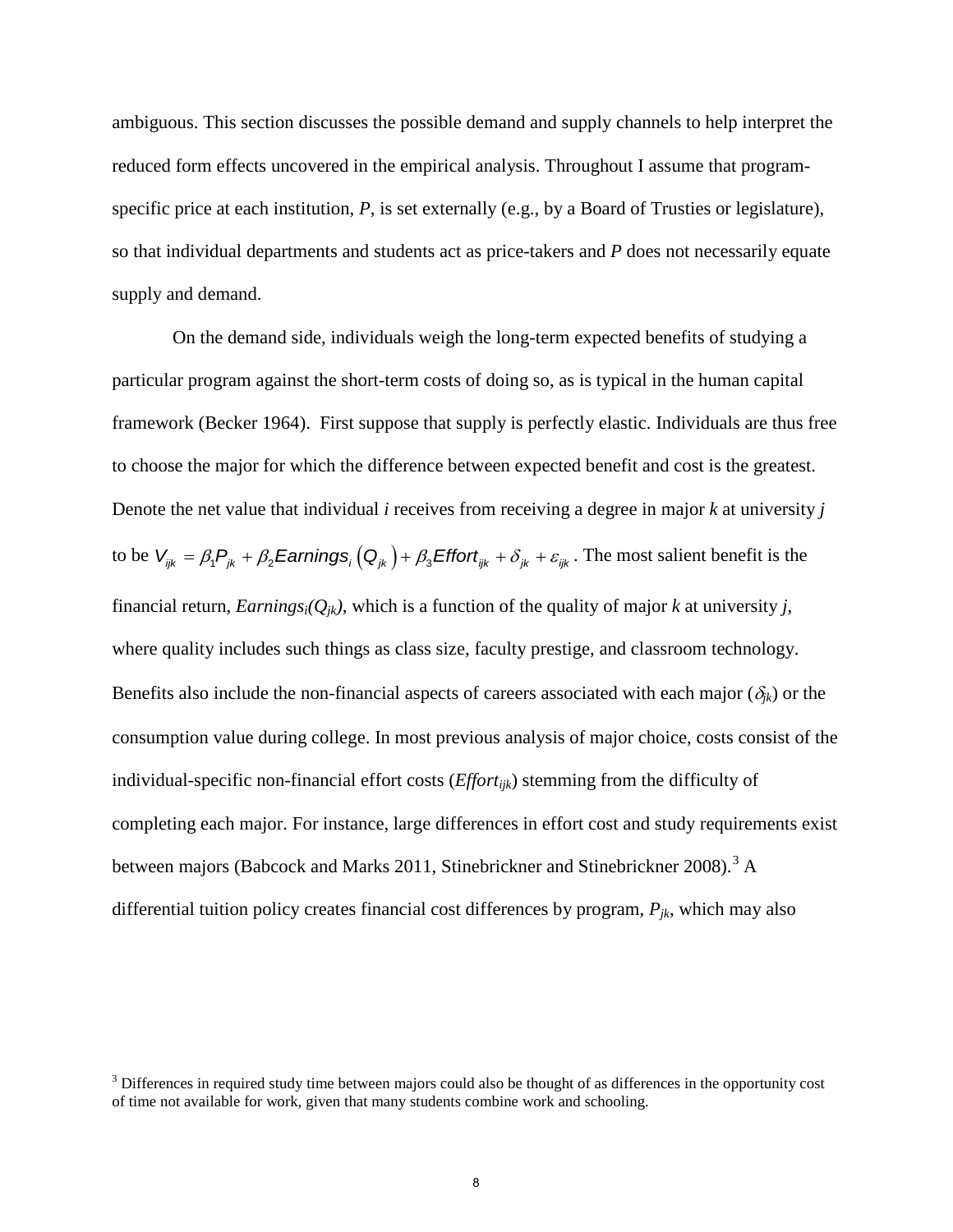influence demand. Under typical assumptions<sup>[4](#page-10-0)</sup>, the marginal effect of an increase in price on the share of students choosing major *k* at school *j* is:

.

$$
\frac{dShare_{jk}}{dP_{jk}} = \left(\beta_1 + \beta_2 \frac{dEarning_{jk}}{dQ_{jk}} \frac{dQ_{jk}}{dPrice_{jk}}\right) \left(Share_{jk}\right) \left(1 - share_{jk}\right)
$$

 $\beta_1$  reflects the pure price effect, which is likely negative since higher prices should discourage students from entering impacted fields, holding all else constant.

However, price changes can also induce at least two supply responses which would alter students' major decisions. First, programs could use some of the additional revenue to improve quality  $\left(\frac{d\mathbf{x}_{jk}}{d\mathbf{D}}\right) > 0$ *jk dQ dPrice*  $>$  0). If students value earnings ( $\beta$ <sub>2</sub> $>$ 0) and there are positive returns to

major quality  $\left(\frac{d^2 u}{\sigma}\right)^{ik} > 0$ *jk dEarning dQ*  $> 0$ ), then demand for major *k* will reflect both a price and quality

response, which are likely to be opposite signed. If the quality improvement is substantial, demand for a given program could actually increase when its price is raised. The key mediator is how much colleges reinvest additional revenue to improve the quality of impacted majors.<sup>[5](#page-10-1)</sup>

Expanded capacity is a second supply response. Now suppose that department-level capacity is not perfectly elastic, but rather upward-sloping with price. Higher prices may enable units to teach more students without altering program quality (e.g. class size) by offering more course sections and hiring more faculty. If the initial price (set externally) is too low, demand will exceed supply creating capacity constraints and individual programs will ration slots with

<span id="page-10-0"></span><sup>&</sup>lt;sup>4</sup> If unobserved determinants of demand for major  $k$  ( $\varepsilon_{ijk}$ ) are assumed to be i.i.d. with a type 1 extreme value distribution and individual heterogeneity of returns and effort cost is ignored, then major choice probabilities take the conditional logit form with the marginal effect given above.

<span id="page-10-1"></span> $<sup>5</sup>$  This discussion simplifies things by assuming that the effort costs and non-financial benefits of a given major are</sup> not altered when its price increases.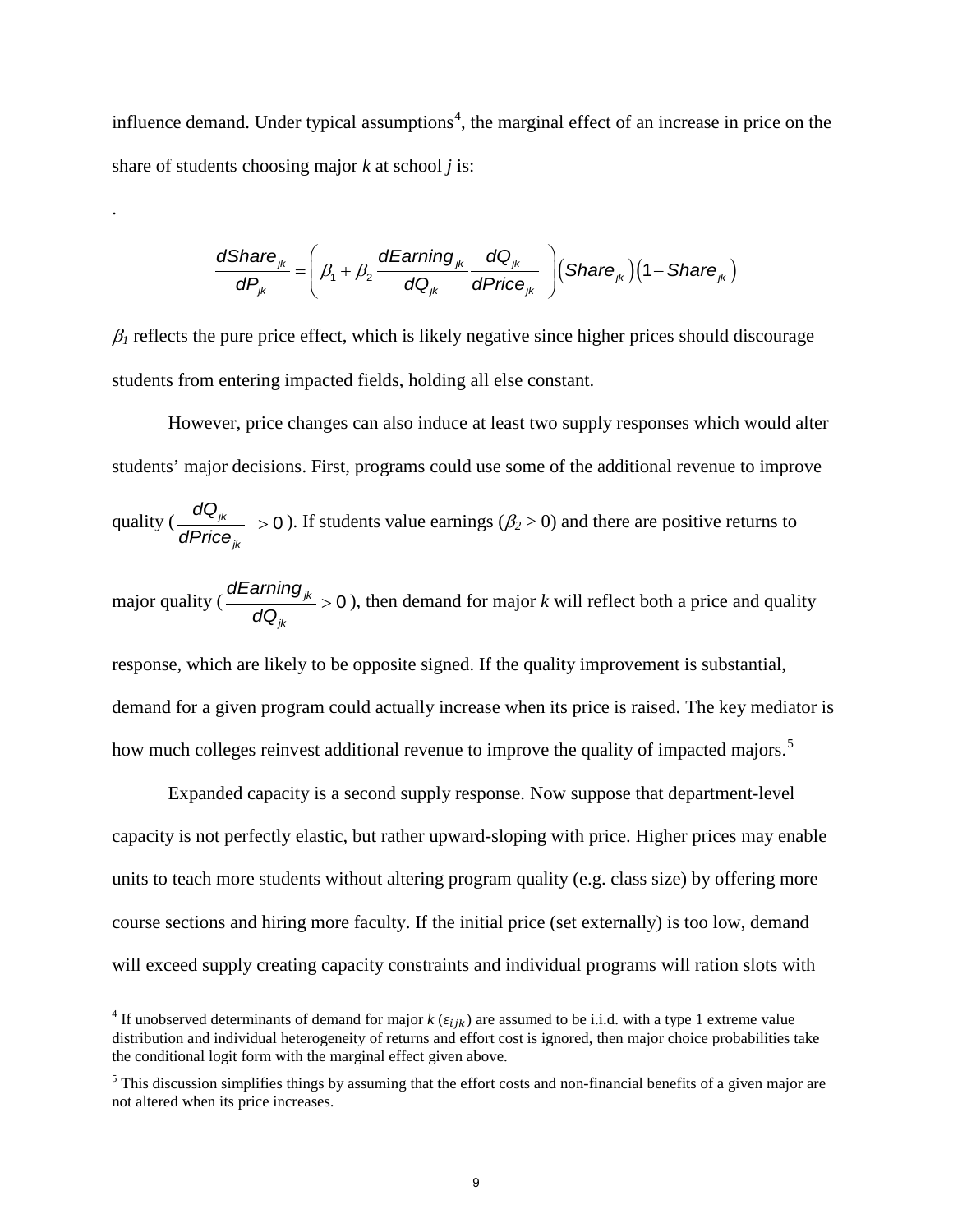non-price mechanisms (e.g. waiting lists, GPA cut-offs, separate application processes). In this case, an increase in price will enable a department to expand capacity, which could increase equilibrium quantity. If a department initially has excess supply (more slots available than students demand at the externally-set initial price), then demand effects will dominate and equilibrium quantity will decline as price increases (assuming no quality response).

To summarize, demand theory is unambiguous in predicting that differential pricing should discourage students from entering the impacted fields, holding all else constant. However, if impacted programs use the additional revenue to improve quality, the net effect on demand will be ambiguous since quality improvements will increase demand. Furthermore, if the equilibrium at initial prices is one of over-demand (a shortage of available seats), then higher prices may permit oversubscribed departments to expand supply and increase the total number of students. Thus, we may expect to see a range of effects across majors and institutions, depending on the major-specific elasticity of demand, the extent to which additional revenue is used to improve instructional quality, the elasticity of supply, and the nature of the equilibrium point at initial prices. The average combined effect of all these mechanisms across all institutions is thus an empirical question. While the data do not permit the separate identification of these various channels, it is important to keep in mind that the reduced form effects I estimate are a combination of responses by students (demand) and institutions (supply). This may be, however, the effect most relevant to policy-makers who have the ability to set prices, but do not directly control what individual departments do with any additional revenue.

# **IV.Previous Literature**

There is a large body of evidence showing that students' enrollment, persistence, and college choices are influenced by net college price. A consensus estimate is that a \$1,000 change in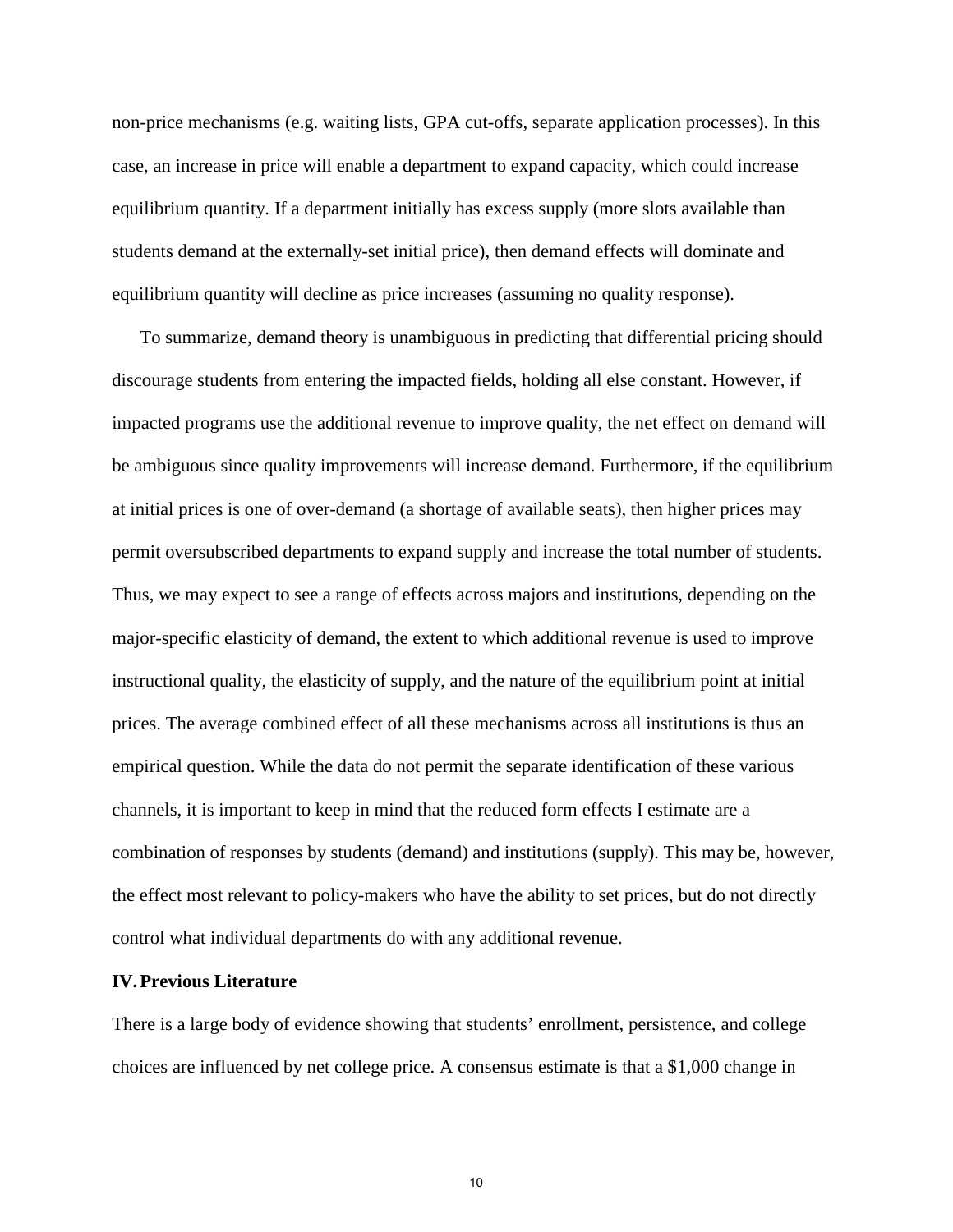college price (1990 dollars) is associated with an approximately 3-5 percentage point difference in enrollment rates (Kane 2006). Evidence on the effect of college price on persistence and degree completion is rarer, but most studies suggest that persistence and completion are modestly responsive to prices for at least some groups (Bettinger 2004, Turner 2004, Dynarski 2008, DesJardins and McCall 2010, Goldrick-Rab et al 2011). Price also appears to be a strong predictor of the specific college students choose to attend (Long, 2004, Jacob McCall and Stange, 2013). All of this work exploits variation that affects prices of all majors simultaneously, so it sheds little light on the independent price effects across majors.

Previous research on the determinants of major choice has focused on expected earnings, student tastes or preferences, and student ability. Berger (1988) finds that students respond to predicted lifetime earnings across majors, rather than starting salaries, consistent with a standard economic life-cycle model. Montmarquet, Cannings, Mahseredjian (2002) extend this approach by including uncertainty about successful completion for each major. Arcidiacono (2004) estimates a dynamic structural model to control for selection into major and finds that student ability, preferences, and earnings all impact student choice of major. Exploiting differences in major-specific returns over the business cycle to eliminate selection bias, Beffy, Fougere, and Maurel (2011) find that the elasticity of major choice to expected earnings is significant, but low. They conclude that nonpecuniary factors are a primary determinant of major choices.<sup>[6](#page-12-0)</sup> Griffith (2010) finds that academic background, grade performance, and the educational focus of the institution explain a great deal of the higher exit rate of women and minorities from STEM fields.

<span id="page-12-0"></span><sup>6</sup> Very recently, researchers have begun to collect subjective expectations of earnings in each major in an attempt to isolate the effect of earnings expectations while relying on fewer assumptions about expectations (Arcidiacono, Hotz, and Kang 2011; Stinebrickner and Stinebrickner 2011; Wiswall and Zafar (2011). These papers all conclude that future earnings are an important consideration in students' major choice, though preferences and ability/background may be even more important.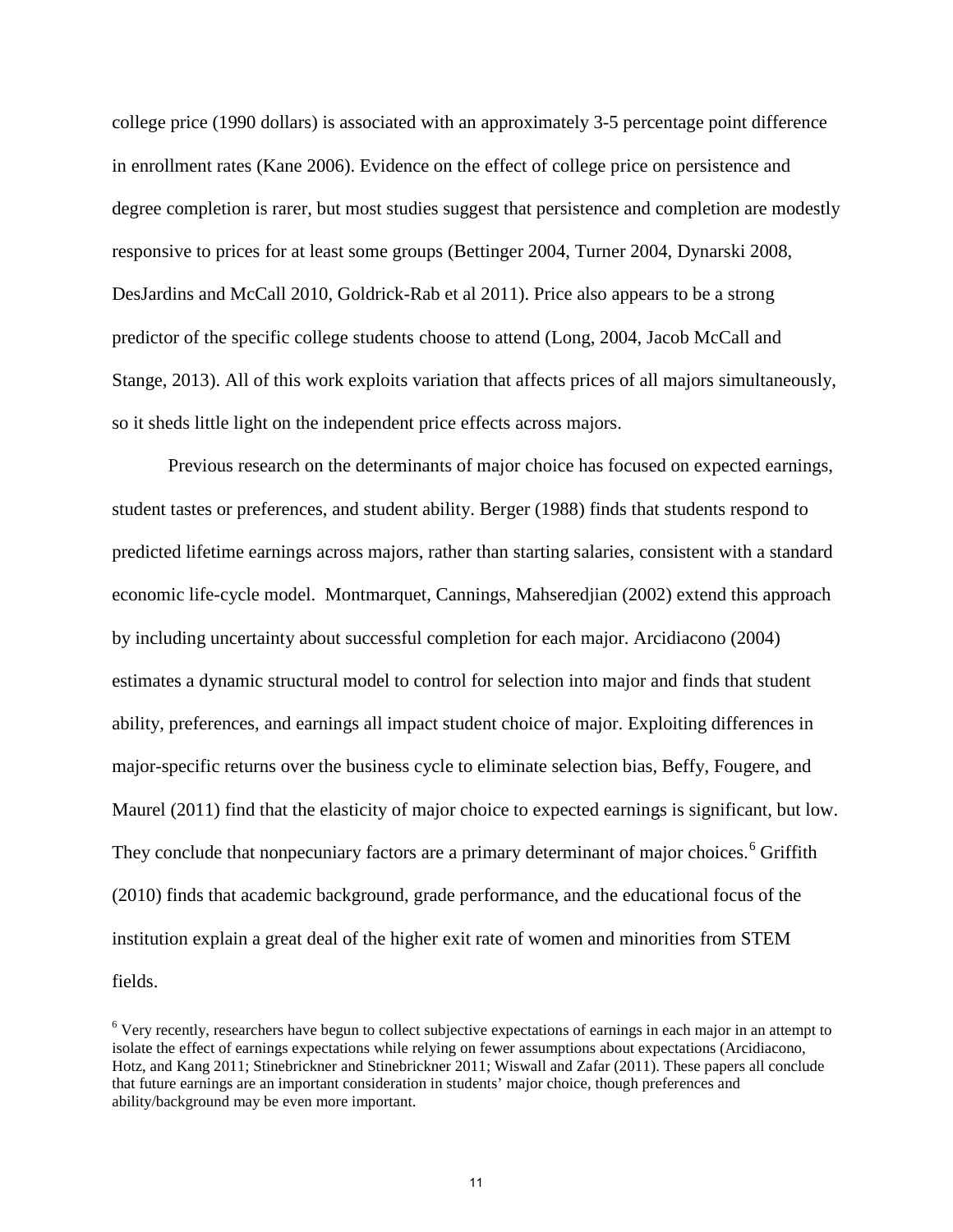There has been almost no research on how major-specific prices affect students' major choice. One exception is a recent working paper by Evans (2012), who finds that eligibility for the National SMART Grant had little impact on students' likelihood of pursing a STEM major at public institutions in Ohio. Given the stringent eligibility requirements, low program participation, and specific setting of the study, these findings may not generalize to other forms of major-specific pricing. Furthermore, students' responses to earnings differences by major (for which there is evidence) may provide a poor guide to the likely effects of differential tuition. Students may weigh short-term and long-term financial considerations differently (Rothstein and Rouse, 2011), so price and earnings responses may be very different. I add to this literature by explicitly estimating the price response of major choice for a broad set of institutions using variation in their normal pricing practices, rather than through a specialized program.<sup>[7](#page-13-0)</sup>

Evidence on the response of institutions to price (or resources more generally) is also limited, though the research that does exist has found that institutions reallocate resources when faced with changes in their budgets and that these reallocations have real impacts on students. For instance, Brown et al (2010) find that negative endowment shocks lead universities to reduce hiring (or accelerate the firing) of both faculty and support personnel (but not university administrators), but positive endowment shocks have no effect on these measures of real resources. Using changes in per-student funding arising from exogenous variation in cohort size across states over time, Bound and Turner (2007) conclude that funding for public universities has a large impact on both the quantity and the quality of college graduates because supply is far from perfectly elastic. A reduction in per-student state appropriations thus reduces collegiate

<span id="page-13-0"></span> $<sup>7</sup>$  Hoenack and Weiler (1975) and Berg and Hoenack (1987) discuss the implementation of cost-related tuition (an</sup> earlier name for "differential tuition") at the University of Minnesota and also present simulation results of the likely consequences. Neither of these papers directly assesses the impact of the policy, however. Hoenack and Weiler (1975) simulate major-specific price responses using the enrollment response to distance to approximate the enrollment response to differential tuition.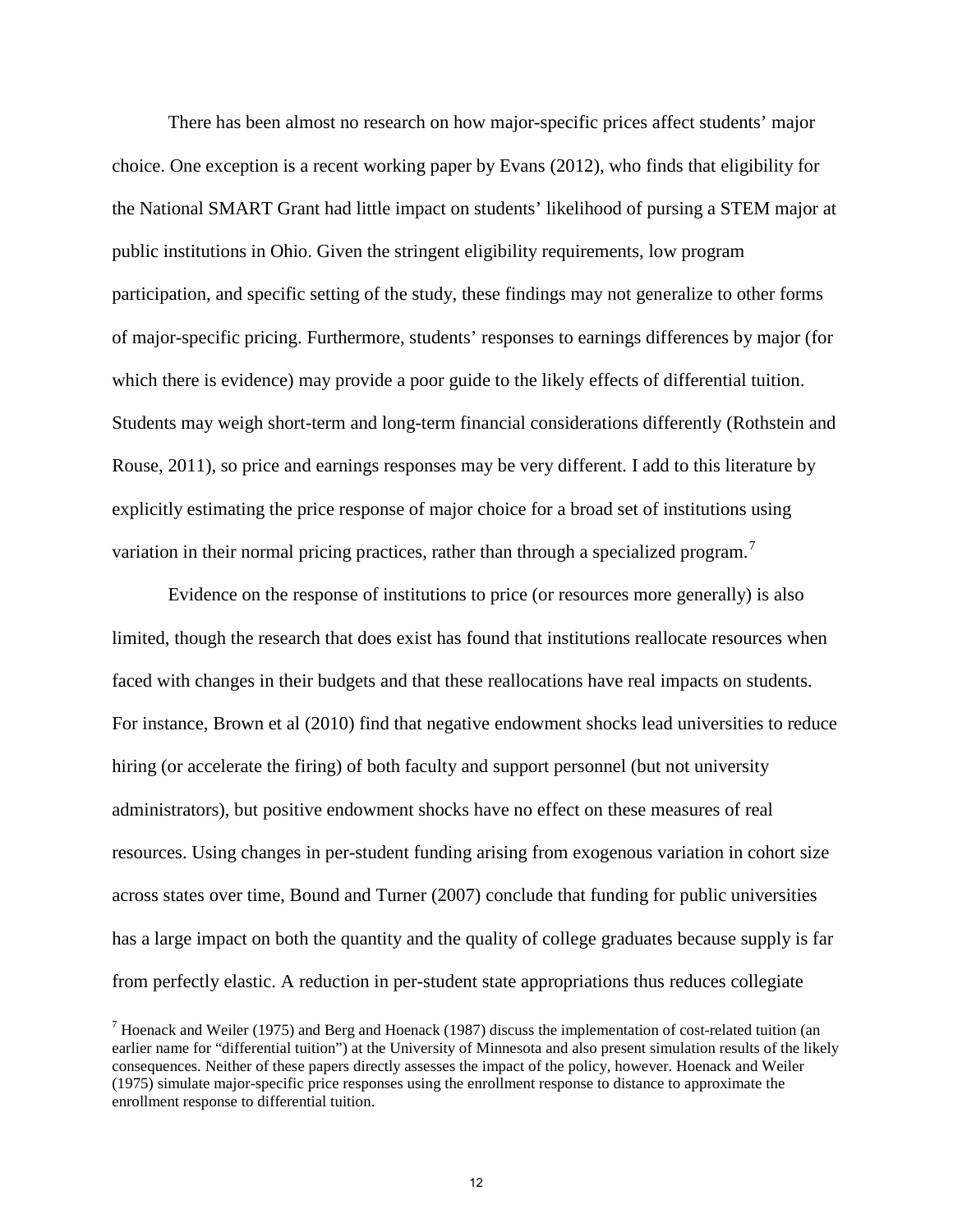attainment and the production of college-educated workers, though which mediating factors (reduced quality of instruction, fewer support services, less generous institutional aid) explain this relationship is not assessed. In one of the few studies that examined resource allocation within institutions, Johnson and Turner (2009) find that faculty salary differences across fields do correlate with student-faculty ratios, suggesting that economic factors (such as price) could cause institutions to reallocate instructional resources such as faculty. I am not aware of any evidence on the reallocation of resources across departments within institutions in response to greater revenue generated by specific departments. Though if institution-level evidence is any guide, we'd expect departments to increase both program quality and quantity (number of students) in response to differential pricing.

#### **V. Empirical Implementation**

#### **A. Data and sample**

Information on differential tuition prices by undergraduate major or program is not readily available from any standard data source. The most common source for tuition information, the Integrated Postsecondary Education Data System (IPEDS), only publishes differentials by in-state status.<sup>[8](#page-14-0)</sup> I have obtained data on tuition differentials by program compiled by Nelson (2008). This data contains the incremental tuition or fees charged to different majors above base tuition (in percentage terms) for the  $2007$ -2008 academic year at 161 public research universities.<sup>[9](#page-14-1)</sup> Seventy-four of these institutions had differential tuition for at least one program in 2007-2008. The data also contains information on the year of differential enactment and which schools

<span id="page-14-0"></span><sup>&</sup>lt;sup>8</sup> IPEDS does currently collect program-specific tuition prices for some institutions, but these are vocationaloriented institutions and programs, not bachelors-granting undergraduate institutions. IPEDS did collect differential information for a few select years in the 1980s, but the reliability and completeness of this information is not clear.

<span id="page-14-1"></span><sup>9</sup> These were the 165 public research intensive and extensive institutions defined by 2000 Carnegie Classification categories 15 and 16. I exclude UCSF, CUNY-Graduate, U Maryland-Baltimore, and U Puerto Rico which had specialized undergraduate programs.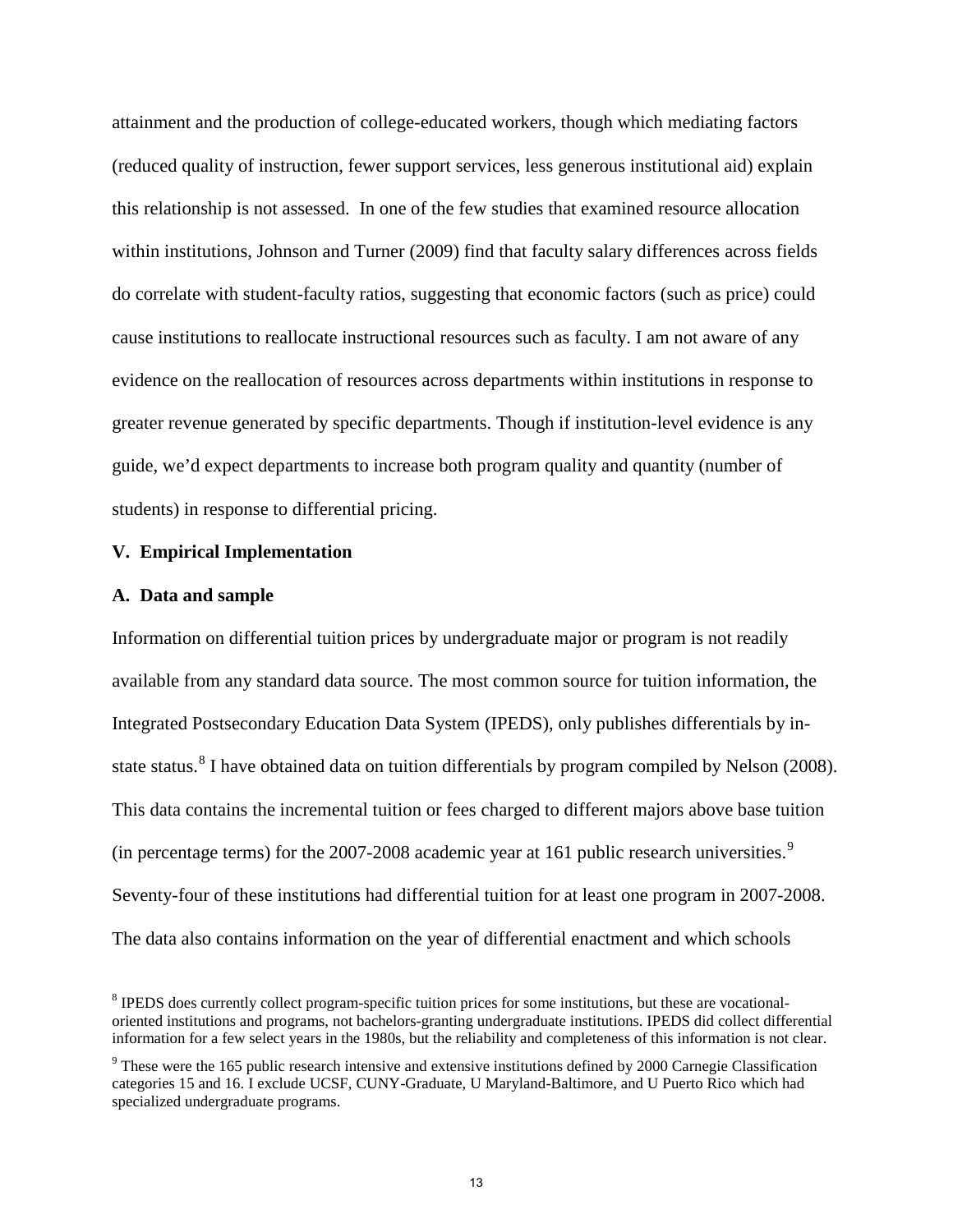considered (but did not implement) differential pricing. Of the 161 institutions, the precise timing of differential adoption was unavailable for 19 institutions, so my analysis focuses on the 142 remaining institutions (55 that adopted differential pricing for at least one program). My analysis focuses on the 50 institutions that had implemented differentials for engineering, business, and nursing majors as of the 2007/2008 academic year. These three fields are the most common fields in which differentials were enacted that also affect a sizable number of students. Though differentials for architecture and fine arts are also common, these impact a very small number of students and are ignored in my analysis. Table A1 in the appendix list the schools that adopted differential tuition policies for these three majors, along with the magnitude and timing of adoption. One limitation of the data is that the timing of field-specific differentials was not obtained, so I have assumed that differentials for all majors at a school were adopted at the same time. If schools enacted differentials for different fields during different years, then the timing may be misclassified, creating attenuation bias in my estimates.

The primary outcome I examine is the share of undergraduate degrees awarded by field, which is assessed using the IPEDS Degrees and Certificates Conferred (Completions) module.<sup>[10](#page-15-0)</sup> The raw data includes the number of students who complete a postsecondary program by Classification of Instructional Programs (CIP) code and level by sex and race. From this data I calculate the fraction of bachelor's degrees awarded in engineering, business, and nursing for each institution in each year from 1990 to 2008 overall and by sex and race. The full dataset thus contains 2698 observations (142 institutions X 19 years), though several specifications restrict this sample in different ways. Most importantly, many specifications restrict the sample to include only four years before and after the implementation of differential pricing for those

<span id="page-15-0"></span> $10$  I also estimate models with the logarithm of the number of degrees awarded in each field as the outcome variable and the results are qualitatively and qualitatively similar.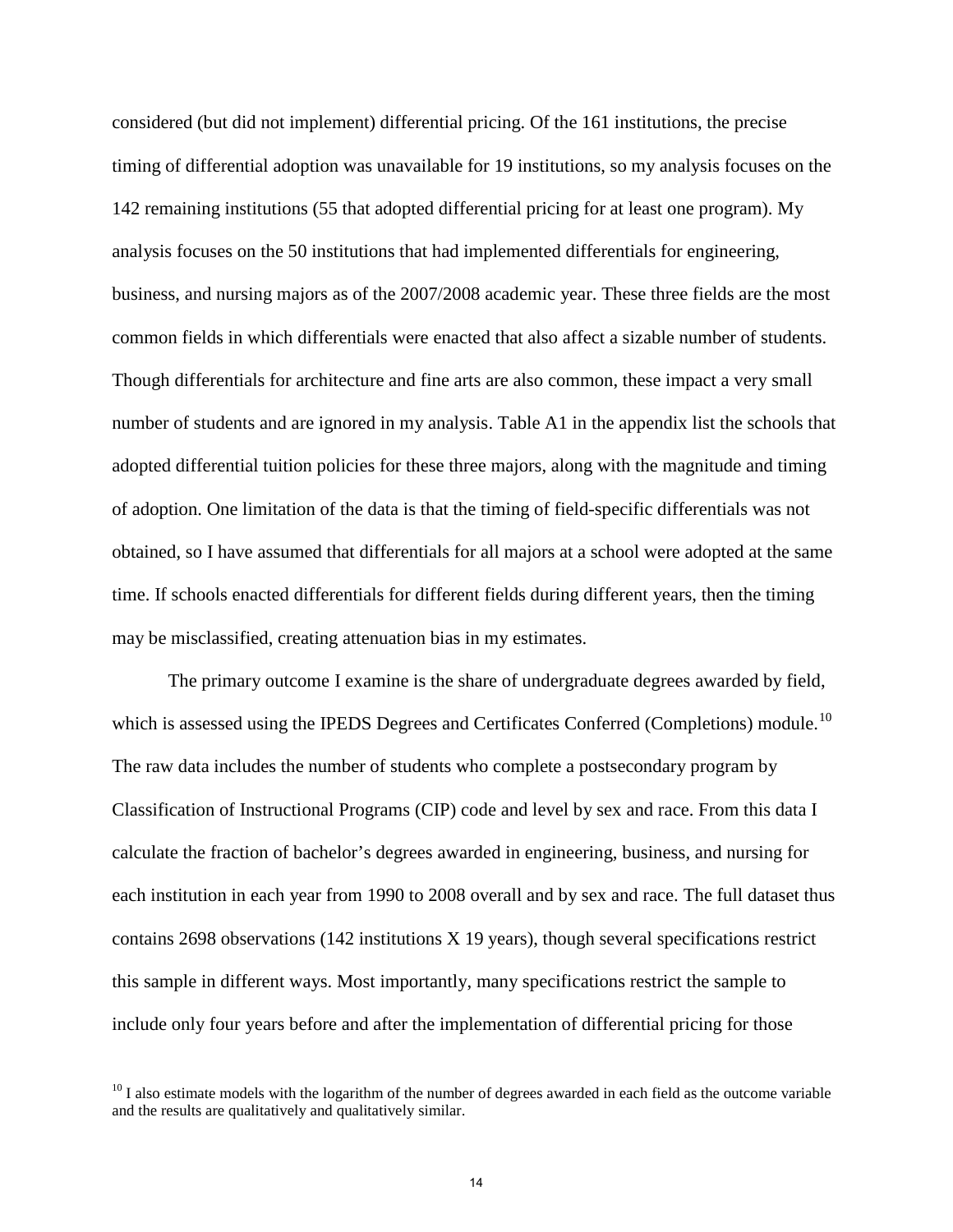institutions that adopt such policies so that baseline major shares for these institutions are estimated with observations close to the time of adoption. The resulting sample size is smaller (2,304 for Engineering, 2,234 for Business, and 2,489 for Nursing). This outcome data was supplemented with year-specific freshmen enrollment, tuition (in-state and out-of-state differential), resources (full-time faculty, state appropriations, and spending per FTE), and student attributes (% full-time, % in-state, Pell grant amount per FTE). Institutions are grouped into three selectivity categories, using the Barron's taxonomy (most or highly competitive, very competitive, competitive or less competitive).

Table 1 presents summary statistics of my analysis sample. Institutions that adopt differential pricing tend to be slightly larger and better resourced and are more likely to be in the "very competitive" category. Across all schools and years, business majors represent 18% of the sample, engineering 8%, and nursing 3%. Though the fraction of students choosing nursing is comparable across the three groups, institutions with differentials tend to have more engineering and business majors than colleges without differentials. Given these apparent differences between institutions with and without differentials, it will be important to control for observed (and unobserved) differences between colleges that may correlate with both major choice and the adoption of differential pricing.

To analyze how differential pricing affects the composition and financial aid of students in impacted fields, I also analyze individual-level data from the 1996, 2000, 2004, and 2008 waves of the National Postsecondary Student Aid Study (NPSAS).<sup>[11](#page-16-0)</sup> My NPSAS analysis sample consists of undergraduate students who attended one of these 142 universities, excluding

<span id="page-16-0"></span> $<sup>11</sup>$  An earlier version of this paper also used the NPSAS to assess major choice, but estimates from this analysis</sup> (which found no statistically significant effects of differential pricing) were extremely imprecise and thus abandoned in favor of using the IPEDS completions data. Using IPEDS completions data generates confidence intervals that are three to five times narrower and also permits the testing for pre-treatment balance using an event-study approach.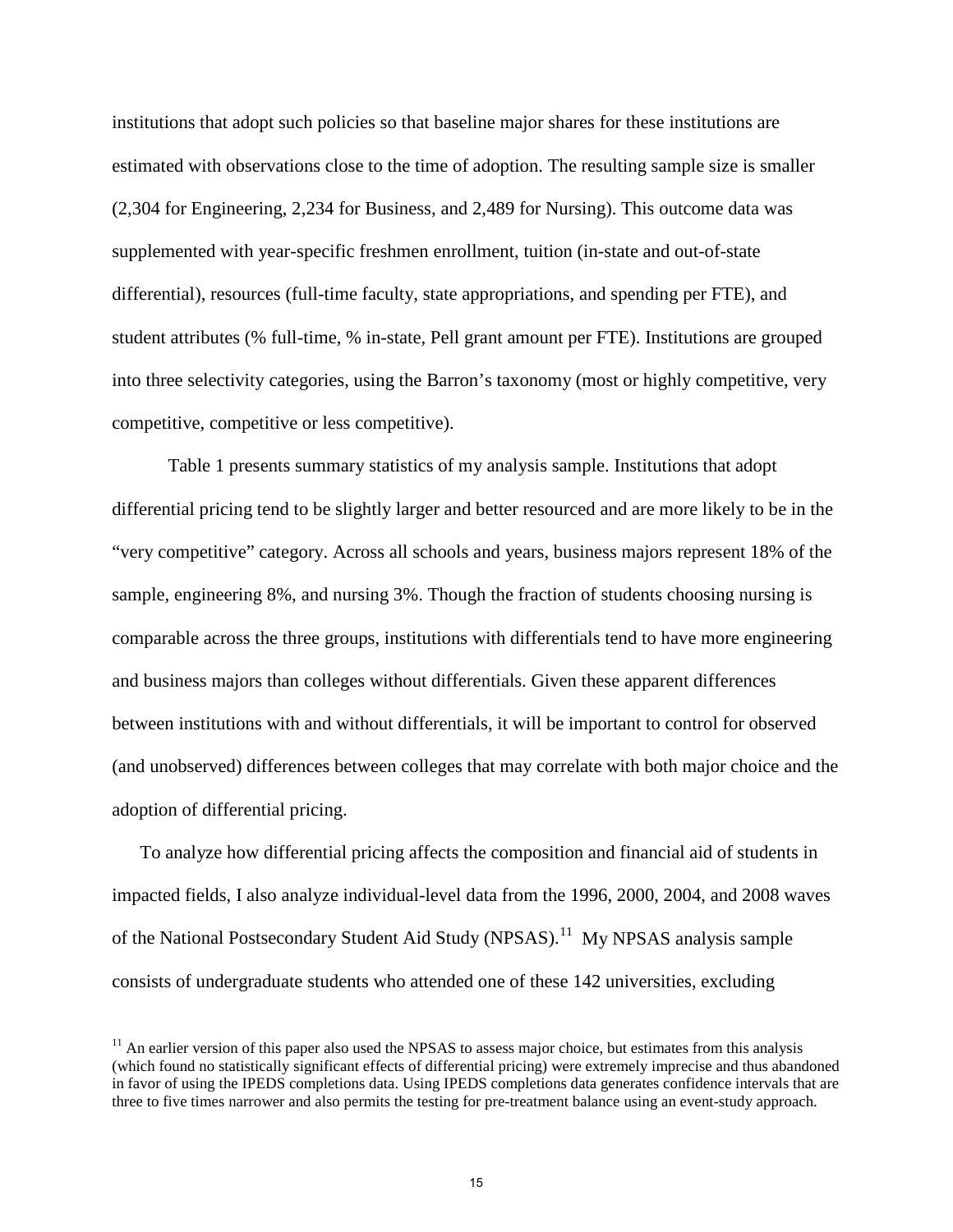students attending multiple institutions during the survey year, a few whose undergraduate level is missing, and any students whose major field is either missing or undecided/undeclared. I also restrict attention to full-time, full-year students so that financial aid differences do not reflect enrollment intensity. Across all four years, the NPSAS student sample contains approximately 18,000 students attending one of 141 universities. $^{12}$  $^{12}$  $^{12}$ 

## **B. Identification strategy**

Institutions adopted differential pricing for these programs at different times throughout the past two decades. Using this staggered adoption, my basic empirical strategy is to compare changes in major shares at universities that have recently adopted differential tuition pricing to changes at universities that did not alter their tuition policy during the same time period. To implement this difference-in-differences strategy, I estimate regressions of the form:

$$
EngShare_{jt} = \beta EngDiff_{jt} + \alpha X_{it} + \delta_t + \lambda_j + \varepsilon_{jt}
$$
\n(1)

In this specification, *EngShare* is the fraction of degrees awarded in engineering at university *j* during year *t*. *EngDiff* is an indicator for whether *j* charges differential tuition for engineering during year *t*, *X* is a vector of time-varying institutional controls,  $\delta$  is a set of year fixed effects,  $\lambda$ is a full set of school fixed effects, and  $\varepsilon$  is an error term. Aggregate time trends in major choice across all institutions (e.g. changes in the popularity of the business major) are accounted for by year fixed effects. School fixed effects control for average differences in field prevalence across institutions that may be related to the adoption of differential tuition policies. Time-varying school characteristics control for any changes in student population or school resources at the institution-level that may correlate with adoption of differential tuition. This specification is

<span id="page-17-0"></span> $12$ One of my 142 analysis institutions do not appear in the NPSAS. I have rounded the number of students to the nearest five hundred. Missing information on SAT score reduces this sample to 12,000 for analysis that relies on non-missing SAT scores. Using a balanced sample of institutions that appear in all waves of the NPSAS generates qualitatively similar estimates.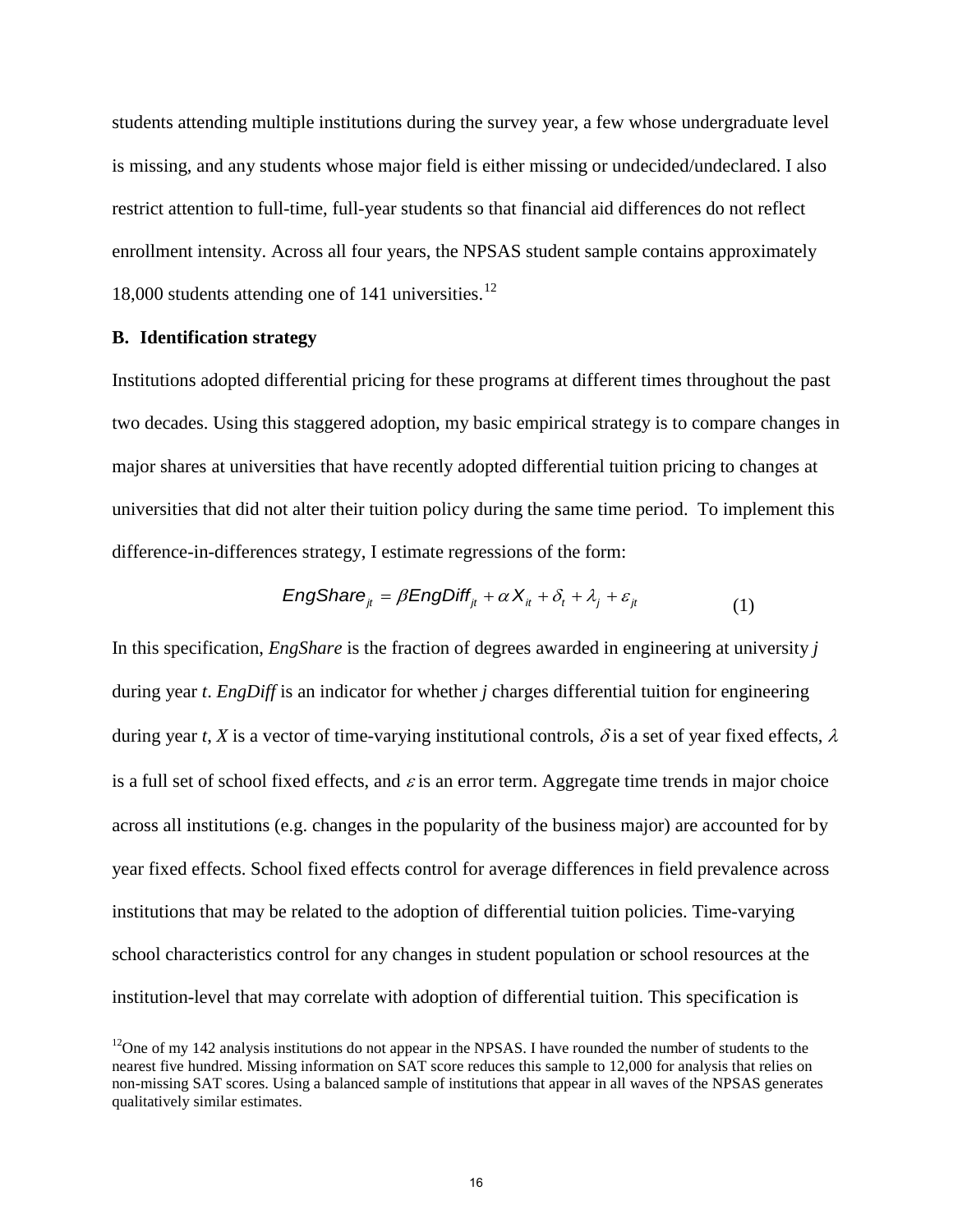conceptually equivalent to estimating a separate difference-in-differences model for each school that implemented differential tuition, then pooling these school-specific estimates. The coefficient of interest  $(\beta)$  is the change in the change in share of degrees granted in engineering following the adoption of differential pricing for engineering. I estimate (1) separately for the three majors that have differential tuition most frequently – engineering, business, and nursing – and that also represent a sizeable share of all college students. Standard errors are clustered by institution, to address the possibility that errors within schools are not independent.

The simple difference-in-differences specification assumes that outcomes for treatment and control schools would trend similarly in the absence of treatment. While inherently not testable, the panel data does allow one to test whether treatment and control schools were trending similarly in the years leading up to the adoption of differential pricing by the former. To do so, I estimate an event-study specification:

$$
EngShare_{jt} = \sum_{k=-3}^{k=4^+} \beta^k StartEngDiff_{jt+k} + \alpha X_{it} + \delta_t + \lambda_j + \varepsilon_{jt}
$$
 (2)

In the event study specification, *StartEngDiffjk* indicates that institution *j* adopted differential pricing for engineering *k* years before year *t*. The parameter  $\beta^k$  is the change in share of degrees granted in engineering *k* years after the adoption of differential pricing relative to the omitted category ( $k = -4$  or earlier). For instance,  $\beta^3$  is the change in share 3 years before adoption,  $\beta^0$  is the share change in the year of adoption and  $\beta^{4+}$  is the share change 4 or more years after adoption (all relative to four or more years before adoption). A suggestive test of the common trends assumption is that all the pre-treatment coefficeints are equal to zero. Another limitation of the simple difference-in-differences specification is that a new pricing policy may take a few years before affecting degree production, but it is not obvious how quickly this will happen. The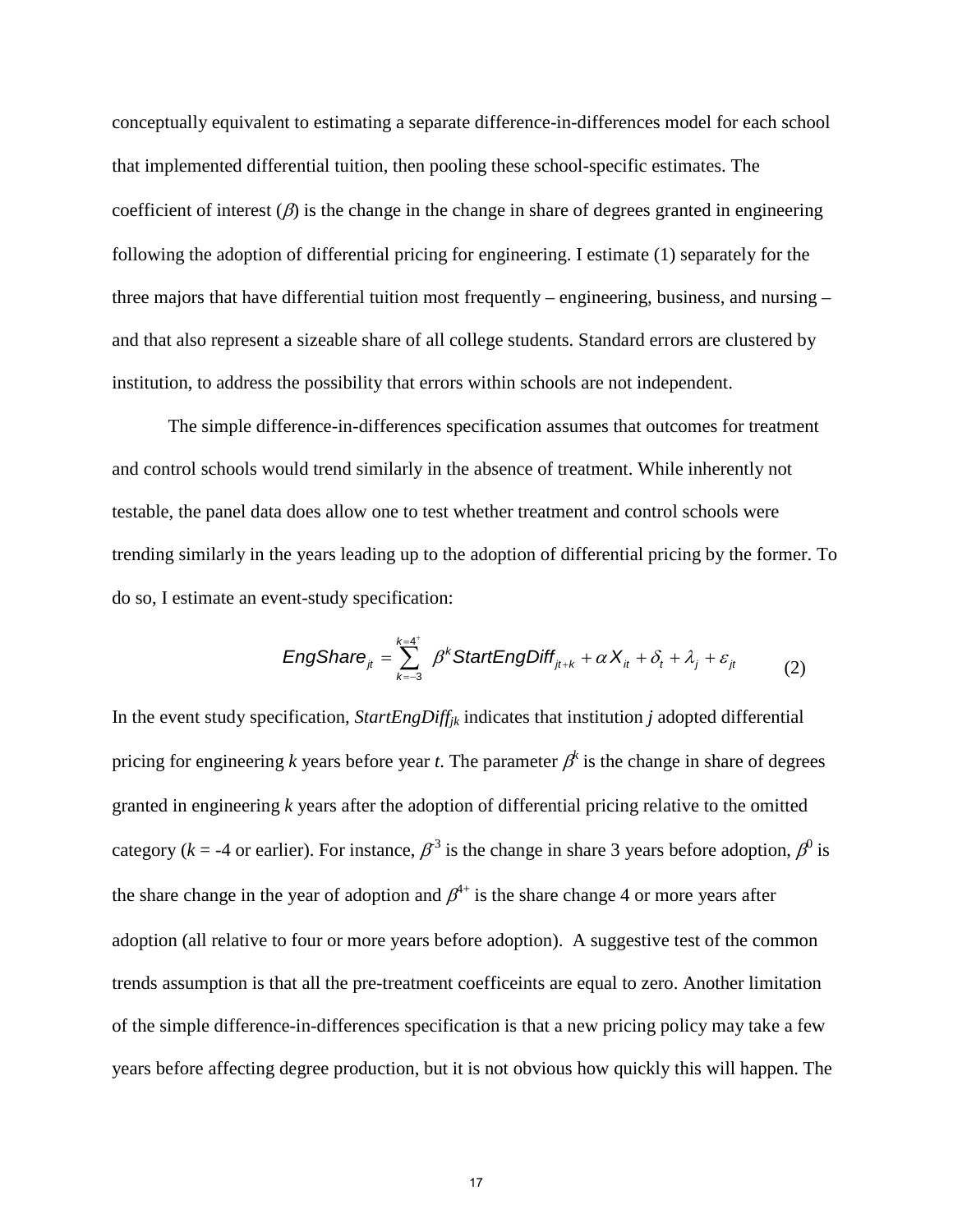event study specification has the additional benefit of quantifying how quickly policy effects develop.

Since major-specific price differentials are not experimentally assigned, there are several threats to identification that confound estimates of  $β$ . First, lifetime earnings differences across majors and unobserved student preferences for majors (or the jobs that certain majors lead to) cannot be directly entered as time-varying controls. If differential tuition is implemented for specific majors precisely when they become more desirable or lucrative at specific schools,  $\beta$ will suffer from omitted variable bias. It thus may appear that students actually prefer to pay higher prices. To address this, some specifications compare schools within the same region or state and only include schools that considered (but did not implement) differential tuition as controls. Presumably demand for impacted majors was sufficiently high at these latter institutions to warrant a formal consideration of differential tuition. Region- and state-specific time trends control for any time-varying determinants of major share that are common to all institutions in the same geographic area, such as labor market conditions or K-12 preparation. For instance, the relative desirability of majoring in engineering at University of Oregon (no differential tuition for engineering) will serve as a counterfactual for the relative desirability of majoring in engineering at Oregon State and Portland State Universities (both enacted differential tuition for engineering in 1994) in each year. Since the models also control for institution fixed effects, any time-invariant differences across institutions will not confound estimates. Another strategy for addressing this concern is to test for pre-treatment trend differences between schools that do and do not adopt differential pricing. A lack of trend differences between adopting and non-adopting universities immediately before treatment occurs would also suggest policy adoption is not correlated with unobserved factors. Given the many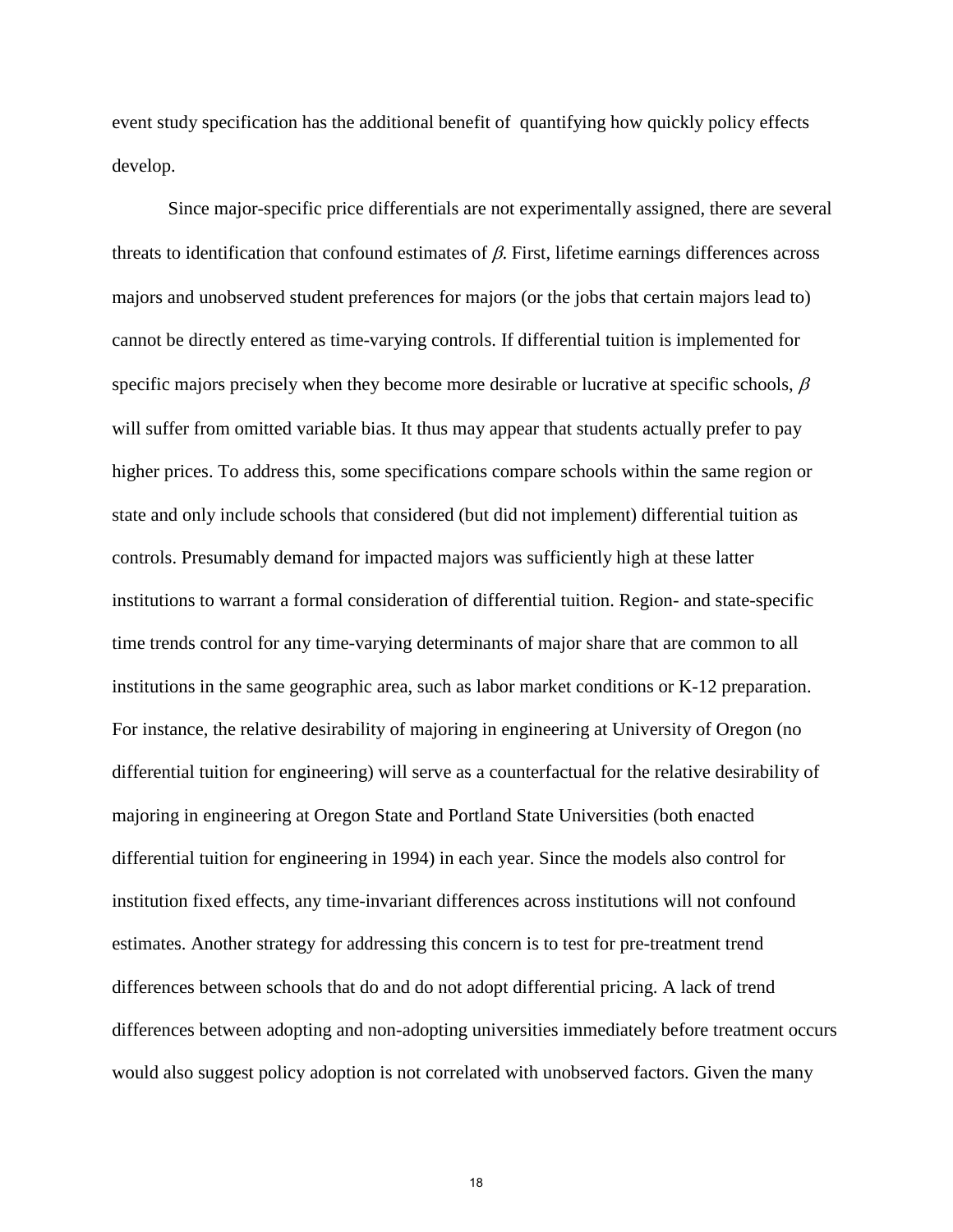political and legislative hurdles to adopting differential pricing, it is unlikely that institutions are able to control policy adoption with yearly precision.

Another possible confounder is financial aid. The vast majority of financial aid is based on need or general merit and is independent of program of study, so will not bias estimates of  $\beta$ . The only Federal financial aid program that specifically considers major is the SMART Grant, which provided large grants to Pell upperclassmen majoring in STEM fields or a critical foreign language from 2006 to 2010. Since this program was available to students at all institutions, regardless of differential pricing, its existence should not bias my estimates. However, it is possible that institutions may re-direct some of the additional revenue collected from differential tuition to financial aid for students in affected majors. I explicitly examine whether schools with differential tuition provide more institutional aid to students in affected majors conditional on merit and income.

Finally, I cannot rule out the possibility that institutions happen to implement other policies coincident with differential tuition. For instance, if differential tuition accompanied changes in the entry requirements for different majors or outreach by impacted departments, then my estimates will confound the pricing effect with these other policies as well. It should be reiterated that my estimates may combine a demand price response, a quality response, and changes in supply resulting from major-specific price differentials. Separately distinguishing demand and supply would require a different setting in which price was altered for only one side of the market in isolation.

#### **VI. Results**

#### **A. "Case-study" Evidence**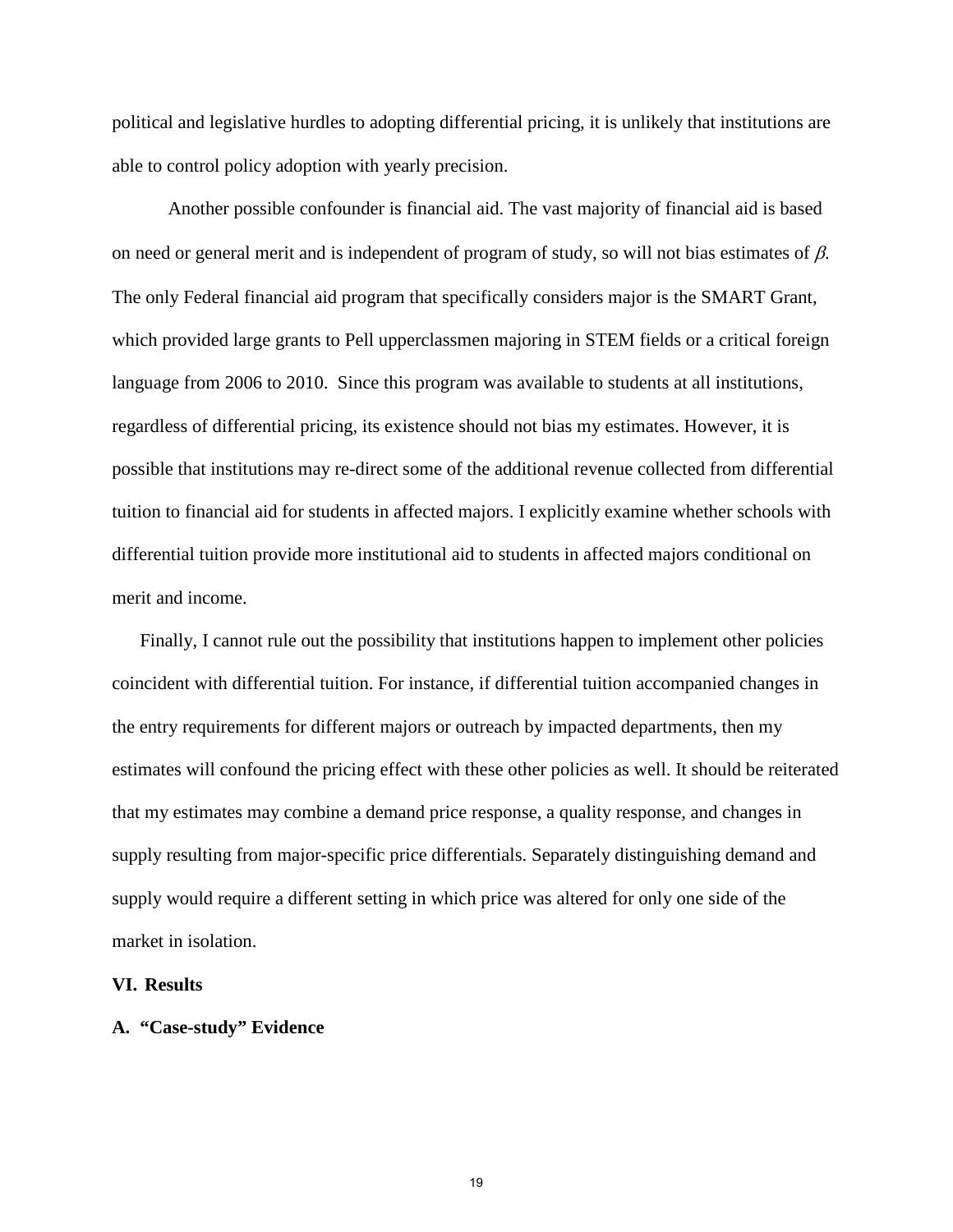I first document how the major share changes following each school's adoption of differential tuition. For each university that implemented differential pricing for engineering, business, or nursing between 1990 and 2008, I calculate the change in the fraction in each major following the policy change. The left panel of Figure 1 plots the distribution of these school-specific changes for the three majors. While there is substantial heterogeneity in schools' experience following the introduction of differential pricing, the majority of schools experienced a decrease in the fraction of students majoring in engineering and business. In contrast, a majority of schools experienced an *increase* in the fraction of students majoring in nursing when differential pricing for nursing was introduced. Since many things could be determining time trends in major choice at individual colleges and also be correlated with differential pricing, one should not necessarily interpret these raw estimates as causal effects. For instance, changes in the demand for certain fields within states that happen to correlate with changes in pricing policy may cause the simple change over time to not equal the causal effect of differential pricing on major share. The right column of Figure 1 plots the distribution of these school-specific changes after controlling for major-specific time trends using colleges in the same region and Barron's selectivity group as controls.<sup>13</sup> This method controls for any time trends in the popularity of certain majors within regions and selectivity category. Though the distribution of estimates changes somewhat, the original pattern remains. This general pattern –negative effects of differential pricing on the fraction of degrees awarded in engineering or business and positive or

<span id="page-21-0"></span> $<sup>13</sup>$  The histograms plot the distribution of treatment effects estimated by school-specific difference-in-differences</sup> models. For each college that enacted differential tuition, I estimate a separate regression of MAJORSHARE<sub>ti</sub> on  $\text{DIFF}_{\text{ti}}$  (=1 if the college had differential tuition during year t), SWITCHER<sub>i</sub> (a dummy for the college under study) and year dummies on a sample that includes the SWITCHER college and any other control colleges in the same census division and Barron's category (most/highly competitive, very competitive, competitive/less/noncompetitive). The histograms plot the distribution of estimated coefficients on DIFFt<sub>i</sub>.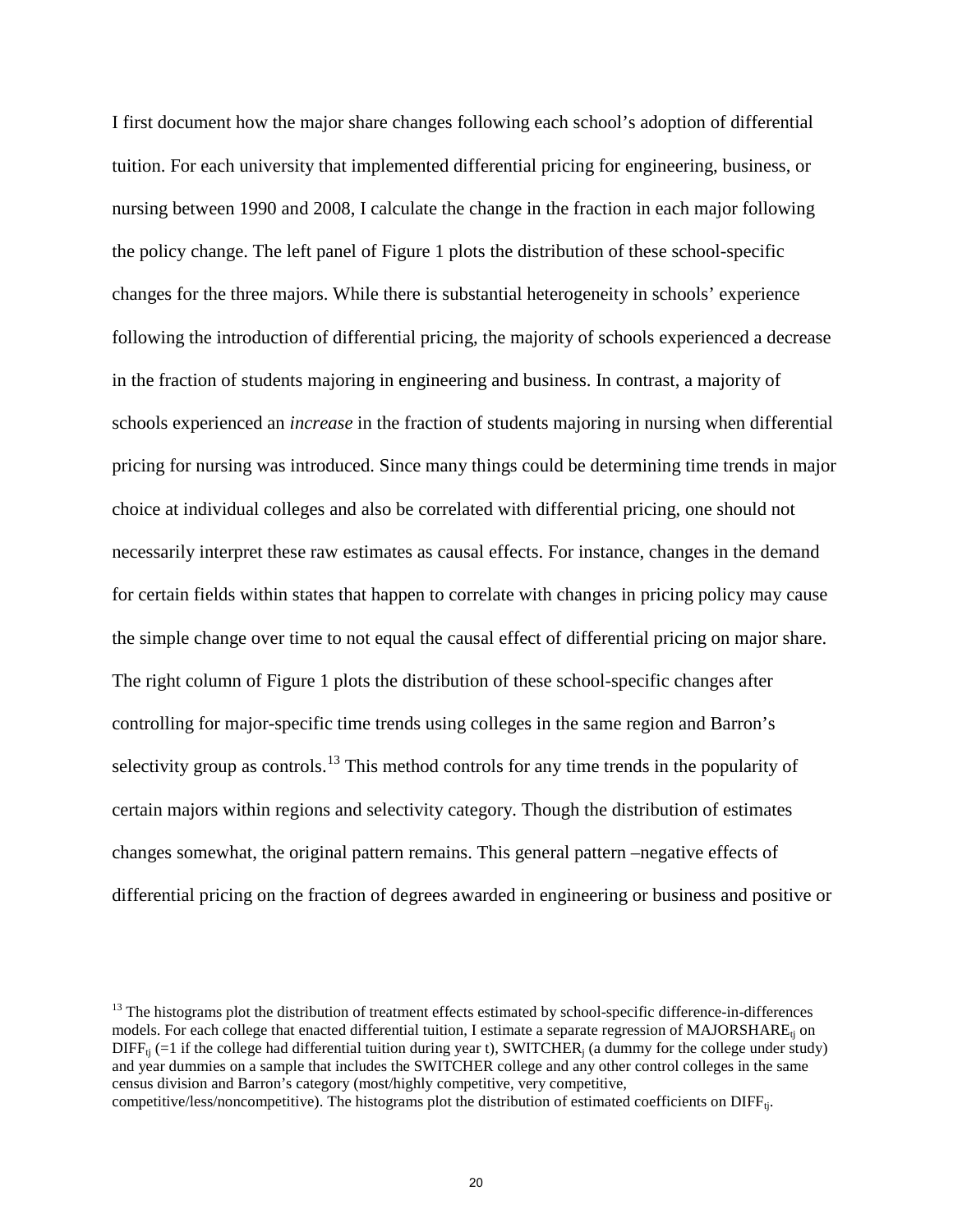minimal effects on the fraction awarded in nursing – persists throughout a number of different identification strategies and robustness checks.

#### **B. Main Results**

Figure 2 presents estimates of the event study model separately by field using the restricted (+/- 4 year window) sample.<sup>[14](#page-22-0)</sup> The figure plots the point estimates and 95% confidence interval for the  $\beta^k$  coefficients in equation (2). Consistent with the assumption that differential pricing was not implemented when these three majors were trending differently at treatment and control schools, the point estimates on the pre-treatment years are close to zero and insignificant. This finding gives some credibility to the key difference-in-differences assumption that treatment and control schools would have trended similarly if not for the adoption of differential pricing. However, the share of degrees awarded in engineering or businesses eventually drops following the enactment of differential pricing, while the nursing share increases. These event-study estimates also suggest that any treatment effects may take 3 to 4 years to emerge, as the point estimates experience their most notable change three years after differential pricing was enacted. To gain precision and to facilitate the comparison of many specifications, my preferred specification is a difference-in-differences model that permits separate effects for the immediate (0, 1, and 2 years after the policy was enacted) and medium-run (3 and 4 years after) time periods. Table 2 presents these difference-in-differences results.

Columns (1), (5), and (9) present the raw correlation between differential tuition policies and major share. University-year observations in which differentials are in place for engineering and nursing are coincident with greater number of degrees awarded in these majors. The raw correlation for business majors is small, negative and insignificant. This raw correlation may

<span id="page-22-0"></span><sup>&</sup>lt;sup>14</sup> Event-study estimates using the full balanced panel (not restricted to 8 year window around policy adoption) are qualitatively very similar, though larger in magnitude.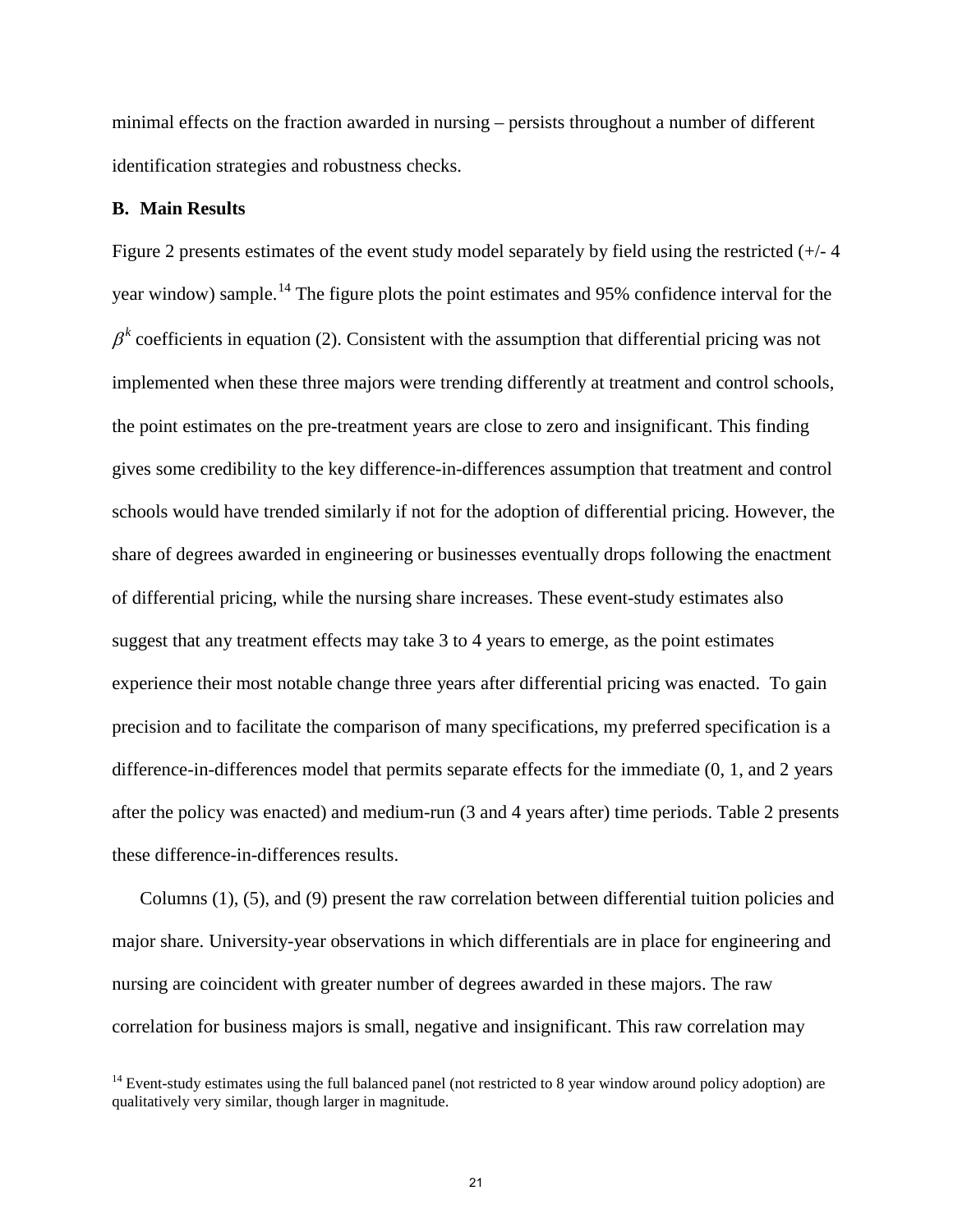overstate the positive effect of tuition differentials (or, rather, understate the negative effect) if differentials are implemented by universities whose students are predisposed to choose impacted majors, as a simple revenue-maximization goal would suggest universities should do. For instance, students with high SAT math scores are more likely to major in engineering and business and thus colleges with high SAT students may be more likely to implement tuition differentials. To address some of these concerns, columns (2), (6), and (10) control for year and university fixed effects. In these models, the effect of differential pricing on major share is identified by changes in major share within universities following the introduction of price differentials, relative to the time path of major share predicted by other (non-treatment) colleges. In all three cases, the point estimate becomes more negative and, in the case of engineering, becomes statistically significant. Specifications (3), (7), and (11) separate the post-treatment observations into two periods (0 to 2 years after adoption vs. 3+ years). Consistent with the event-study estimates, the effect of differential pricing on the major shares are larger three years after enactment than immediately following. The final specifications restrict the analysis sample to include observations for treatment schools only within an eight-year window around the year differential pricing was enacted. Thus observations far from the time of the policy change are not used to identify the pre- or post-period school averages used to calculate the treatment effects. This restriction has the effect of diminishing the estimated effect for engineering and business share. This final (preferred) specification indicates that differential pricing for engineering is associated with a statistically significant 1.1 percentage point decrease in the share of degrees awarded in engineering within three years (on a base of 14.7 percent). The analogous figure for business is an (imprecise) 0.8 percentage point decrease in the business share within three years (on a base of 19.5 percent). Differential pricing for nursing is actually associated with a 0.8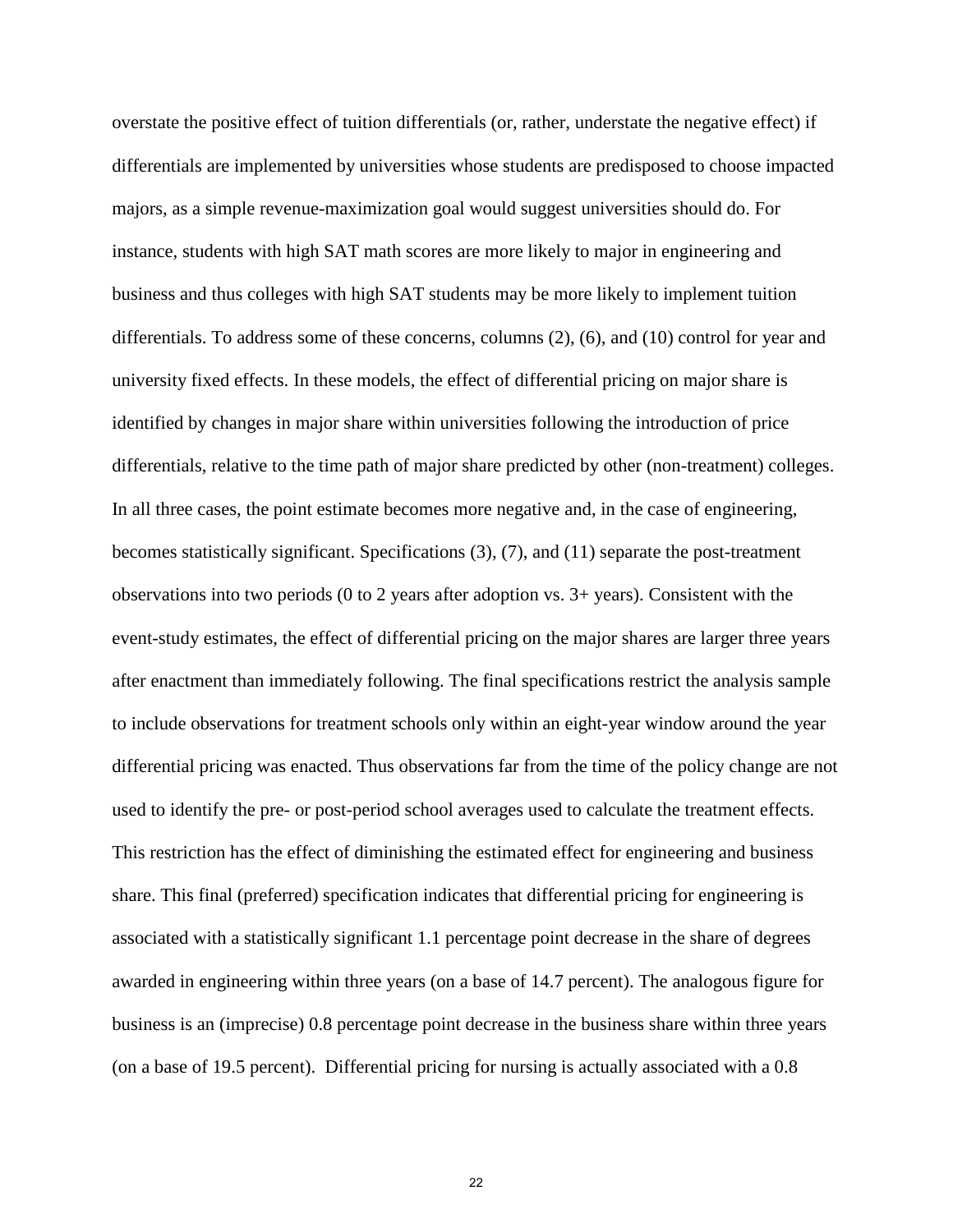percentage point *increase* in the nursing share (on a base of 4.4 percent), though this is imprecise and not significantly different from zero. The 95% confidence interval permits me to rule out negative effects larger than 0.37 percentage points.<sup>[15](#page-24-0)</sup>

Given the magnitude of the price increase associated with these policies (increase in price of engineering by 14.5%, business by 13.7% and nursing by 18.9%.), these represent fairly large elasticities. For engineering and business, the implied elasticities are positive 0.51 and 0.30, respectively. For nursing, the elasticity is positive and almost unity (elasticity = 1.0).<sup>[16](#page-24-1)</sup>

#### **C. Robustness of Main Results**

The key untestable assumption of the difference-in-differences approach is that the time path for the outcome experienced by control schools provides a valid counterfactual for the time path of treatment schools in absence of the treatment. That is, the time trend in fraction of students graduating with a degree in engineering at schools that did not adopt differential tuition is what adopters would have experienced had they not implemented differential pricing. Given the centrality of this counterfactual time path to the validity of difference-in-differences estimates, the choice of control group is critical. My base model uses all non-adopters to form the control group, both schools that had differential tuition policies in place throughout the time period and those that never implemented one. Table 3 examines the robustness of the main findings to the choice of control group used to estimate the counterfactual time trends. The first column reports the base model, taken from columns (4), (8), and (12) from Table 2.

<span id="page-24-0"></span> $15$  Table A2 in the Appendix repeats this analysis using the logarithm of number of degrees granted as the outcome (rather than the share), both with and without controlling for the log of total number of degrees (in any field). The implied proportionate change in the share of degrees awarded in each field is similar with this specification. The log specifications (not controlling for total degrees awarded) also suggest that differential pricing is associated with an absolute decline in number of degrees awarded in engineering, not just as a share of the total.

<span id="page-24-1"></span> $16$  I find no correlation between institution-specific treatment effect size and the differential amount in 2008, as depicted in Appendix Figure A1. This suggests that size of the differential is less important than whether one is present. This result should be interpreted with caution, however, since differential amount is only available in a single year, which may not reflect the amount at the time it was introduced.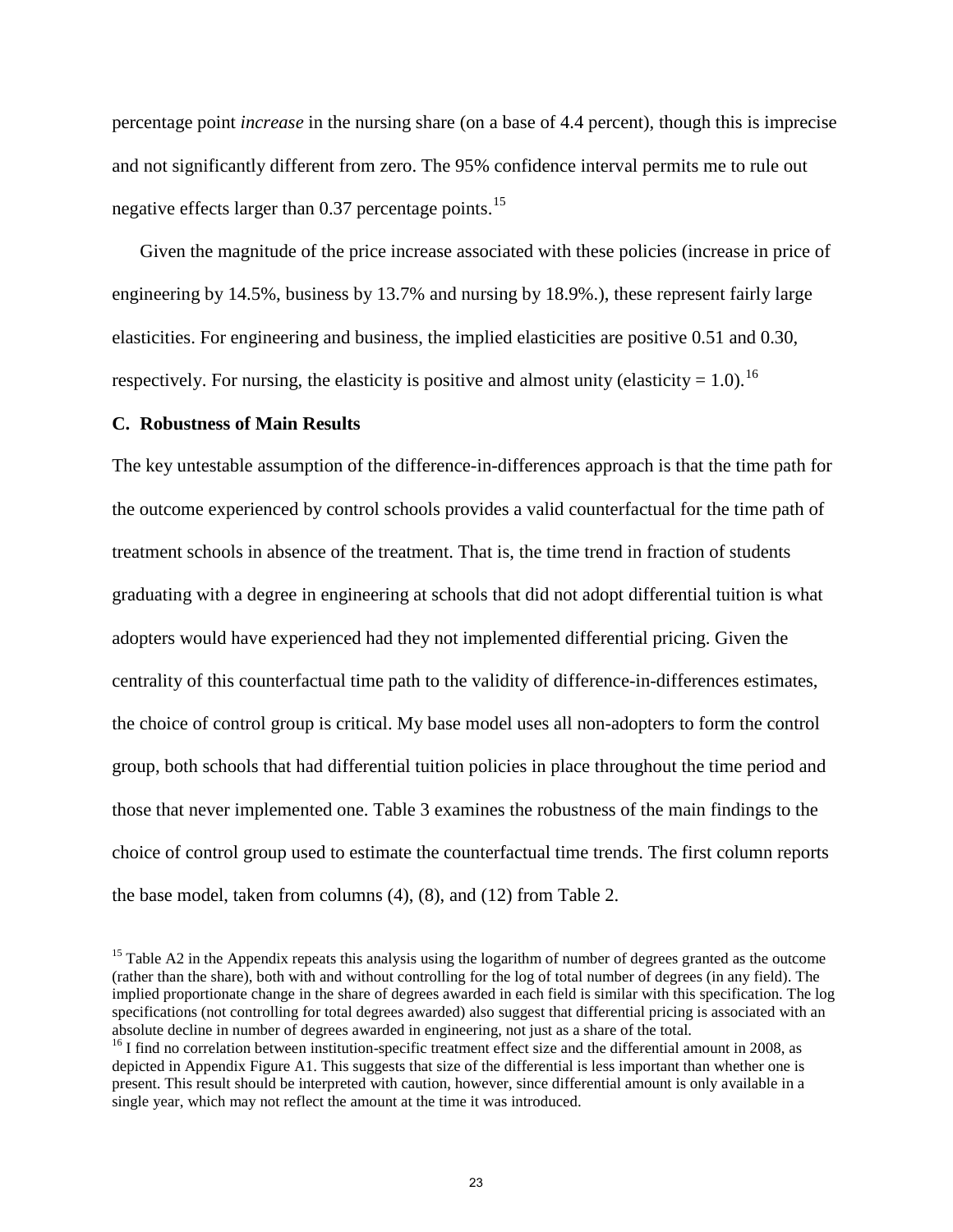Column (2) controls for observable time-varying differences in prices, resources, and student characteristics between treatment and controls that may happen to correlate with both degree mix and the adoption of differential pricing (time-invariant differences are absorbed by the school fixed effects). These controls leave the baseline estimates virtually identical. Column (3) includes controls for the simultaneous adoption of differential pricing in related fields.<sup>[17](#page-25-0)</sup> The presence of differentials for other (related) fields is relatively uncommon and has no impact on the point estimates. Column (4) controls for the simultaneous adoption of price differentials for the other two fields. Though magnitudes change modestly, the qualitative relationship is unchanged.

Columns (5) to (7) alter the control group by restricting the sample to students only attending schools that either adopted differential tuition during the analysis period or that are arguably more similar to adopters than a typical non-adopter school. These control groups include schools that have adopted some form of differential by 2007/8 in any field (column (5)), only universities that adopted a differential in the given major (6), and the 16 schools that considered (but did not adopt) tuition differentials in any field (7). The main qualitative results are generally robust to these various control groups, though the magnitudes of the point estimates does change somewhat. In (5) and (7), engineering differentials are associated with a 1.1 percentage point drop in the engineering share after three years. Specification (6) is the only anomaly, with a much smaller, but negative, and insignificant coefficient for engineering. It should be noted that this specification has a substantially smaller sample size than the others so I

<span id="page-25-0"></span> $17$  I include controls for differential pricing for architecture, computer science, or physical science when examining engineering share, liberal arts when examining business share, and other health professions and physical therapy when studying nursing share.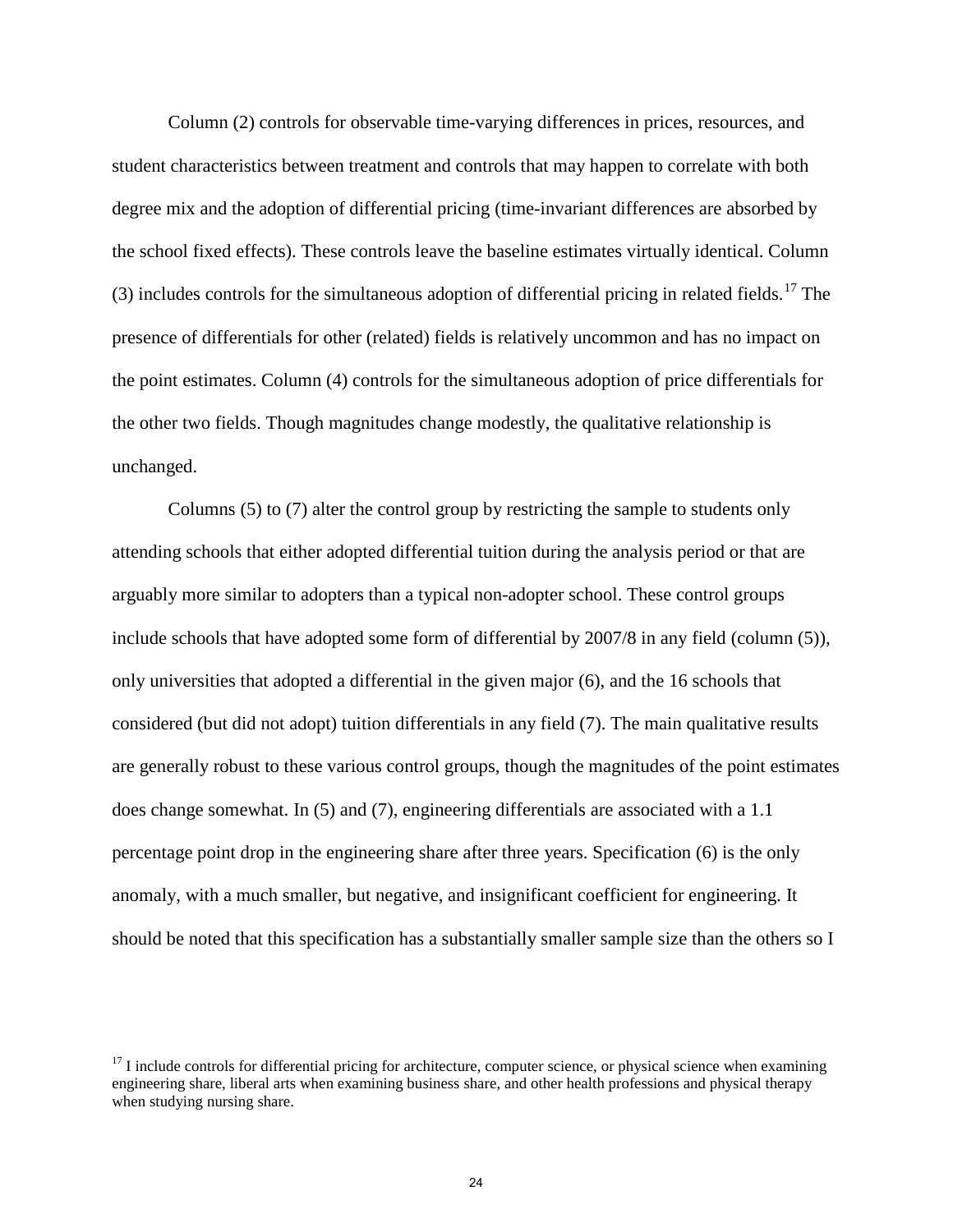cannot reject that coefficients are different.<sup>[18](#page-26-0)</sup> The coefficients for business and nursing change only slightly, remaining negative for business and positive for nursing, but insignificant for both.

Columns (8) through (10) alter the control group used to generate counterfactual time trends by estimating time trends that are specific to various college characteristics. These models permit distinct time trends by census division (8), institution state (9), and the interaction between division and Barron's category (10). For instance, if there was an increased demand for engineers from selective colleges on the west coast which happened to coincide with the adoption of differential tuition policies at some west coast schools, then specification (10) would control for this source of omitted variable bias. Identification comes from comparisons between the trends in degree share of adopters and non-adopters among similarly-selective schools in the same region. Specification (9) permits time trends to vary by institution state, exploiting within-state variation in the adoption of differential tuition. The base results are robust to all these alternative control groups. The point estimates for engineering share are remarkably stable and those for business and nursing only become larger in magnitude, though are still insignificant.

#### **D. Heterogeneity and Student Sorting**

A primary concern voiced by opponents of differential pricing is that certain groups would be particularly affected. For instance, if minority or low-income students are particularly pricesensitive, then they may be dissuaded from entering more high-priced fields. Differential responses would be worrisome given that these fields are particularly lucrative and that there is already concern about underrepresented minority and female representation in many fields. To test for response heterogeneity, I re-estimate the base model separately by gender and race. The outcome variables are the share of all degrees awarded to individuals in each group at time *t* that

<span id="page-26-0"></span><sup>&</sup>lt;sup>18</sup> Furthermore, the results for specification (6) using the full sample (not just the  $+/$ -4 year window) are very similar to the base specification. These results are available from the author.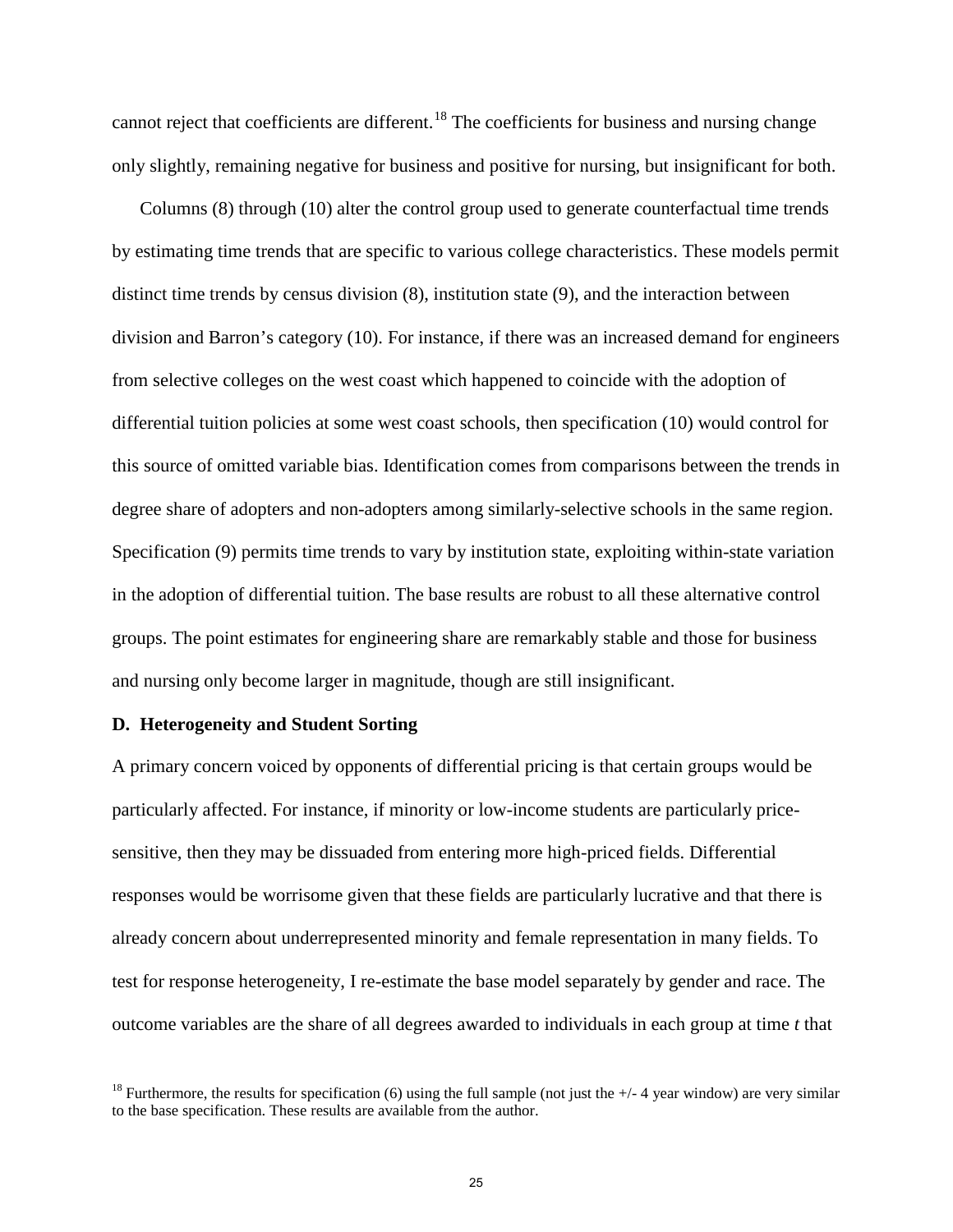were in engineering, business, and nursing. Table 4 presents these results. The point estimate for the 3-year impact on engineering share is similar for most gender and racial groups, but given the large differences in initial major share across groups, the percent reduction is much larger for women than men and underrepresented minorities than white students. Interestingly, the absolute and proportional response is greatest for Asian students, despite their high initial share in engineering. For business, there is less variation across gender and race in the baseline degree share, so similar absolute effects across groups results in similar proportionate effects for men and women and for black and white students. As for engineering, the effect for Asian students is large both absolutely and proportionately. Contrary to the pattern for these other racial/ethnic groups is the experience of Hispanic students, for which the point estimate is positive (but statistically insignificant). Lastly, Panel C presents the results for nursing. Differences across groups are more difficult to interpret as the estimates are much less precise relative to the initial major share than for engineering and business. But the point estimates are positive (though not statistically significant) for all gender and racial groups. For men, the point estimate is significant and implies an extremely large proportionate increase in the share of men majoring in nursing following the introduction of differential pricing for nursing.

Table 5 presents additional evidence on whether differential pricing altered the characteristics of students who enter impacted fields using individual-level data from the NPSAS. A benefit of the individual data is that I can test for changes in characteristics not available in the aggregate IPEDS data, such as test scores and socioeconomic status. I regress each student characteristic on dummies for being in each impacted major, indicators for whether the institution charged differentially for the majors during the survey year, and interactions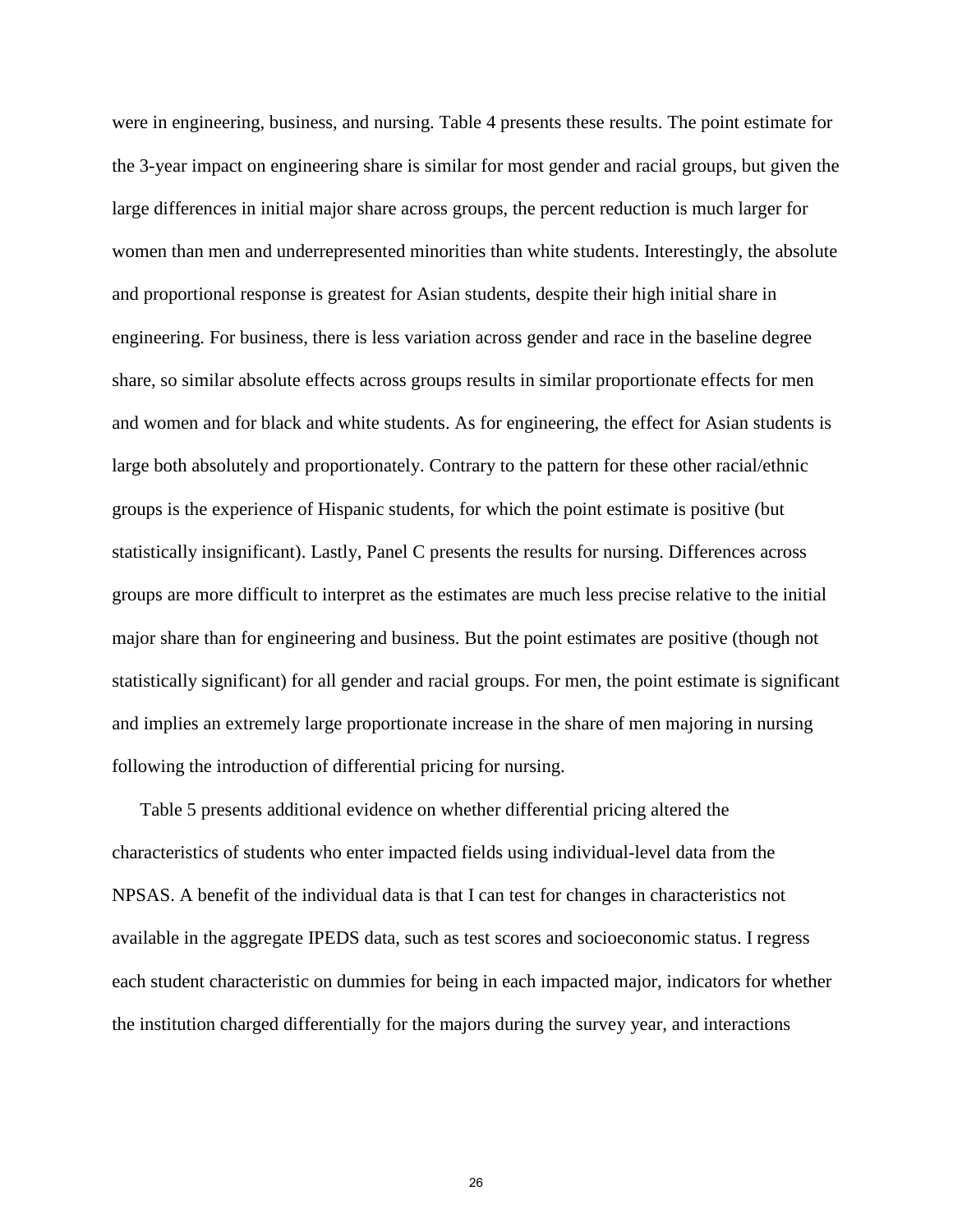between major and differential pricing.<sup>[19](#page-28-0)</sup> In this difference-in-differences specification, coefficients on the interactions test whether the characteristic changed more for the impacted fields than other fields following the introduction of differential pricing. For instance, if women were driven from studying engineering when differential pricing was introduced, the coefficient on the engineering interaction should be negative in column (1). Though the coefficients on the main field dummies indicate substantial differences in student characteristics across fields (men and high SAT math students more likely to enter engineering, high income students more likely to enter business), there are few significant changes in student characteristics following the introduction of differential pricing. There is some evidence that differential pricing for engineering students is associated with fewer Pell recipients entering engineering and shift towards students with higher SAT scores (relative to other students at their institution), but no other changes are significant.

Table 5 also provides suggestive evidence on the extent that students sort across institutions in response to differential pricing. The coefficients on the indicators for differential pricing during the survey year quantify the change in enrolled student characteristics across all other (non-impacted) fields following differential pricing. The overall student body enters with lower SAT scores when differential pricing for engineering is introduced, but there are no other observed changes in student characteristics. Taken at face value, this could suggest that one mechanism through which differential pricing for engineering reduces the number of engineering

<span id="page-28-0"></span><sup>&</sup>lt;sup>19</sup> The models also include a full set of year and institution fixed effects. Qualitative results do not change if I include the major indicator, differential pricing indicator, and interaction for each field one at a time.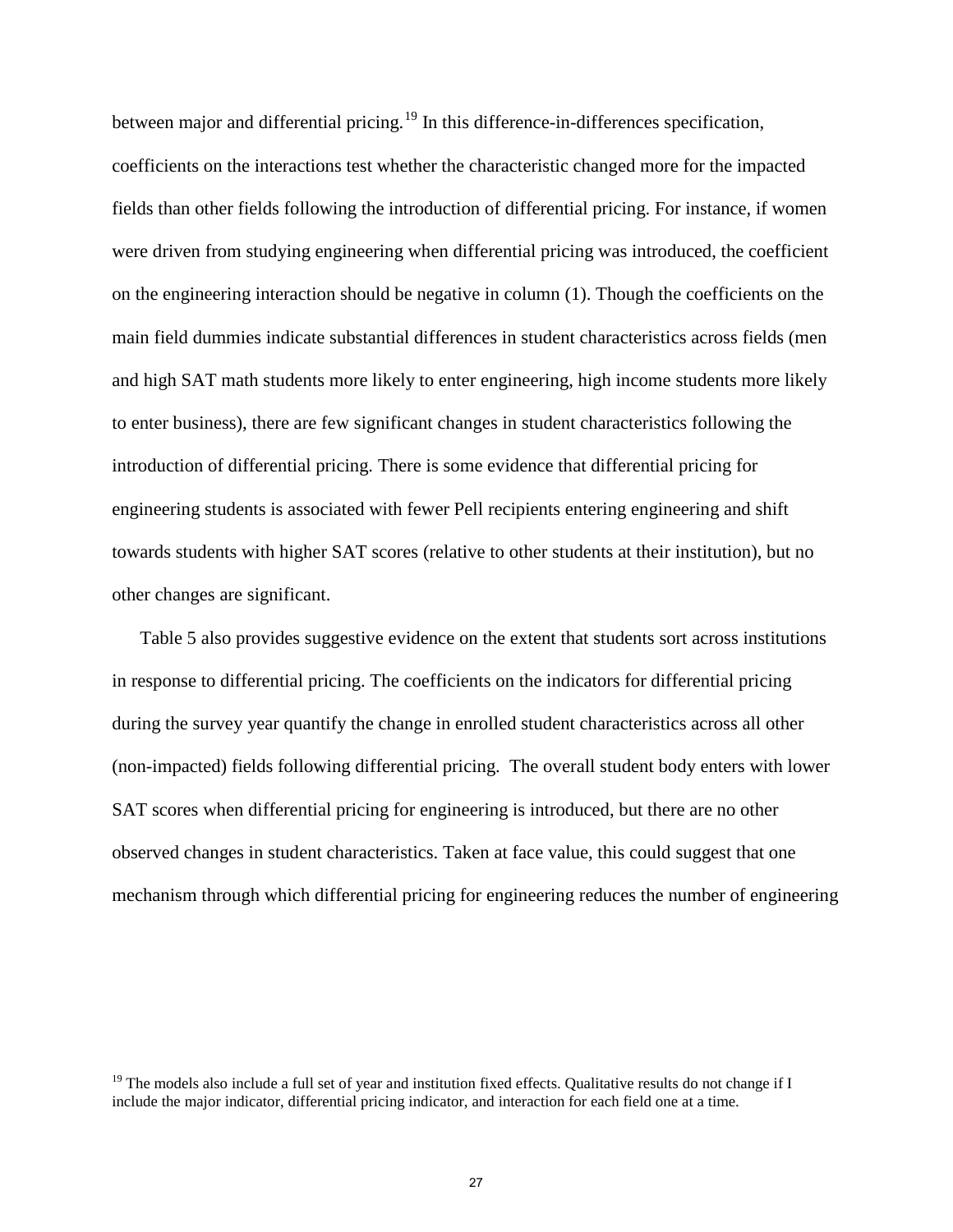graduates is by shifting the enrollment of high SAT freshmen (who are disproportionately more likely to enter engineering) to other universities. $20$ 

It should be noted that due to the relatively few students in each major and at each institution, these estimates are imprecise and I cannot rule out modest changes in student characteristics at institutions and in impacted majors following the introduction of differential pricing.

#### **E. Financial Aid, Resources, and Major Substitutability**

One way that institutions can use revenue generated by differential pricing is to provide additional financial aid to students in impacted majors, partially offsetting the tuition increase. George-Jackson, Rincon, and Garcia (2011) found that minorities studying engineering at two universities received financial aid packages that offset differential tuition. Table 6 presents estimates of the effect of differential pricing on the share of list price covered by institutional grant aid using the same difference-in-differences model used to examine student characteristics. Institutional grant aid covers 15% of the tuition list price across our entire sample. Coefficients on the interactions test whether institutional grant aid changed more for the impacted fields than other fields following the introduction of differential pricing. For instance, if business schools redirected the revenue generated from differential pricing to more grant aid for undergraduate business students, the coefficient on the business interaction should be positive. I find no evidence that differential pricing leads to a reallocation of institutional grant aid across majors. Whether controlling for an extensive set of individual controls (SAT score, female, minority, undergraduate level, EFC) or looking at specific student subgroups, the interaction coefficients are never significant.

<span id="page-29-0"></span> $^{20}$  In results available from the author, I also find that the share of students that is full-time, the share of students that are in-state, and the Pell amount per full-time-equivalent student (a proxy for socioeconomic disadvantage) also do not change following the introduction of differential pricing.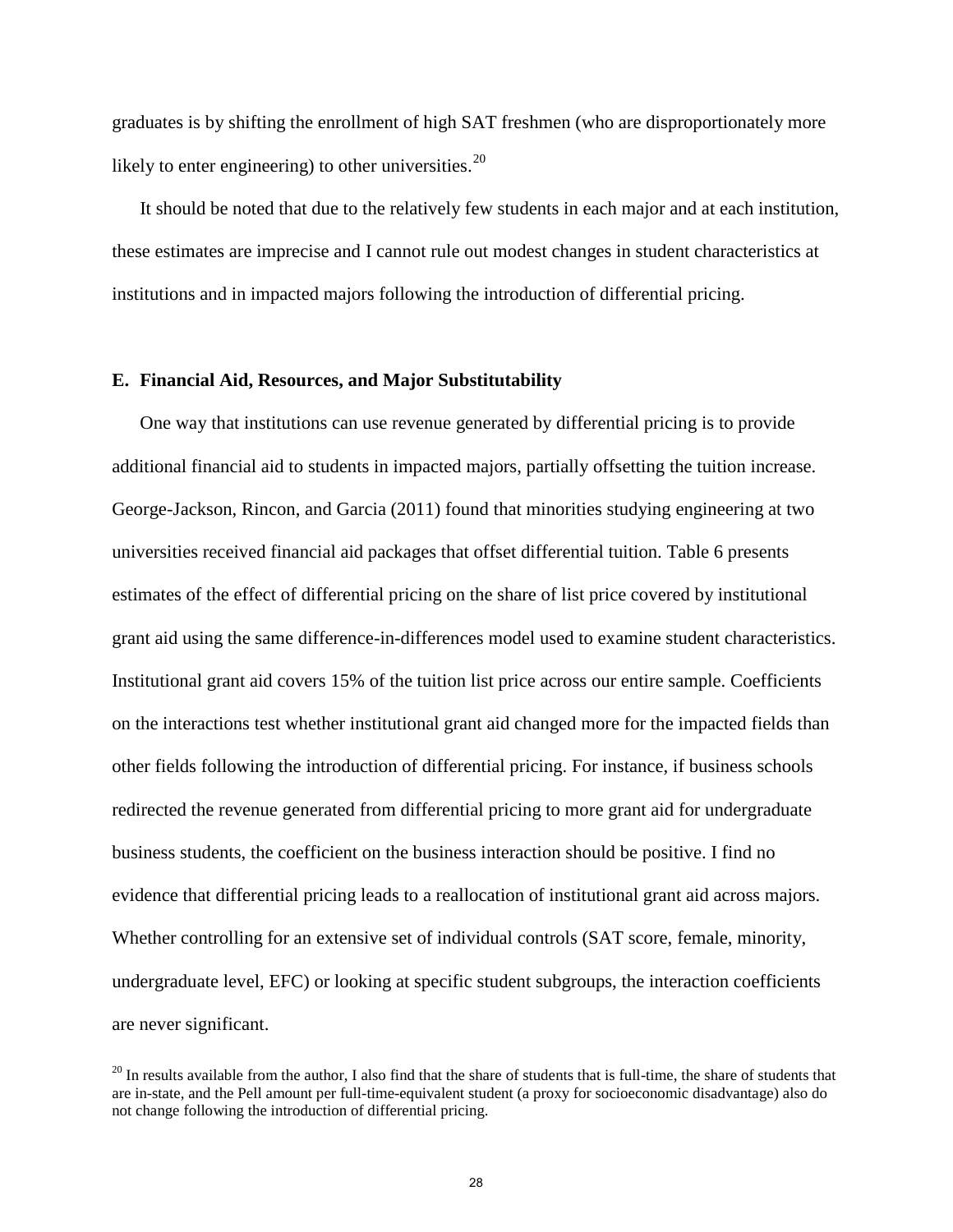A full accounting of changes in resource levels and allocation following the introduction of differential pricing is not feasible due to the absence of within-institution, department-specific resource measures over time for a large sample of universities. However, using university-level measures, I do find that the introduction of differential pricing is associated with higher overall sticker price and lower state appropriations, but no noticeable change in spending on instruction or academic support at the university-level. It should be noted that these aggregate universitylevel measures may provide a poor approximation for the price and resource changes occurring in specific departments or schools within universities. $^{21}$  $^{21}$  $^{21}$ 

To further uncover the channels through which my main results operate, I also examined the effect of differential pricing on the degree share of all other fields. These results are presented in Appendix Table A3. There are no clear and robust patterns of substitution between fields following the adoption of differential pricing. For instance, I find no evidence that differential pricing for engineering shifts students towards computer science, math, or other obviously closely related fields; many estimates are imprecise and depend on the specification. Overall, I do find that differential pricing does shift degree production towards fields that earn less on average, though the magnitude is small (a reduction in average earnings of 0.7% following differential pricing for business) and the estimate is imprecise and not robust.

### **VII. Implications and Conclusions**

This paper provides the first evidence on the consequences of differential pricing by undergraduate program in postsecondary education. Given the differences in instructional costs and earnings premiums across majors, some view this practice as an equitable and politically feasible alternative to across-the-board tuition and fees increases. I find that differential pricing is associated with a sizable reduction in the fraction of degrees granted in engineering: the elasticity

<span id="page-30-0"></span> $21$  These results are available from the author.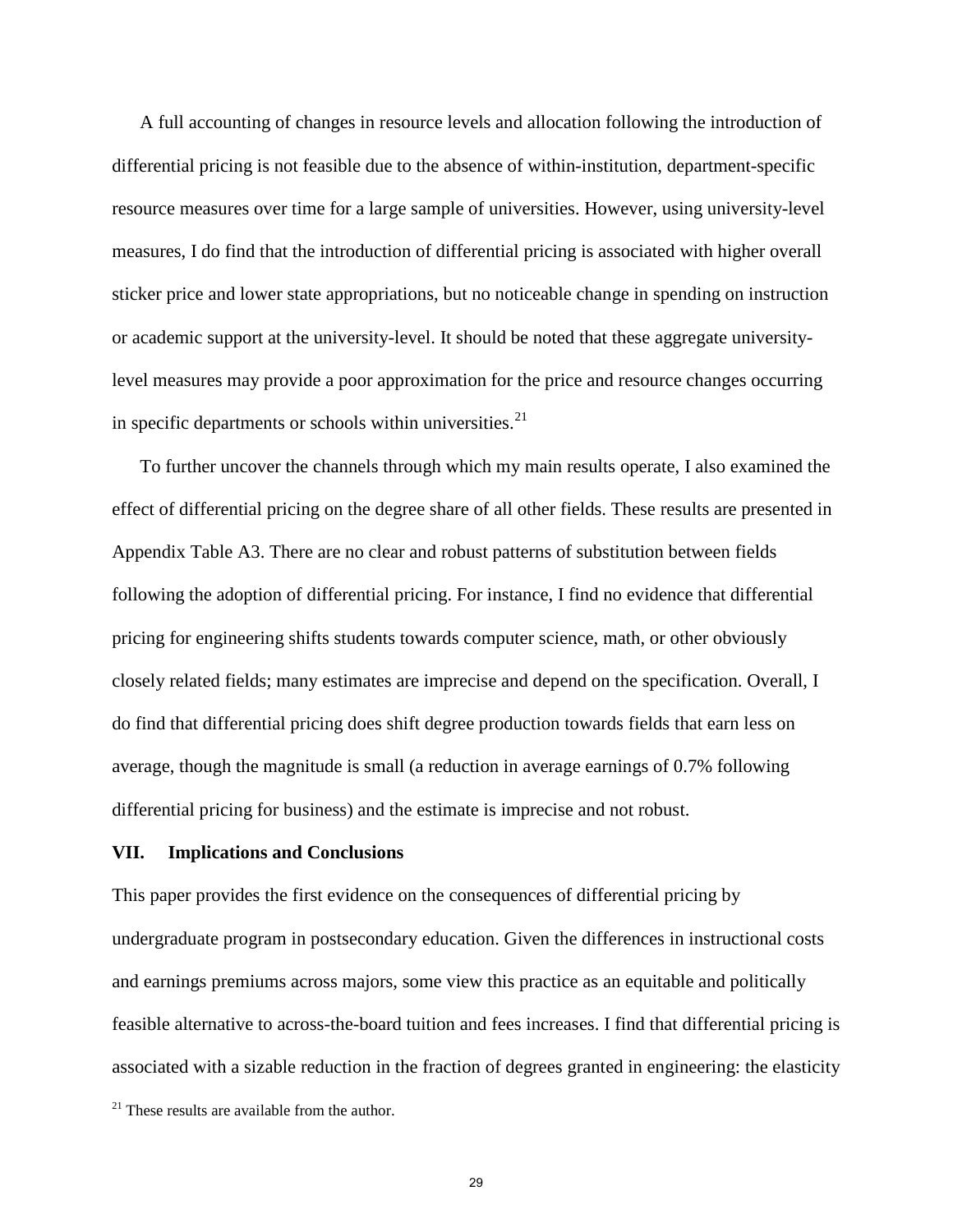of engineering share with respect to price is -0.51. Business share is slightly less responsive (elasticity = -0.30), though this is not significant at conventional levels. Differential pricing for nursing is actually associated with a large *increase* in the nursing share (elasticity  $= +0.97$ ), though this is imprecise and not significantly different from zero. Consistent with the concern of some critics of this development, I also find that women and minorities have larger proportionate effects than male and white students. It does not appear that additional institutional grant aid offsets the increased tuition for impacted majors.

This study has relevance for a number of different policies. Most directly, the results inform the likely consequences of colleges' use of differential pricing. Previous research on the effect of price on college enrollment or choice and the effect of expected earnings on major choice are unlikely to provide much guidance to the likely effects of differential pricing by program. My results suggest that implementing these differentials may indeed impact the fields that students pursue. Furthermore, since differentials may reduce demand, these policies may not raise as much revenue as expected. It is important for colleges to understand how the revenue and student impact of differential pricing compares to alternative pricing schemes such as acrossthe-board tuition increases or tuition increases for wealthier or out-of-state students. This paper informs one side of this calculation.

The experience with differential pricing may also be informative about the likely impact of financial incentives designed to alter students' field of study. That fact that potential engineering students appear to respond to differential pricing suggests that students' major choice may also respond to other financial incentives. This study also contributes to our understanding of how students respond to financial incentives at different stages of the college process. Choices may respond to financial incentives differently before college entry, while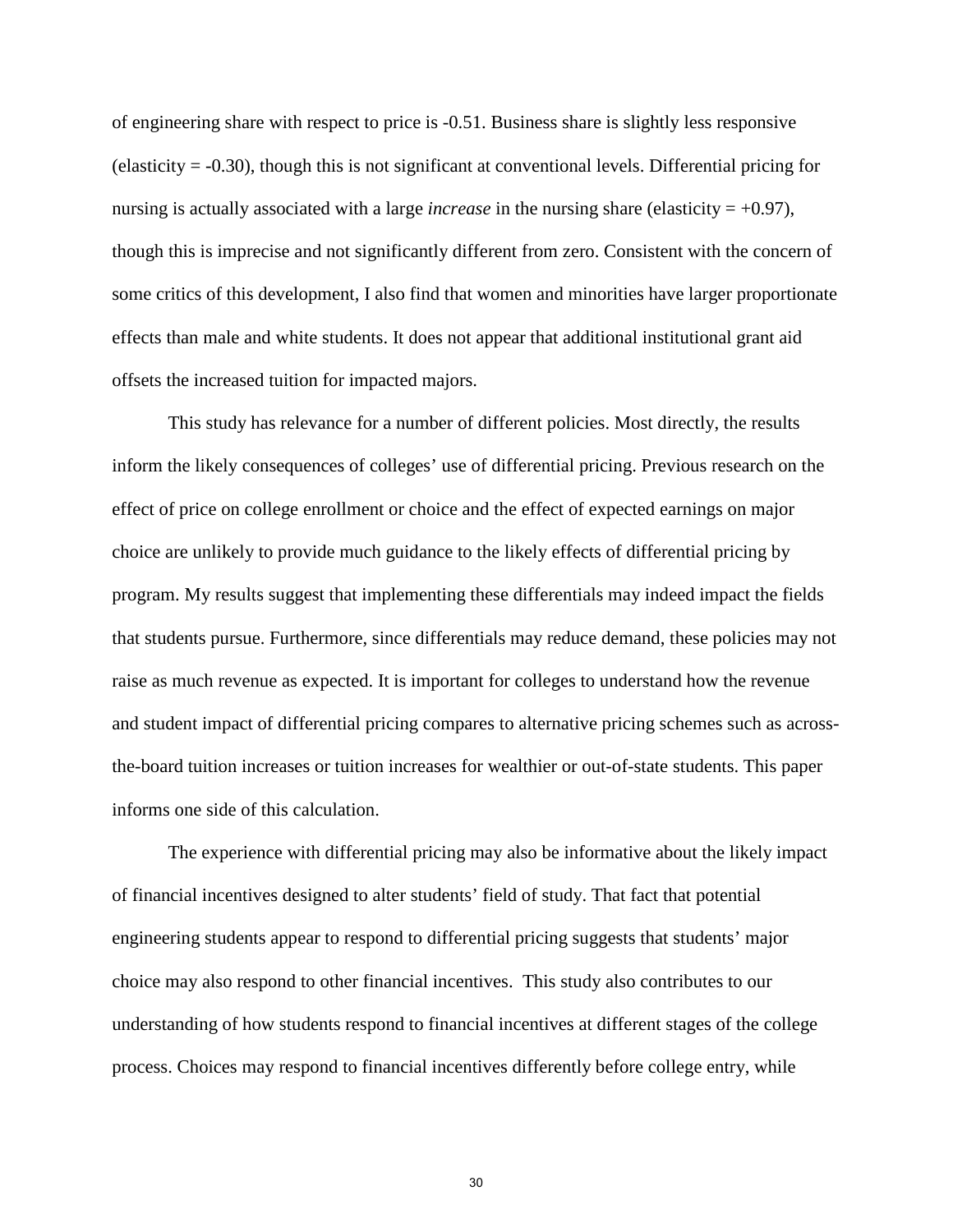enrolled in lower division coursework, or closer to graduation, though the timing of incentives has received little attention. Though it is difficult to pin-point precisely when college major choices are made, these results suggest that even decisions made during college can be responsive to price. Understanding where financial incentives are strongest (or weakest) informs how they should best be targeted.

This study has a number of limitations that should be addressed in subsequent work. First, I study the experience of many large public research universities, fifty of which adopted differential tuition during the analysis period for engineering, business, or nursing. While these schools represent an important segment of the U.S. postsecondary landscape, their experience may not be typical of other segments, such as smaller public and private colleges, for-profits, and sub-baccalaureate institutions. Future data collection on differentials should target these institutions and examine the consequences.

Second, my data does not permit me to separate demand from supply factors, which combine to determine the sorting of students into majors. Different observed responses across fields may reflect differences in demand parameters, a supply or quality response that differs across fields, or that fields are in different initial equilibrium states since the effects I uncover combine both a demand and supply response. It is possible that additional revenue enables an expansion in the supply of nursing positions while engineering revenue is used to improve quality and attract better (though fewer) students. Uncovering just how and whether programs reallocate resources or increase capacity in response to this new revenue stream would help to interpret my findings and would be a welcome complement to the present study.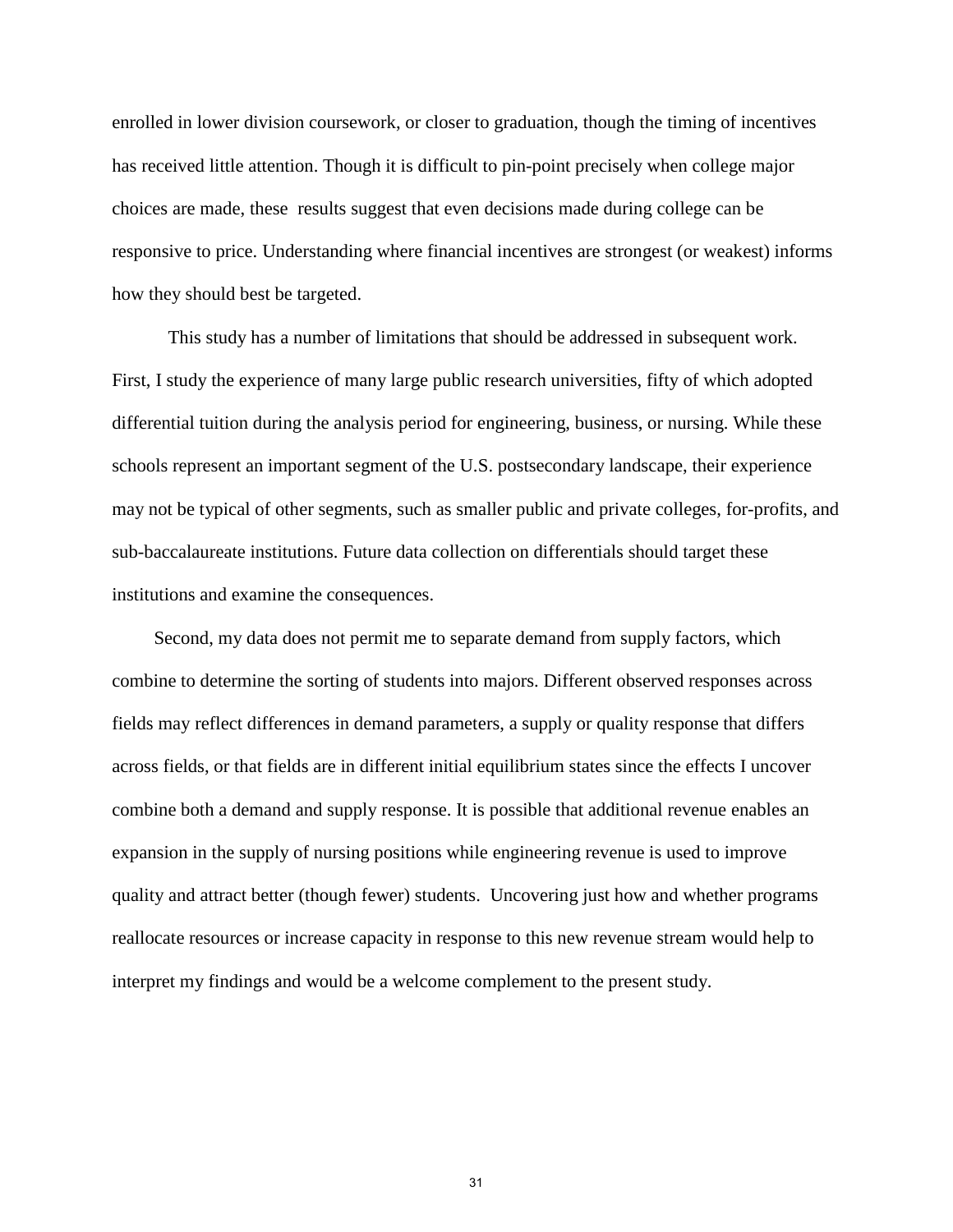#### **REFERENCE LIST**

- Alvarez, Lizette, 2012. "Florida May Reduce Tuition for Select Majors." *New York Times*, December 9, 2012.
- Arcidiacono, Peter. 2004. Ability Sorting and the Returns to College Major. *Journal of Econometrics*, 121(1-2): 343-375.
- George-Jackson, Casey E., Blanca Rincon, and Mariana Garcia, 2011. "Effects of Differential Tuition on Low-Income Undergraduate Students in Engineering" forthcoming in *Journal of Student Aid*.
- Arcidiacono, Peter, Joseph Hotz, and Songman Kang. 2011. Modeling College Major Choices using Elicited Measures of Expectations and Counterfactuals. *Journal of Econometrics*, forthcoming.
- Babcock, Philip and Mindy Marks. 2011. The falling time cost of college: Evidence from half a century of time use data. *Review of Economics and Statistics*. 93(2): 468-478.
- Becker, Gary S., 1964. *Human Capital: A Theoretical and Empirical Analysis with Special Reference to Education*. New York: Columbia University Press.
- Beffy, Magali, Denis Fougere, and Arnaud Maurel. 2011. Choosing the Field of Study in Post-Secondary Education: Do Expected Earnings Matter? *The Review of Economics and Statistics*, Forthcoming.
- Berg, David and Stephen Hoenack, 1988. "The Concept of Cost-Related Tuition and Its Implementation at the University of Minnesota." *The Journal of Higher Education*. 58(3): 276-305.
- Berger, Mark. 1988. Predicted Future Earnings and Choice of College Major. *Industrial and Labor Relations Review*, 41(3): 418-29.
- Bettinger, Eric. 2004. How Financial Aid Affects Persistence." In *College Choices: The Economics of Where to Go, When to Go, and How to Pay for It*, ed. Caroline Hoxby. University of Chicago Press.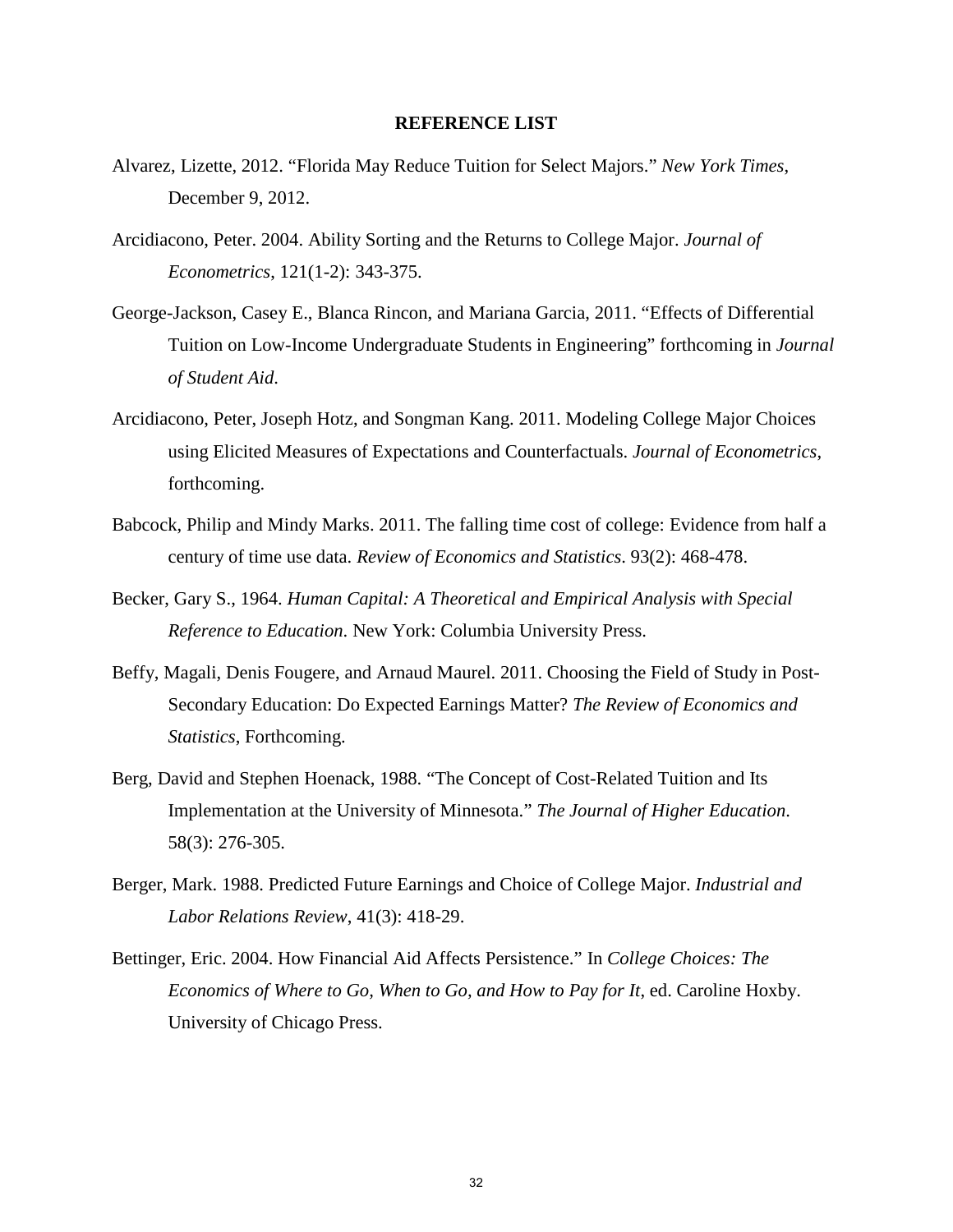- Bound, John and Sarah Turner, 2007. "Cohort crowding: How resources affect collegiate attainment," *Journal of Public Economics*, Volume 91, Issues 5–6, June 2007, Pages 877- 899.
- Cornell Higher Education Research Institute, 2011. *2011 Survey of Differential Tuition at Public Higher Education Institutions*. http://www.ilr.cornell.edu/cheri/upload/2011CHERISurveyFinal0212.pdf
- DesJardins, Stephen and Brian McCall. 2010. Simulating the Effects of Financial Aid Packages on College Student Stopout, Reenrollment Spells, and Graduation Chances. *The Review of Higher Education*. 33(4): 513-541.
- Dynarski, Susan, 2008. Building the Stock of College-Educated Labor." *Journal of Human Resources* 43:3, pp. 576-610.
- Ehrenberg, Ronald G. 2012. "American Higher Education in Transition. *Journal of Economic Perspectives*. 26(1): 193-216.
- Evans, Brent J., 2012. "SMART Money: Do Financial Incentives Encourage College Students to Study Science?" Unpublished working paper. Stanford University.
- Goldrick‐Rab, Sara, Douglas N. Harris, James Benson and Robert Kelchen. 2011. Conditional Cash Transfers and College Persistence: Evidence from a Randomized Need‐Based Grant Program. Institute for Research on Poverty Discussion Paper no. 1393‐11
- Gordon, Larry. 2009. "UC may hike tuition for some undergraduate majors." *Los Angeles Times*. October 12, 2009.
- Griffith, Amanda. 2010. Persistence of women and minorities in STEM field majors: Is it the school that matters? *Economics of Education Review*. 29 (2010): 911-922.
- Hoenack, Stephen and William Weiler, 1975. "Cost-Related Tuition Policies and University Enrollments." *Journal of Human Resources*. 10(3): 332-360.
- Institute of Medicine. The future of nursing: leading change, advancing health. Washington, DC: National Academies Press, 2011.
- Jesse, David, 2012, "3% Proposed Funding Hike for Public Universities Tied to Performance." *Detroit Free Press*, February 9, 2012.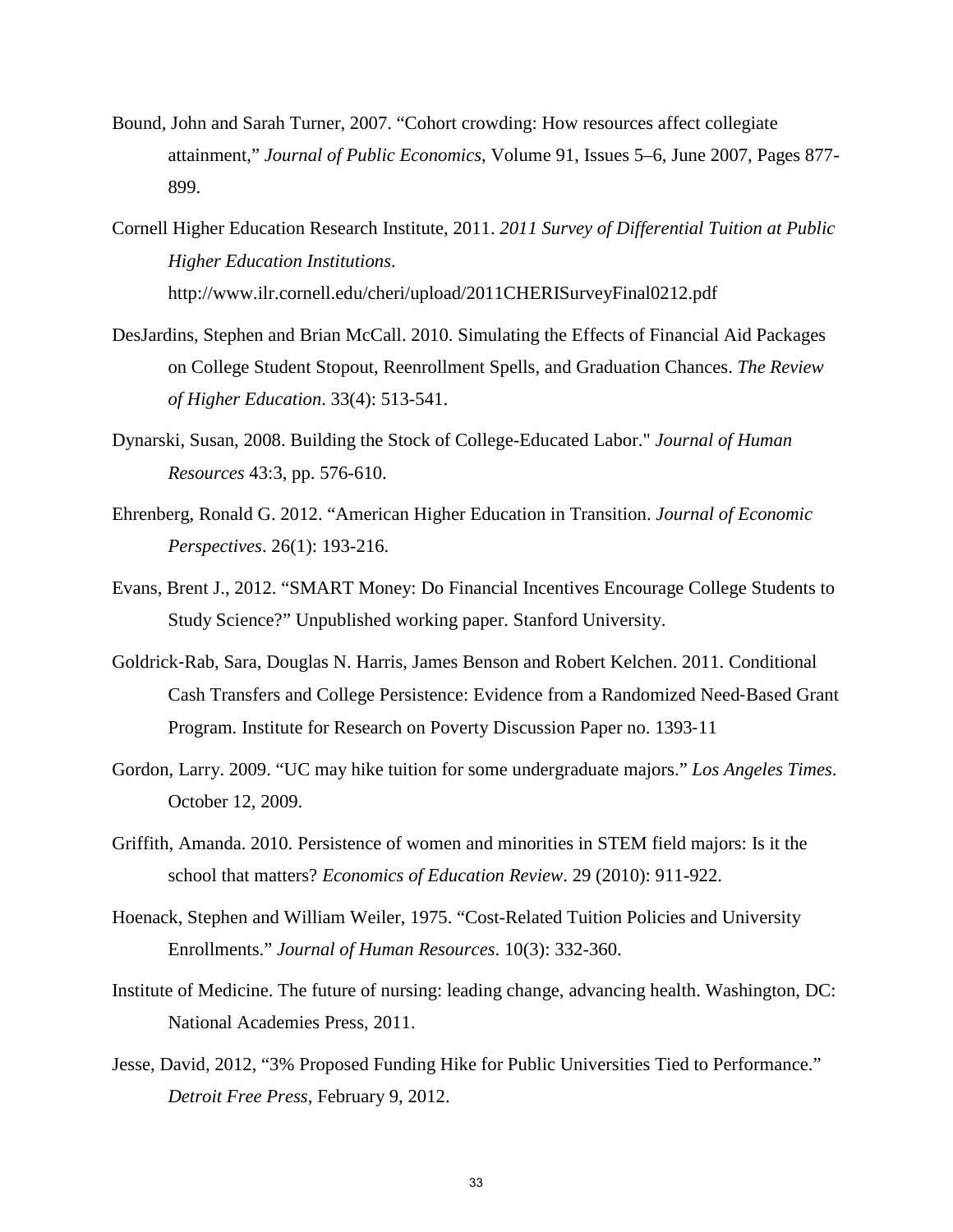- Jacob, Brian, Brian P. McCall, and Kevin Stange, 2013. "College as Country Club: Do Colleges Cater to Students' Preferences for Consumption." NBER Working Paper 18745.
- Johnson, William R. and Sarah Turner, 2009. "Faculty without Students: Resource Allocation in Higher Education." *Journal of Economic Perspectives*. 23(2): 169-189.
- Kane, Thomas J., 2006. "Public Intervention in Postsecondary Education" in Eric Hanushek and Finis Welch (eds.) *Handbook on the Economics of Education* (Amsterdam: Elsevier/NorthHolland, 2006)
- Kim, Jeongeun, and Kevin Stange, 2013. "Differential Pricing in the Wake of Tuition Deregulation in Texas Public Universities." Unpublished working paper, University of Michigan.
- Long, Bridget Terry. How Have College Decisions Changed Over Time? An Application of the Conditional Logistic Choice Model. *Journal of Econometrics*, 121: 271-298
- Montmarquette, Claude, Kathy Cannings, and Sophie Mahseredjian. 2002. How Do Young People Choose College Majors? *Economics of Education Review*, 21(6): 543-556.
- Morgan, Rachel, 2010. *Summary of the Health Workforce Provisions in the Patient Protection and Affordable Care Act: HR3590.* National Conference of State Legislators. Accessed at http://www.ncsl.org/documents/health/HlthWrkfrceProvHR3590.pdf.
- National Association of State Budget Officers (NASBO), 2012. *State Expenditure Report: Examining Fiscal 2010-2012 State Spending*. National Association of State Budget Officers: Washington, D.C.
- Nelson, Glen. 2008. *Differential tuition by undergraduate major: Its use, amount, and impact on public research universities*. Unpublished doctoral dissertation, University of Nebraska-Lincoln. Lincoln, NE.
- Plant, Meagan, 2012. "Ohio Unveils New Funding Plan for 4-year Colleges to Improve Graduation Rates." *Middletown Journal*, November 30, 2012.
- Redden, Elizabeth. 2007. "Paying by the Program" *Inside Higher Ed*. March 26, 2007.
- Reed, Leslie. 2011. "UNL tuition may vary by majors" *Omaha World-Herald*. April 27, 2011.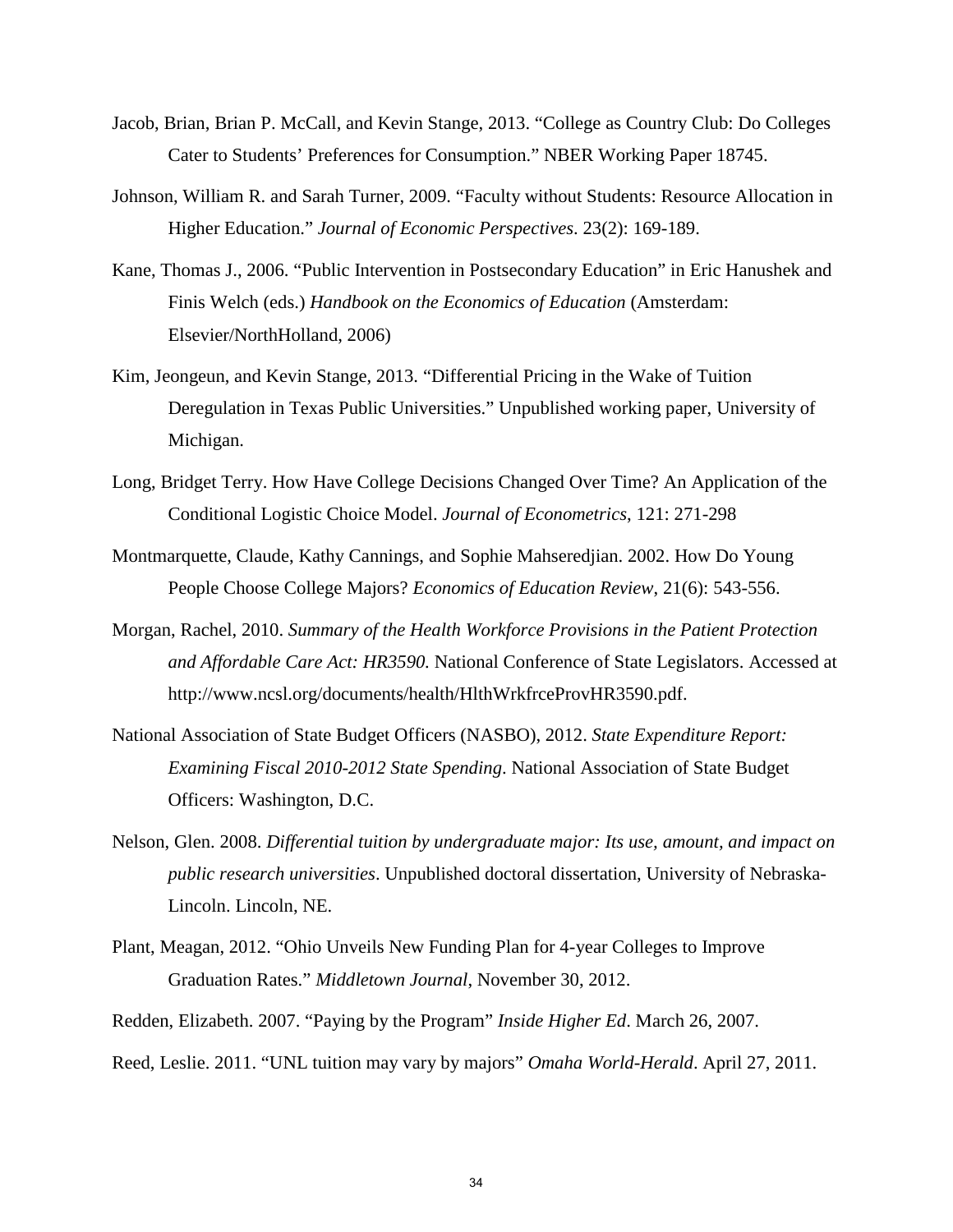Rothstein, Jesse and Cecilia Rouse. 2011. Constrained after college: Student loans and earlycareer occupational choices. *Journal of Public Economics*. 95(2011):149-163.

SHEEO (State Higher Education Executive Officers). 2010. *Four-State Cost Study*.

- Simone, Sean. 2010. *Tuition and Fee Differentiation at Degree Granting Postsecondary Education Institutions*. An AIR/NCES Data Policy Fellowship Report. May 2010.
- Siegfried, John and David Round, 1997. "Differential Fees for Degree Courses in Australian Universities." In *Funding Higher Education: Performance and Diversity*, edited by Jonathan Pincus and Paul Miller, 45-62. Canberra: Department of Employment, Education, Training, and Youth Affairs.
- Stinebrickner, Ralph and Stinebrickner, Todd R. 2008 The Causal Effect of Studying on Academic Performance. *The B.E. Journal of Economic Analysis & Policy*: Vol. 8 (1) (Frontiers), Article 14.
- Stinebrickner, Todd, and Ralph Stinebrickner. 2011. "Math or Science? Using Longitudinal Expectations Data to Examine the Process of Choosing a College Major." *NBER Working Paper 16869*.
- Turner, Sarah. 2004. Going to College and Finishing College: Explaining Different Educational Outcomes."In *College Choices: The Economics of Where to Go, When to Go, and How to Pay for It*, ed. Caroline Hoxby. University of Chicago Press
- University of California Office of the President. 2009. "Differential Fees for Undergraduates by Discipline." *2010-11 Budget Development Briefing Paper*. 10/5/2009.
- University of Washington Office of Planning and Budgeting. 2011. "Use of Differential Tuition at Large Public Universities" *Planning and Budgeting Brief*.
- U.S. Department of Education, National Center for Education Statistics. 2003. A Study of Higher Education Instructional Expenditures: The Delaware Study of Instructional Costs and Productivity. NCES 2003-161, by Michael F. Middaugh, Rosalinda Graham, and Abdus Shahid. Project Officer: C. Dennis Carroll. Washington, DC: 2003
- Yanikoski, Richard and Richard Wilson. 1984. Differential Pricing of Undergraduate Education. *Journal of Higher Education*. 55(6): 735-750.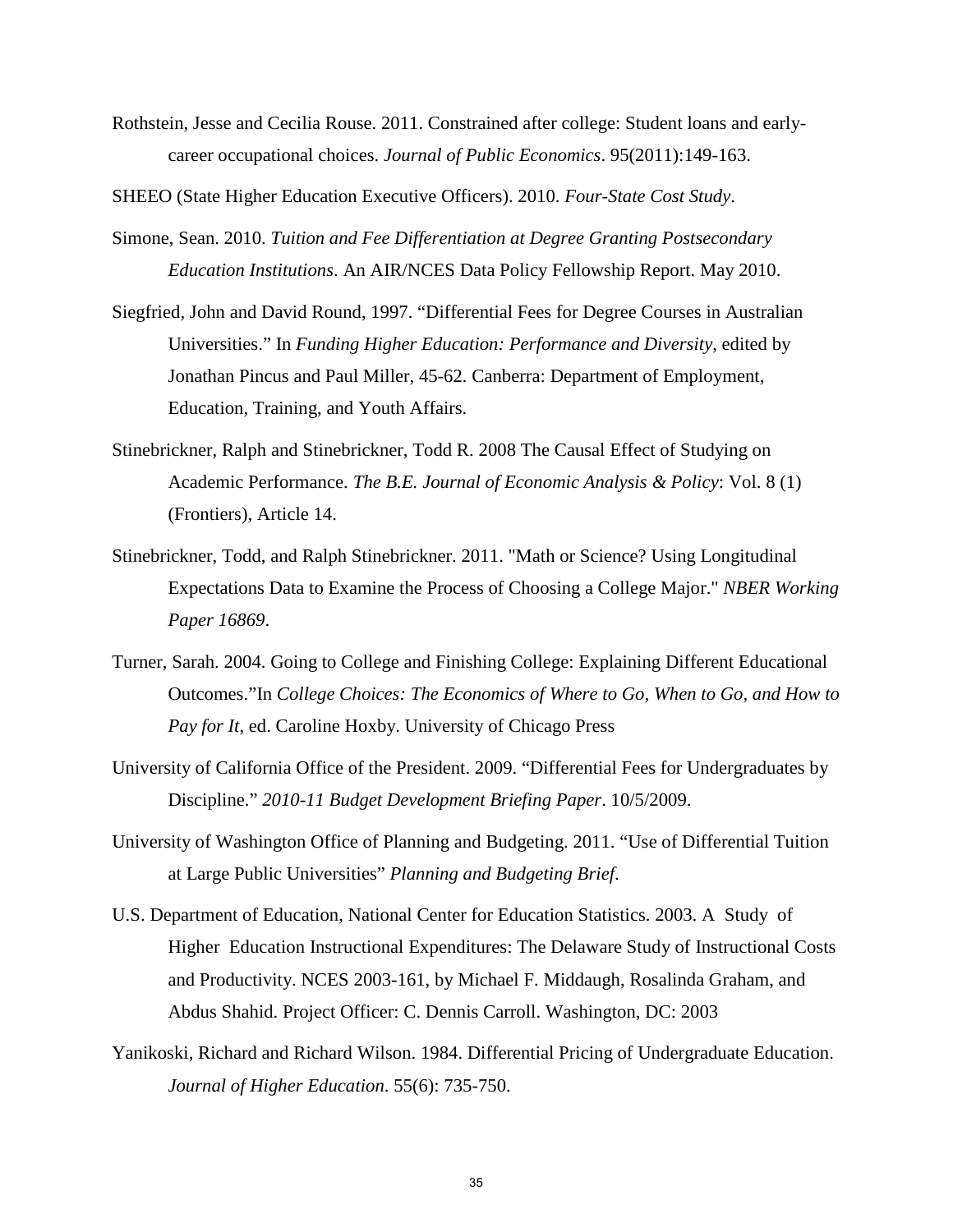Wiswall, Matthew and Basit Zafar. 2011. Determinants of College Major Choice: Identification using an Information Experiment. Unpublished working paper.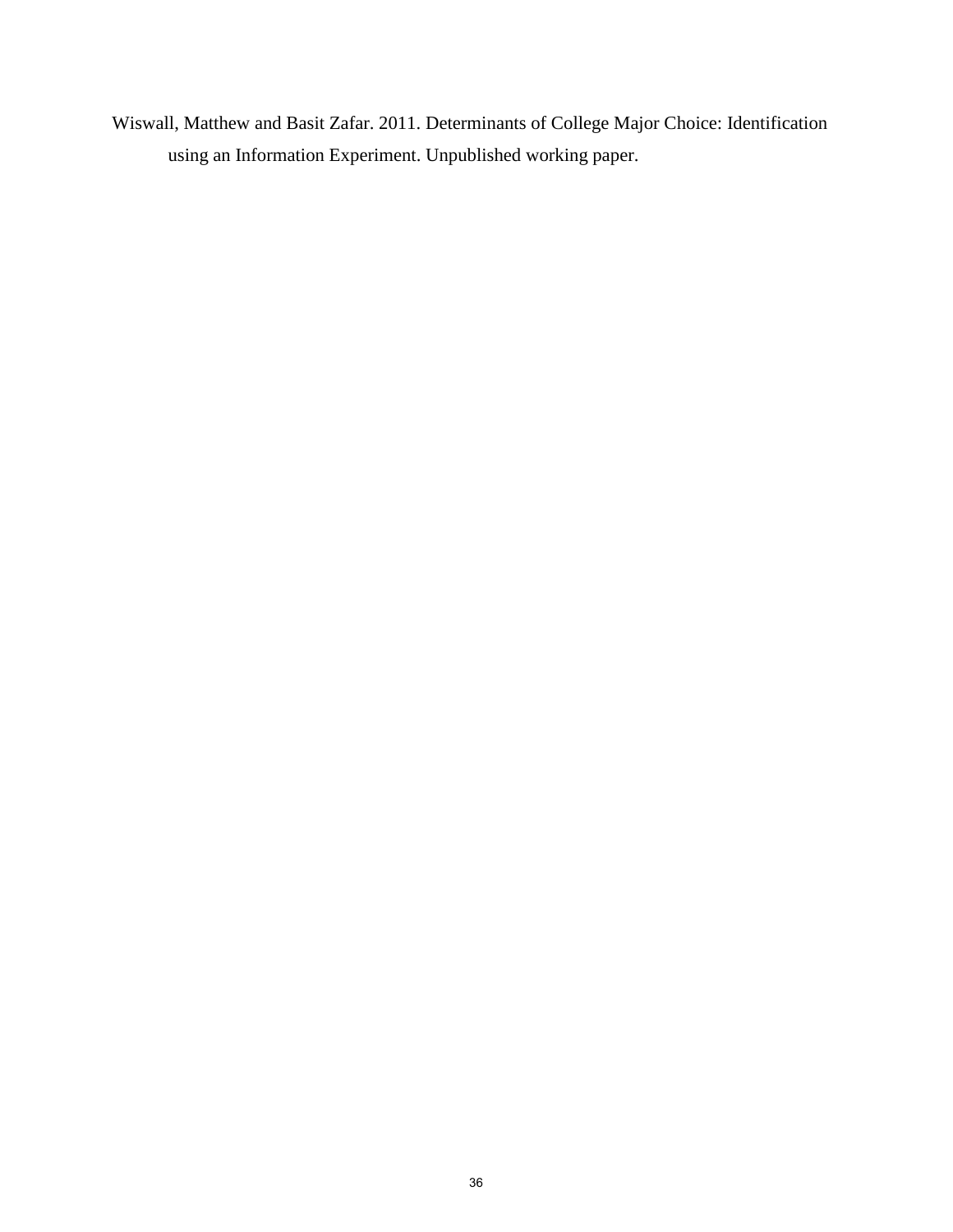#### **Table 1. Summary Statistics of Institutional Sample**

|                                                  |             |              | Had at least one differential |         |  |
|--------------------------------------------------|-------------|--------------|-------------------------------|---------|--|
|                                                  |             | Never had    | Timing                        | Timing  |  |
|                                                  | All schools | differential | known                         | unknown |  |
| Pricing differential                             |             |              |                               |         |  |
| Has differential in engineering during year      | 0.11        | 0.00         | 0.29                          | n/a     |  |
| Has differential in busines during year          | 0.12        | 0.00         | 0.30                          | n/a     |  |
| Has differential in nursing during year          | 0.04        | 0.00         | 0.11                          | n/a     |  |
| College characteristics                          |             |              |                               |         |  |
| Total BA degrees granted (1,000)                 | 2.97        | 2.92         | 3.09                          | 2.81    |  |
| Current freshmen enrollment (1,000)              | 2.75        | 2.62         | 2.96                          | 2.69    |  |
| In-state tuition + fees (sticker price) (\$1000) | 4.76        | 4.72         | 4.90                          | 4.54    |  |
| Out-of-state differential (% over in-state)      | 1.89        | 1.95         | 1.84                          | 1.76    |  |
| Full-time faculty per 100 FTE                    | 6.34        | 6.10         | 6.55                          | 6.88    |  |
| State appropriations per FTE (\$1000)            | 10.00       | 10.30        | 9.57                          | 9.91    |  |
| Instructional spending per FTE (\$1000)          | 9.10        | 9.06         | 9.17                          | 9.12    |  |
| Academic support spending per FTE (\$1000)       | 2.34        | 2.34         | 2.31                          | 2.46    |  |
| Undergraduates % full-time                       | 0.80        | 0.80         | 0.80                          | 0.77    |  |
| Pell grant amount per FTE (\$1000)               | 0.62        | 0.66         | 0.56                          | 0.63    |  |
| Freshmen enrollment % instate                    | 0.81        | 0.84         | 0.78                          | 0.76    |  |
| Most/highly competitive                          | 0.17        | 0.20         | 0.16                          | 0.11    |  |
| Very competitive                                 | 0.30        | 0.24         | 0.36                          | 0.37    |  |
| Competitive/less/noncompetitive                  | 0.53        | 0.56         | 0.47                          | 0.53    |  |
| Share of bachelors degrees awarded in            |             |              |                               |         |  |
| Engineering                                      | 0.08        | 0.07         | 0.10                          | 0.07    |  |
| <b>Business</b>                                  | 0.18        | 0.17         | 0.19                          | 0.18    |  |
| <b>Nursing</b>                                   | 0.03        | 0.03         | 0.03                          | 0.06    |  |
| Observations                                     | 3,059       | 1,653        | 1,045                         | 361     |  |
| Number of colleges                               | 161         | 87           | 55                            | 19      |  |

Notes: Full sample includes observations for 161 public research universities for 19 years (1990 to 2008). Analysis sample includes the 87 non-differential schools and the 55 differential schools for which precise information about the timing of adoption of differential pricing was obtained. Data on differential pricing comes from Nelson (2008), college characteristics come from IPEDS and the Delta Cost Project, and share of bachelors degrees awarded by category comes from IPEDS.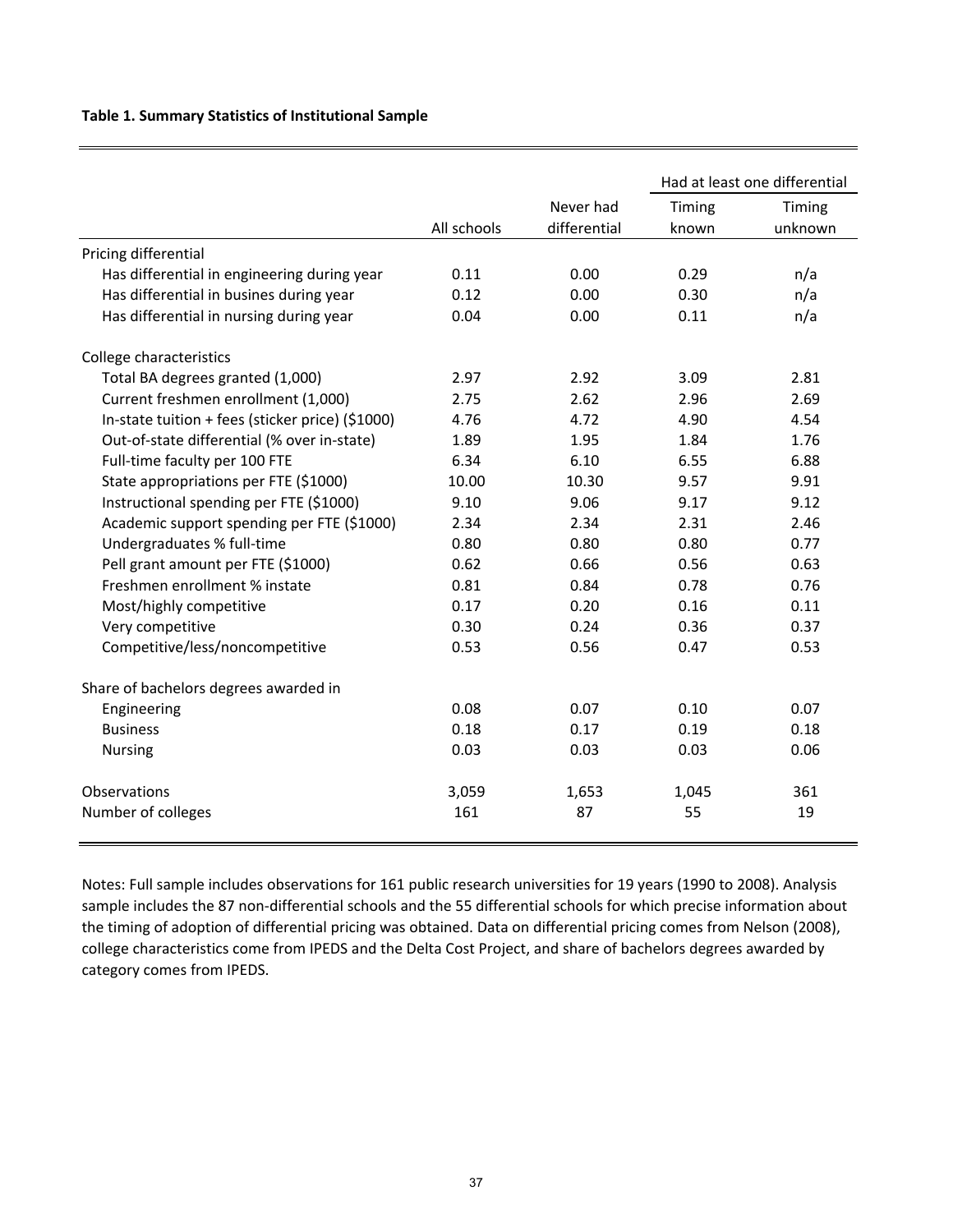#### **Table 2. Effect of Differential Tuition on Composition of Degrees Awarded, Main Results**

|                                           | Dept Var: Share Engineering |                         |                                  |                                   | Dept Var: Share Business |                         |                                |                                | Dept Var: Share Nursing |                         |                             |                             |
|-------------------------------------------|-----------------------------|-------------------------|----------------------------------|-----------------------------------|--------------------------|-------------------------|--------------------------------|--------------------------------|-------------------------|-------------------------|-----------------------------|-----------------------------|
|                                           |                             | (2)                     | (3)                              | (4)                               | (5)                      | (6)                     | (7)                            | (8)                            | (9)                     | (10)                    | (11)                        | (12)                        |
| Have differential in year                 | $0.059**$<br>(0.028)        | $-0.011**$<br>(0.005)   |                                  |                                   | $-0.001$<br>(0.015)      | $-0.008$<br>(0.005)     |                                |                                | $0.015**$<br>(0.006)    | $-0.001$<br>(0.002)     |                             |                             |
| Adopted differential 0-2 years earlier    |                             |                         | $-0.004$                         | $-0.004**$                        |                          |                         | $-0.004$                       | $-0.004$                       |                         |                         | $-0.003$                    | 0.000                       |
| Adopted differential 3+ years earlier     |                             |                         | (0.004)<br>$-0.017**$<br>(0.007) | (0.002)<br>$-0.011***$<br>(0.004) |                          |                         | (0.004)<br>$-0.012$<br>(0.009) | (0.004)<br>$-0.008$<br>(0.007) |                         |                         | (0.002)<br>0.004<br>(0.003) | (0.002)<br>0.008<br>(0.006) |
| Constant                                  | $0.079***$<br>(0.009)       | $0.097***$<br>(0.002)   | $0.097***$<br>(0.002)            | $0.088***$<br>(0.002)             | $0.181***$<br>(0.007)    | $0.213***$<br>(0.003)   | $0.213***$<br>(0.003)          | $0.210***$<br>(0.004)          | $0.027***$<br>(0.003)   | $0.023***$<br>(0.001)   | $0.023***$<br>(0.001)       | $0.021***$<br>(0.001)       |
| Sample                                    | All years                   | All years               | All years                        | $+/-$ 4 years                     | All years                | All years               | All years                      | $+/-$ 4 years                  | All years               | All years               | All years                   | $+/-$ 4 years               |
| Additional controls                       | None                        | Year FE<br>School FE    | Year FE<br>School FE             | Year FE<br>School FE              | None                     | Year FE<br>School FE    | Year FE<br>School FE           | Year FE<br>School FE           | None                    | Year FE<br>School FE    | Year FE<br>School FE        | Year FE<br>School FE        |
| Observations<br>R-squared<br>Outcome mean | 2,698<br>0.027<br>0.147     | 2,698<br>0.979<br>0.147 | 2,698<br>0.979<br>0.147          | 2,304<br>0.978<br>0.147           | 2,698<br>0.000<br>0.195  | 2,698<br>0.906<br>0.195 | 2,698<br>0.906<br>0.195        | 2,234<br>0.913<br>0.195        | 2,698<br>0.008<br>0.044 | 2,698<br>0.903<br>0.044 | 2,698<br>0.903<br>0.044     | 2,489<br>0.918<br>0.044     |

Notes: Robust standard errors clustered by school in parentheses. \*\*\* p<0.01, \*\* p<0.05, \* p<0.1. All specifications include 142 schools, though the number of schools that adopted a differential tuition policy varies between fields. Model is estimated using OLS. Outcome mean is for colleges that eventually adopted tuition differentials in the pre-differential period.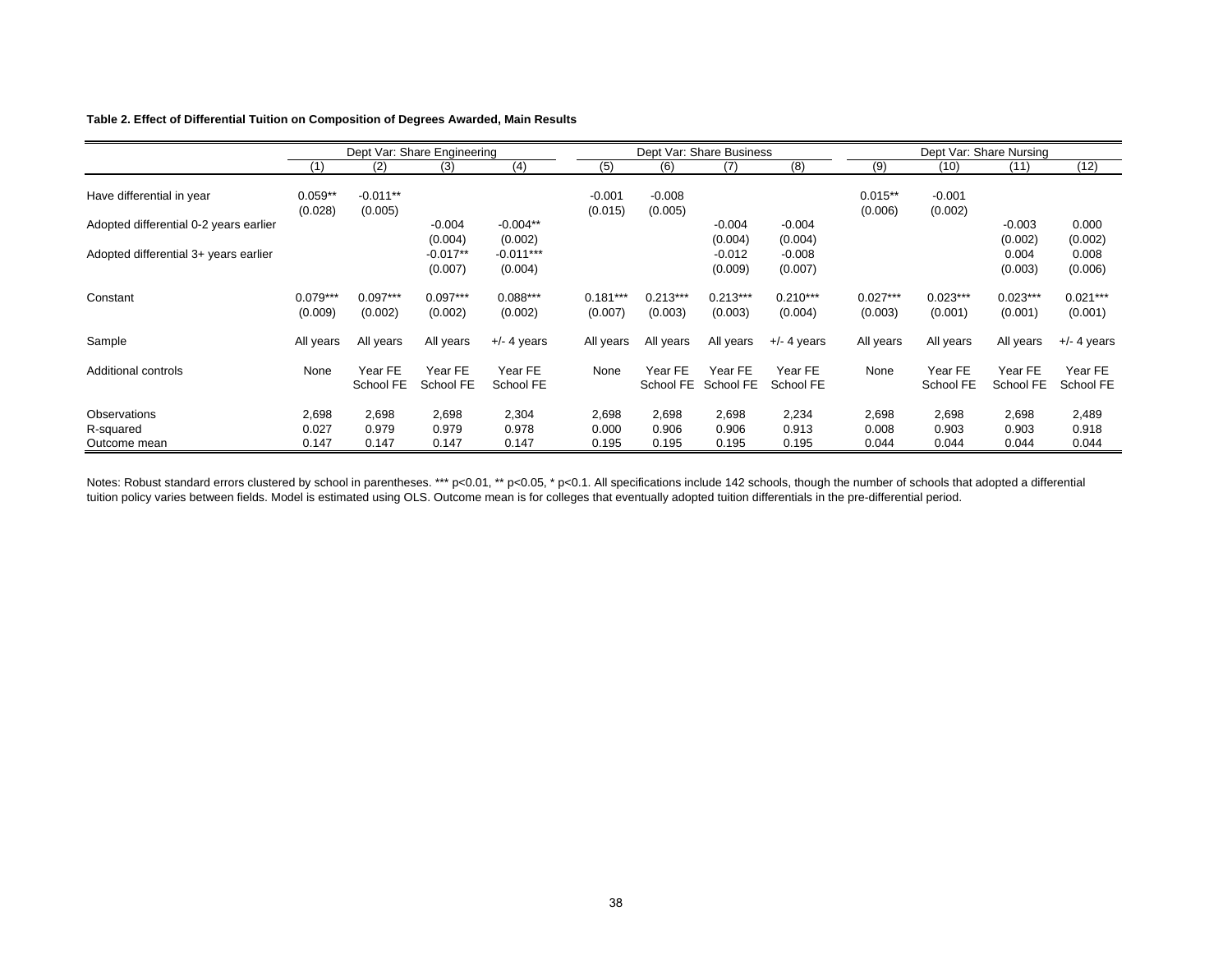#### **Table 3. Robustness of Main Results to Choice of Control Group and Other Covariates**

|                             | (1)                                 | (2)           | (3)             | (4)             | (5)             | (6)             | (7)                  | (8)             | (9)             | (10)                   |
|-----------------------------|-------------------------------------|---------------|-----------------|-----------------|-----------------|-----------------|----------------------|-----------------|-----------------|------------------------|
|                             |                                     |               |                 |                 |                 |                 | Adopted              |                 |                 |                        |
|                             |                                     |               |                 |                 |                 |                 | differential in this |                 |                 |                        |
|                             | Base model:                         |               |                 |                 | Adopted any     | Adopted         | $major +$            |                 |                 |                        |
|                             |                                     |               |                 |                 | differential by | differential in | considered any       |                 |                 |                        |
| Sample                      | All colleges                        | All colleges  | All colleges    | All colleges    | 2008            | this major      | differential         | All colleges    | All colleges    | All colleges           |
|                             |                                     | Institutional |                 | Differential in |                 |                 |                      |                 |                 | Barrons X              |
|                             |                                     | control       | Differential in | other two       |                 |                 |                      | Census division |                 | <b>Census Division</b> |
| <b>Additional Controls</b>  | None                                | variables     | related field   | fields          | None            | None            | None                 | X Year FE       | State X Year FE | X Year FE              |
|                             | Panel A: Engineering (mean = 0.147) |               |                 |                 |                 |                 |                      |                 |                 |                        |
| Adopted differential 0 to 2 | $-0.004**$                          | $-0.004**$    | $-0.003$        | $-0.004$        | $-0.004*$       | 0.000           | $-0.004*$            | $-0.004*$       | $-0.005**$      | $-0.005*$              |
| vears earlier               | (0.002)                             | (0.002)       | (0.003)         | (0.003)         | (0.002)         | (0.003)         | (0.002)              | (0.002)         | (0.002)         | (0.002)                |
| Adopted differential 3+     | $-0.011***$                         | $-0.011***$   | $-0.010*$       | $-0.012**$      | $-0.011***$     | $-0.003$        | $-0.011**$           | $-0.010***$     | $-0.011***$     | $-0.008*$              |
| vears earlier               | (0.004)                             | (0.004)       | (0.005)         | (0.005)         | (0.004)         | (0.004)         | (0.004)              | (0.004)         | (0.004)         | (0.004)                |
| <b>Observations</b>         | 2,304                               | 2,271         | 2,304           | 2,304           | 651             | 252             | 708                  | 2,304           | 2,304           | 2,304                  |
|                             | Panel B: Business (mean = 0.195)    |               |                 |                 |                 |                 |                      |                 |                 |                        |
| Adopted differential 0 to 2 | $-0.004$                            | $-0.004$      | $-0.003$        | $-0.010*$       | $-0.004$        | $-0.003$        | $-0.003$             | $-0.005$        | $-0.007$        | $-0.007$               |
| vears earlier               | (0.004)                             | (0.004)       | (0.004)         | (0.005)         | (0.005)         | (0.004)         | (0.005)              | (0.004)         | (0.005)         | (0.004)                |
| Adopted differential 3+     | $-0.008$                            | $-0.007$      | $-0.008$        | $-0.019*$       | $-0.010$        | $-0.009$        | $-0.006$             | $-0.011$        | $-0.016$        | $-0.014*$              |
| years earlier               | (0.007)                             | (0.007)       | (0.007)         | (0.011)         | (0.008)         | (0.009)         | (0.008)              | (0.007)         | (0.010)         | (0.007)                |
| Observations                | 2,234                               | 2,201         | 2,234           | 2,235           | 600             | 277             | 733                  | 2,234           | 2,234           | 2,234                  |
|                             | Panel C: Nursing (mean = 0.044)     |               |                 |                 |                 |                 |                      |                 |                 |                        |
| Adopted differential 0 to 2 | 0.000                               | $-0.001$      | $-0.000$        | 0.001           | 0.000           | 0.002           | $-0.001$             | $-0.000$        | 0.001           | $-0.000$               |
| vears earlier               | (0.002)                             | (0.002)       | (0.003)         | (0.002)         | (0.002)         | (0.002)         | (0.002)              | (0.002)         | (0.004)         | (0.002)                |
| Adopted differential 3+     | 0.008                               | 0.007         | 0.007           | 0.009           | 0.008           | 0.012           | 0.007                | 0.007           | 0.012           | 0.008                  |
| years earlier               | (0.006)                             | (0.006)       | (0.007)         | (0.007)         | (0.006)         | (0.008)         | (0.006)              | (0.006)         | (0.008)         | (0.006)                |
| Observations                | 2,489                               | 2,453         | 2,489           | 2,490           | 855             | 114             | 570                  | 2,489           | 2,489           | 2,489                  |

Notes: All specifications include year fixed effects, college fixed effects, and are restricted to 4 years before and after the adoption of a price differential for each school. Column (2) includes in-state list tuition price, out-of-state tuition differential, full-time faculty to student ratio, state appropriations per student, instructional and academic support spending per student, fraction of students that are full-time, fraction in-state, and the average Pell grant per student. Column (3) includes controls for differential pricing for architecture, computer science, or physical science (Panel A), liberal arts (Panel B), or other health professions and physical therapy (Panel C). Robust standard errors clustered by school in parentheses. \*\*\* p<0.01, \*\* p<0.05, \* p<0.1. Outcome mean is for colleges that eventually adopted tuition differentials in the pre-differential period.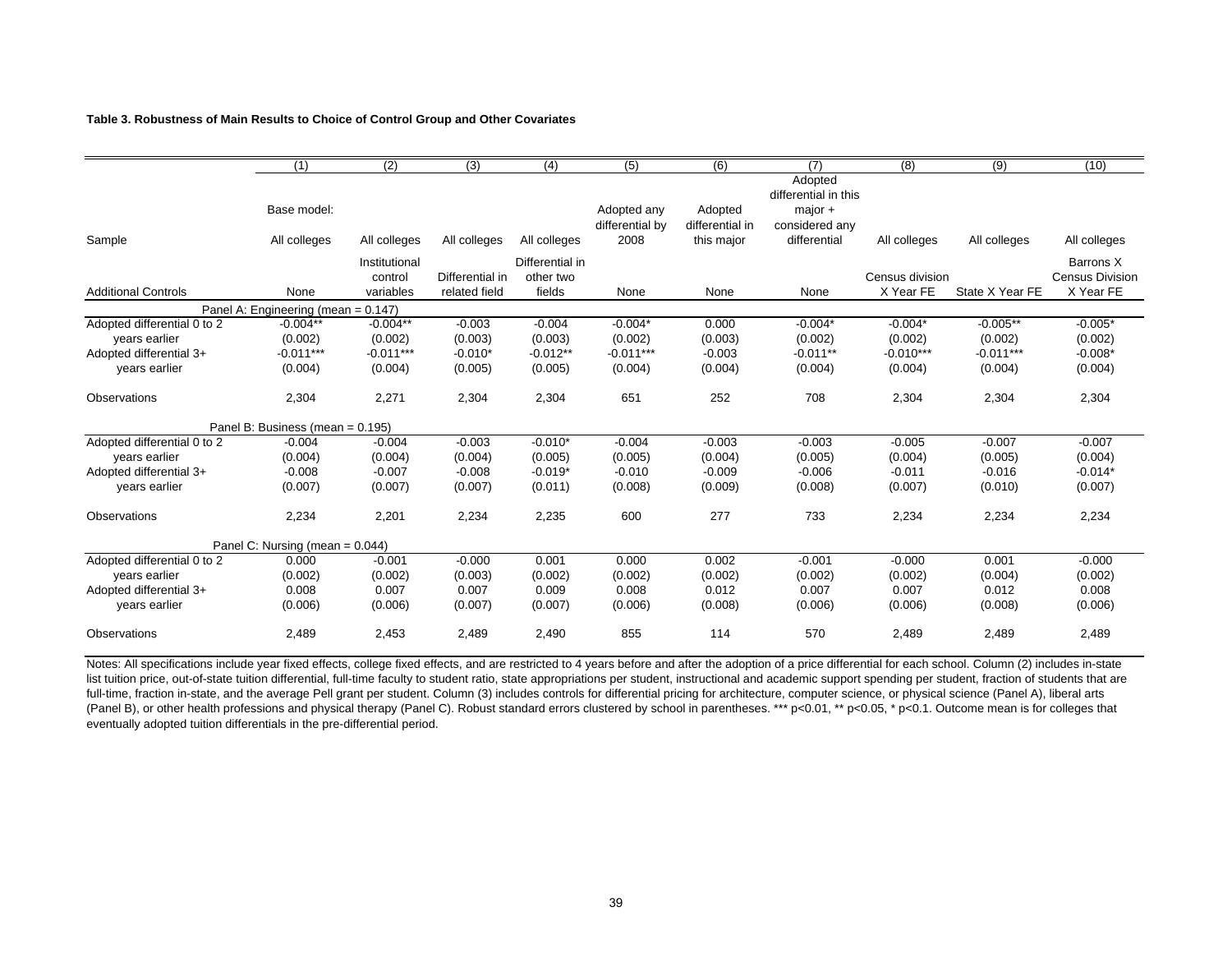# **Table 4. Response Heterogeneity by Gender and Race**

|                             | Women      | Men        | <b>Black</b> | White                | Hispanic | Asian      | Other race |
|-----------------------------|------------|------------|--------------|----------------------|----------|------------|------------|
|                             | (1)        | (2)        | (3)          | (4)                  | (5)      | (6)        | (7)        |
|                             |            |            |              | Panel A: Engineering |          |            |            |
| Outcome mean                | 0.074      | 0.215      | 0.095        | 0.128                | 0.121    | 0.196      | 0.200      |
| Adopted differential 0 to 2 | $-0.003**$ | $-0.006*$  | $-0.013*$    | $-0.004$             | $-0.009$ | $-0.031**$ | $-0.002$   |
| years earlier               | (0.001)    | (0.003)    | (0.007)      | (0.003)              | (0.013)  | (0.014)    | (0.009)    |
| Adopted differential 3+     | $-0.010**$ | $-0.012**$ | $-0.015$     | $-0.012***$          | $-0.014$ | $-0.050**$ | $-0.012$   |
| years earlier               | (0.004)    | (0.005)    | (0.011)      | (0.004)              | (0.018)  | (0.019)    | (0.016)    |
| 3+ year coefficient/mean    | $-0.135$   | $-0.056$   | $-0.158$     | $-0.094$             | $-0.116$ | $-0.255$   | $-0.060$   |
| Observations                | 2,304      | 2,304      | 1,709        | 1,712                | 1,695    | 1,707      | 1,705      |
|                             |            |            |              | Panel B: Business    |          |            |            |
| Outcome mean                | 0.163      | 0.234      | 0.165        | 0.183                | 0.170    | 0.246      | 0.244      |
| Adopted differential 0 to 2 | $-0.003$   | $-0.005$   | $-0.002$     | $-0.004$             | 0.001    | $-0.017$   | $-0.018$   |
| years earlier               | (0.004)    | (0.005)    | (0.011)      | (0.004)              | (0.013)  | (0.017)    | (0.012)    |
| Adopted differential 3+     | $-0.008$   | $-0.009$   | $-0.006$     | $-0.009$             | 0.015    | $-0.026$   | $-0.030*$  |
| years earlier               | (0.006)    | (0.008)    | (0.013)      | (0.006)              | (0.016)  | (0.022)    | (0.016)    |
| 3+ year coefficient/mean    | $-0.049$   | $-0.038$   | $-0.036$     | $-0.049$             | 0.088    | $-0.106$   | $-0.123$   |
| Observations                | 2,234      | 2,234      | 1,665        | 1,668                | 1,651    | 1,663      | 1,661      |
|                             |            |            |              | Panel C: Nursing     |          |            |            |
| Outcome mean                | 0.070      | 0.011      | 0.037        | 0.049                | 0.037    | 0.033      | 0.022      |
| Adopted differential 0 to 2 | $-0.001$   | $0.002**$  | 0.010        | 0.000                | 0.005    | 0.004      | 0.003      |
| years earlier               | (0.003)    | (0.001)    | (0.011)      | (0.002)              | (0.006)  | (0.004)    | (0.004)    |
| Adopted differential 3+     | 0.008      | $0.006**$  | 0.009        | 0.001                | 0.004    | 0.008      | $0.019*$   |
| years earlier               | (0.009)    | (0.003)    | (0.012)      | (0.009)              | (0.012)  | (0.013)    | (0.010)    |
| 3+ year coefficient/mean    | 0.114      | 0.545      | 0.243        | 0.020                | 0.108    | 0.242      | 0.864      |
| Observations                | 2,489      | 2,489      | 1,847        | 1,850                | 1,833    | 1,845      | 1,843      |

Notes: All specifications include year fixed effects, college fixed effects, and are restricted to 4 years before and after the adoption of a price differential for each school. Regressions for race groups are limited to 1995-2008. Robust standard errors clustered by school in parentheses. \*\*\* p<0.01, \*\* p<0.05, \* p<0.1. Outcome mean is for the specified group at colleges that eventually adopted tuition differentials in the pre-differential period.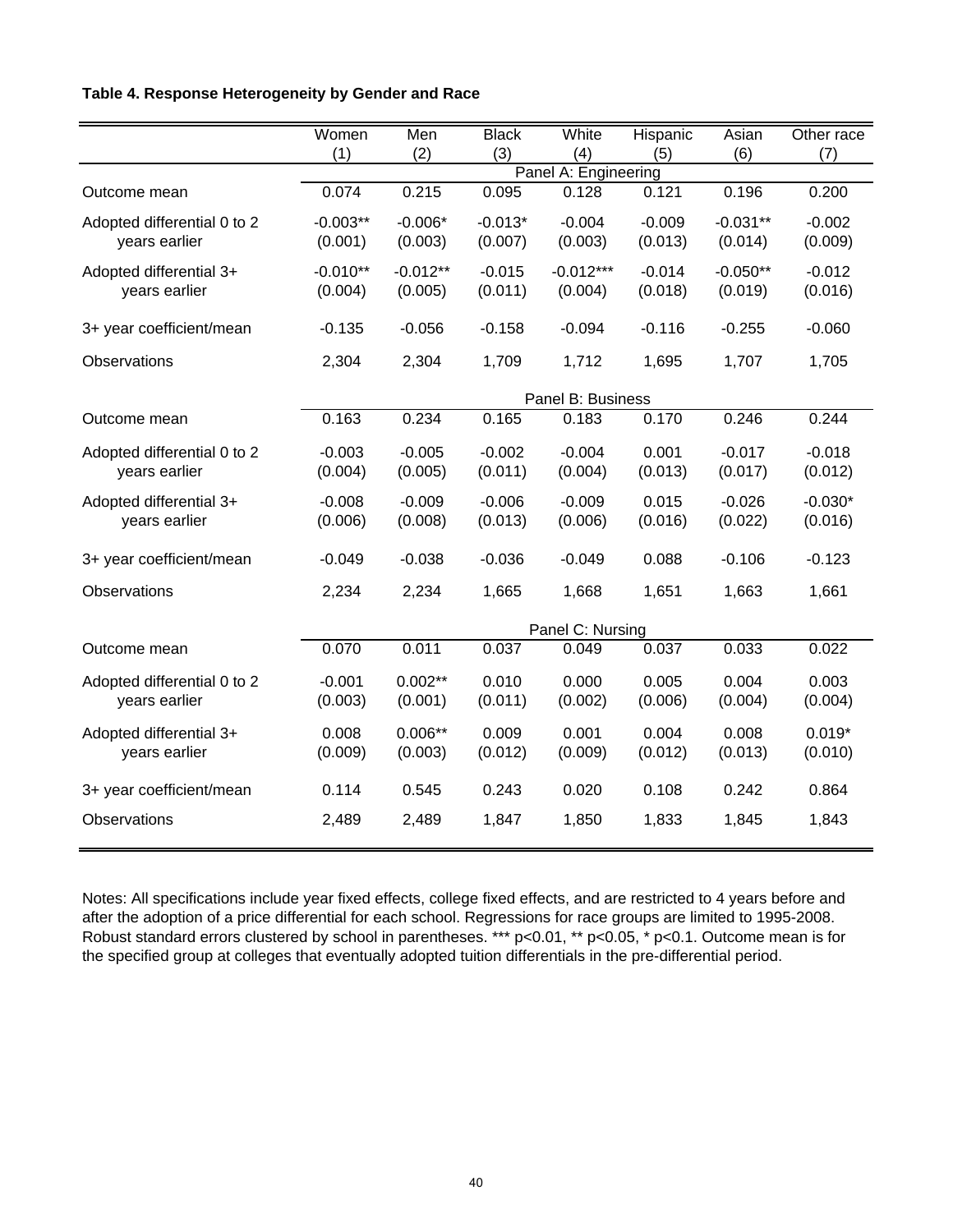**Table 5. Effect of Differential Pricing on Student Composition in Impacted Fields using NPSAS Microdata**

|                                                       |                |          |             | Outcomes (sample mean) |             |                    |                    |
|-------------------------------------------------------|----------------|----------|-------------|------------------------|-------------|--------------------|--------------------|
|                                                       |                |          |             |                        |             | Income,            | EFC,               |
|                                                       |                | Minority | Pell        | SAT math               | SAT verbal  | <b>\$thousands</b> | <b>\$thousands</b> |
|                                                       | Female (0.518) | (0.175)  | (0.228)     | (0.098)                | (0.056)     | (81.71)            | (14.42)            |
|                                                       | (1)            | (2)      | (3)         | (4)                    | (5)         | (6)                | (7)                |
| Engineering major                                     | $-0.373***$    | $-0.001$ | $-0.007$    | $0.520***$             | $-0.031$    | 7.116              | 0.308              |
|                                                       | (0.016)        | (0.013)  | (0.017)     | (0.037)                | (0.037)     | (6.038)            | (0.728)            |
| Have engineering differential                         | $-0.013$       | $-0.003$ | 0.020       | $-0.214**$             | $-0.158*$   | 0.620              | 0.495              |
|                                                       | (0.029)        | (0.019)  | (0.017)     | (0.093)                | (0.094)     | (4.661)            | (0.896)            |
| (Engineering major) X (Have engineering differential) | 0.013          | $-0.015$ | $-0.043*$   | $0.198**$              | $0.243***$  | $-2.959$           | 1.363              |
|                                                       | (0.028)        | (0.028)  | (0.023)     | (0.081)                | (0.071)     | (7.722)            | (1.339)            |
| <b>Business major</b>                                 | $-0.129***$    | 0.011    | $-0.040***$ | $0.103***$             | $-0.208***$ | $10.164***$        | $2.738***$         |
|                                                       | (0.016)        | (0.011)  | (0.011)     | (0.029)                | (0.031)     | (2.008)            | (0.529)            |
| Have business differential                            | $-0.008$       | $-0.018$ | $-0.029$    | 0.052                  | 0.168       | 5.543              | 0.463              |
|                                                       | (0.034)        | (0.023)  | (0.025)     | (0.072)                | (0.112)     | (5.260)            | (1.193)            |
| (Business major) X (Have business differential)       | 0.025          | $-0.015$ | $-0.005$    | $-0.033$               | 0.029       | $-4.886$           | $-1.146$           |
|                                                       | (0.031)        | (0.024)  | (0.023)     | (0.054)                | (0.057)     | (4.343)            | (1.208)            |
| Health major                                          | $0.194***$     | 0.008    | $-0.008$    | $-0.178***$            | $-0.282***$ | $-2.968$           | $-0.686$           |
|                                                       | (0.018)        | (0.012)  | (0.013)     | (0.045)                | (0.042)     | (1.870)            | (0.464)            |
| Have health differential                              | $-0.000$       | $-0.027$ | $0.060**$   | 0.073                  | $-0.120$    | $-3.457$           | $-0.490$           |
|                                                       | (0.042)        | (0.029)  | (0.030)     | (0.127)                | (0.156)     | (6.241)            | (1.666)            |
| (Health major) X (Have health differential)           | $0.099*$       | $-0.016$ | 0.041       | $-0.023$               | $-0.012$    | 0.202              | 0.392              |
|                                                       | (0.054)        | (0.036)  | (0.075)     | (0.093)                | (0.135)     | (8.019)            | (2.178)            |
| Observations                                          | 18,105         | 18,105   | 18,105      | 12,202                 | 12,202      | 18,105             | 18,105             |
| R-squared                                             | 0.096          | 0.125    | 0.054       | 0.232                  | 0.177       | 0.051              | 0.054              |

Notes: All specifications include year fixed and institution fixed effects. Sample includes only full‐time, full‐year students attending one of 142 institutions with complete differential pricing information. Family income and expected family contribution (EFC) are in 2009 dollars. Specifications (4) and (5) have fewer observations due to missing SAT information for some students. Robust standard errors clustered by school in parentheses. \*\*\* p<0.01, \*\* p<0.05, \* p<0.1.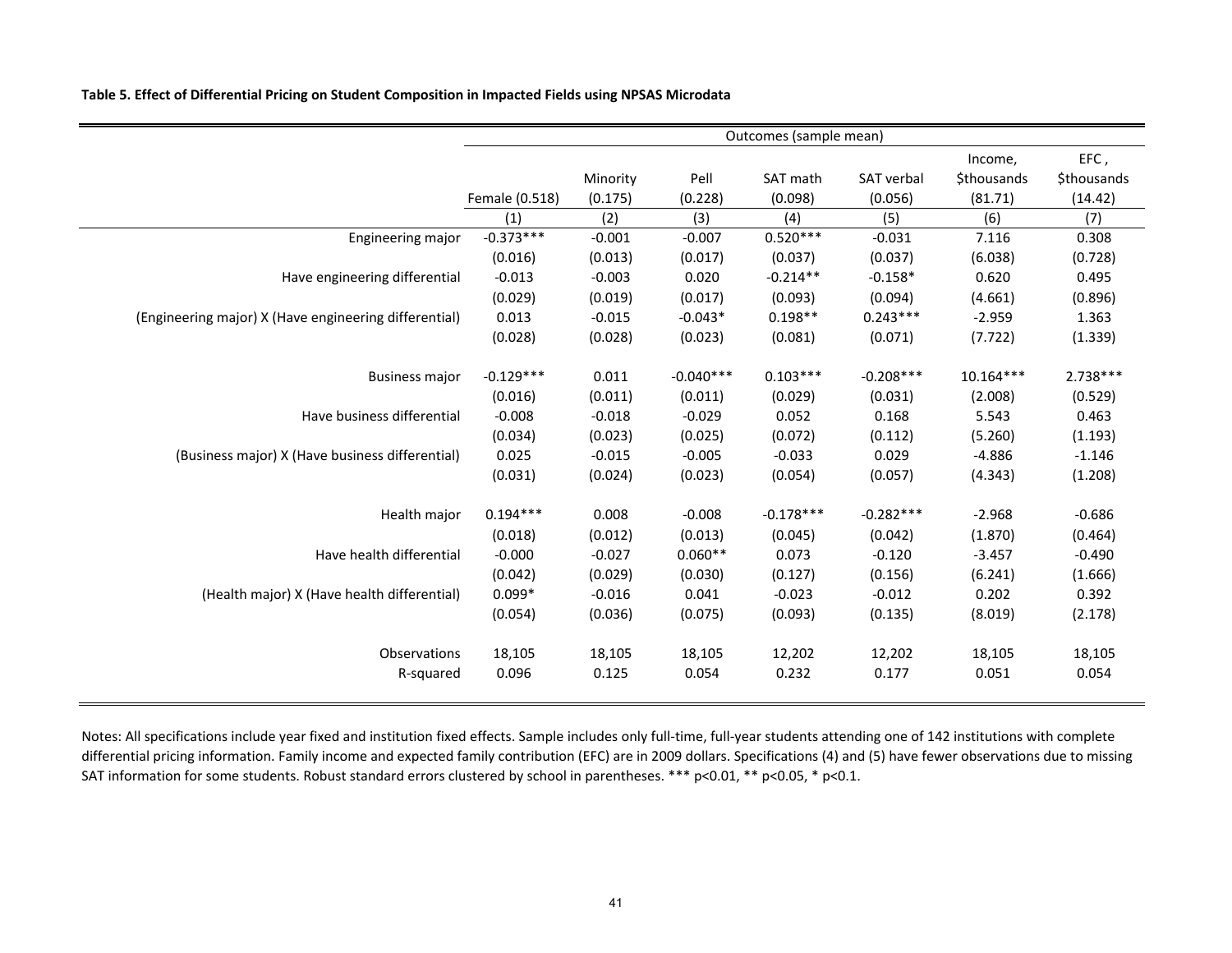#### **Table 6. Effect of Differential Pricing on Institutional Aid to Students in Impacted Fields**

|                                                       | Dependent variable:                                    |                |            |          |           |          |
|-------------------------------------------------------|--------------------------------------------------------|----------------|------------|----------|-----------|----------|
|                                                       | (Institutional grants) / (list tuition+fees)<br>Fourth |                |            |          |           |          |
|                                                       |                                                        | Lower<br>Upper |            |          |           |          |
|                                                       |                                                        | All students   | In-state   | division | division  | year     |
|                                                       | (1)                                                    | (2)            | (3)        | (4)      | (5)       | (6)      |
| Engineering major                                     | $0.042**$                                              | $0.033**$      | $0.048***$ | 0.027    | $0.045**$ | 0.037    |
|                                                       | (0.016)                                                | (0.016)        | (0.018)    | (0.025)  | (0.021)   | (0.024)  |
| Have engineering differential                         | $-0.020$                                               | $-0.013$       | $-0.028$   | $-0.034$ | $-0.004$  | $-0.002$ |
|                                                       | (0.033)                                                | (0.033)        | (0.032)    | (0.046)  | (0.038)   | (0.034)  |
| (Engineering major) X (Have engineering differential) | $-0.012$                                               | $-0.016$       | 0.001      | 0.014    | $-0.031$  | $-0.009$ |
|                                                       | (0.019)                                                | (0.019)        | (0.022)    | (0.035)  | (0.026)   | (0.038)  |
| <b>Business major</b>                                 | $-0.019**$                                             | $-0.011$       | $-0.019*$  | $-0.023$ | $-0.017$  | $-0.018$ |
|                                                       | (0.009)                                                | (0.009)        | (0.011)    | (0.014)  | (0.013)   | (0.020)  |
|                                                       |                                                        |                |            |          |           |          |
| Have business differential                            | 0.018                                                  | 0.006          | 0.022      | 0.059    | $-0.009$  | 0.021    |
|                                                       | (0.041)                                                | (0.043)        | (0.036)    | (0.038)  | (0.057)   | (0.051)  |
| (Business major) X (Have business differential)       | 0.014                                                  | 0.015          | 0.021      | 0.034    | $-0.008$  | 0.033    |
|                                                       | (0.018)                                                | (0.017)        | (0.016)    | (0.028)  | (0.026)   | (0.043)  |
| Health major                                          | $-0.013$                                               | $-0.009$       | $-0.019$   | $-0.014$ | $-0.012$  | $-0.011$ |
|                                                       | (0.012)                                                | (0.012)        | (0.012)    | (0.018)  | (0.014)   | (0.018)  |
| Have health differential                              | $-0.016$                                               | $-0.009$       | $-0.023$   | $-0.000$ | $-0.041$  | $-0.081$ |
|                                                       | (0.044)                                                | (0.046)        | (0.043)    | (0.065)  | (0.059)   | (0.053)  |
| (Health major) X (Have health differential)           | 0.009                                                  | 0.006          | $-0.003$   | $-0.019$ | 0.028     | 0.024    |
|                                                       | (0.025)                                                | (0.025)        | (0.026)    | (0.025)  | (0.046)   | (0.068)  |
|                                                       |                                                        |                |            |          |           |          |
| <b>Additional controls</b>                            | No                                                     | Yes            | No         | No       | No        | No       |
| Observations                                          | 18,039                                                 | 18,039         | 15,693     | 7,010    | 11,029    | 7,369    |
| R-squared                                             | 0.062                                                  | 0.089          | 0.071      | 0.090    | 0.070     | 0.087    |
| Outcome mean                                          | 0.150                                                  | 0.150          | 0.151      | 0.165    | 0.138     | 0.144    |

Notes: All specifications include year fixed and institution fixed effects. Sample includes only full‐time, full‐year students attending one of 142 institutions with complete differential pricing information. Additional controls in specification (2) include female, minority, normalized SAT math and verbal score, dummy for missing SAT score, undergraduate level, instate, and expected famility contribution. Robust standard errors clustered by school in parentheses. \*\*\* p<0.01, \*\* p<0.05, \* p<0.1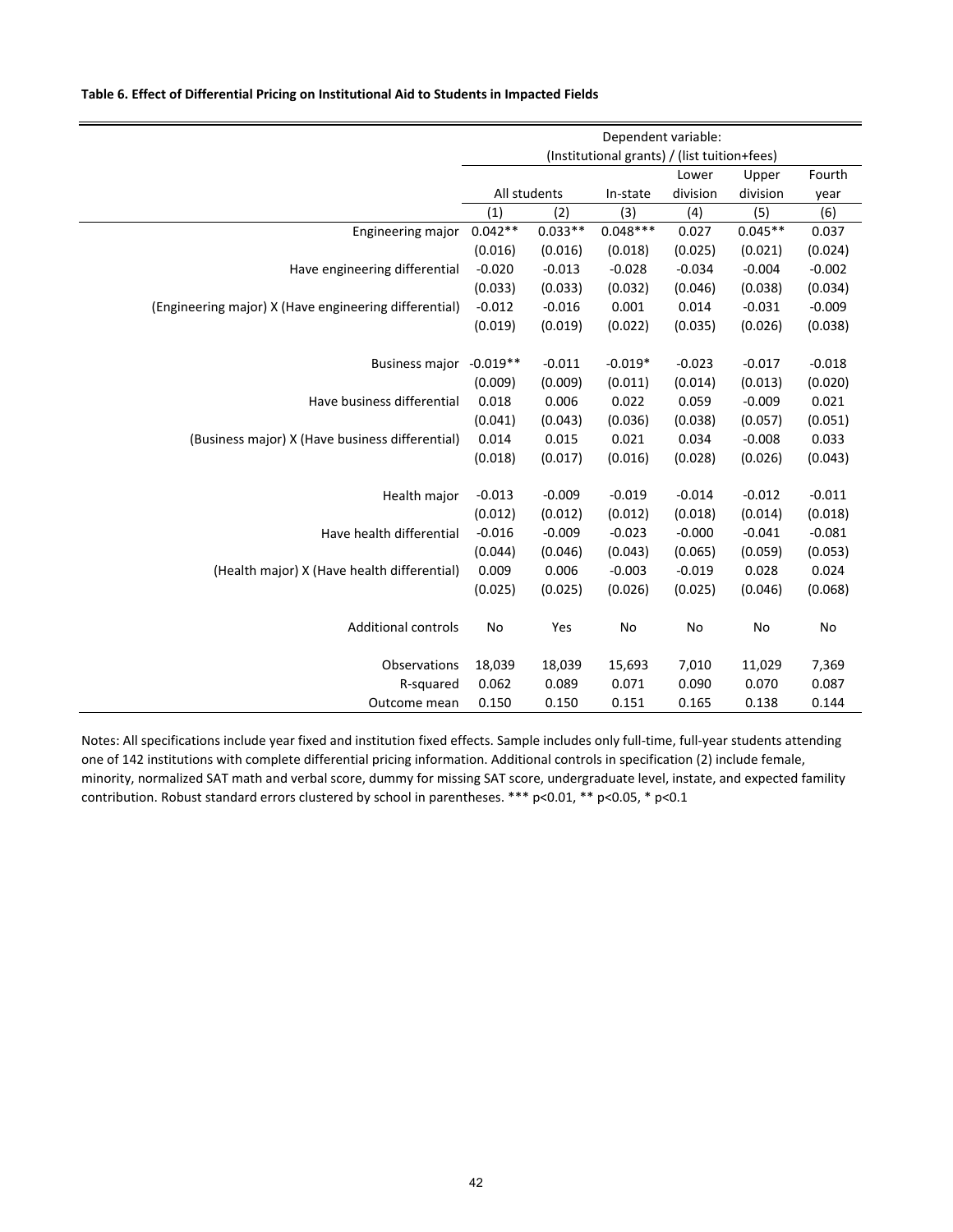#### **Table A1. Institutions with Differential Pricing for Engineering, Business, and Nursing in 2008**

|                                                     |              |                | Amount of differential (% over base tuition) |                |
|-----------------------------------------------------|--------------|----------------|----------------------------------------------|----------------|
| Institution                                         | Year adopted | Engineering    | <b>Business</b>                              | <b>Nursing</b> |
| University of South Alabama                         | 2008         | 8              |                                              |                |
| University of Arkansas Main Campus                  | 2000         | 16             | 14                                           |                |
| University of Arkansas at Little Rock               | 2001         |                | 3                                            |                |
| University of Arizona                               | 1993         | 12             | 16                                           |                |
| Colorado State University                           | 2006         | 6              | 9                                            |                |
| University of Colorado Denver                       | 1989         | 14             | 2                                            | 147            |
| University of Colorado at Boulder                   | 1984         | 38             | 59                                           |                |
| University of Northern Colorado                     | 2006         |                | $\overline{7}$                               | 5              |
| University of Hawaii at Manoa                       | 2007         |                | 12                                           | 39             |
| Iowa State University                               | 2007         | 19             |                                              |                |
| University of Iowa                                  | 2007         | 19             |                                              |                |
| University of Illinois at Chicago                   | 1992         | 25             | 8                                            | 26             |
| University of Illinois at Urbana-Champaign          | 1994         | 45             | 45                                           |                |
| Indiana University-Purdue University-Indianapolis   | 2008         |                | 10                                           | 16             |
| Purdue University-Main Campus                       | 1999         | 8              | 13                                           |                |
| Kansas State University                             | 2003         | 15             | 8                                            |                |
| University of Kansas                                | 1994         | 16             | 40                                           |                |
| University of Kentucky                              | 2005         |                | 6                                            |                |
| University of Louisville                            | 2004         | 3              |                                              |                |
|                                                     | 2006         |                | 3                                            | 4              |
| Louisiana Tech University                           | 2004         | 11             |                                              |                |
| Michigan Technological University                   | 2005         |                |                                              | $\overline{2}$ |
| Oakland University                                  |              | $\overline{7}$ |                                              |                |
| University of Michigan-Ann Arbor                    | 1989         |                |                                              |                |
| Missouri University of Science and Technology       | 1996         | 23             | 23                                           |                |
| Montana State University                            | 2003         | 5              | 8                                            | 8              |
| The University of Montana                           | 2001         |                | 22                                           |                |
| North Dakota State University-Main Campus           | 1998         | 13             |                                              | 12             |
| University of Nebraska-Lincoln                      | 2004         | 24             |                                              |                |
| University of New Hampshire-Main Campus             | 1991         | 8              | 8                                            |                |
| Rutgers University-New Brunswick                    | 1992         | 11             | 2                                            |                |
| <b>Rutgers University-Newark</b>                    | 1993         |                | 4                                            |                |
| Miami University-Oxford                             | 2007         |                | 7                                            |                |
| <b>Oregon State University</b>                      | 1994         | 30             |                                              |                |
| <b>Portland State University</b>                    | 1994         | 24             | 7                                            |                |
| University of Oregon                                | 1999         |                | 10                                           |                |
| Pennsylvania State University-Main Campus           | 2008         | 6              | 6                                            | 20             |
| <b>Temple University</b>                            | 1989         |                | 2                                            | 21             |
| <b>Clemson University</b>                           | 2006         |                | 17                                           |                |
| University of South Dakota                          | 2005         |                | 30                                           | 58             |
| University of Memphis                               | 2002         | 10             | 12                                           |                |
| The University of Texas at Arlington                | 2004         | 4              | 13                                           | 8              |
| The University of Texas at Austin                   | 2003         | 12             | 16                                           | 8              |
| The University of Texas at Dallas                   | 2005         | 15             |                                              |                |
| The University of Texas at El Paso                  | 2000         |                |                                              | $\overline{2}$ |
| University of Houston                               | 2005         | 6              | 6                                            |                |
| University of Utah                                  | 2007         |                | 35                                           |                |
| <b>Utah State University</b>                        | 2003         | $\overline{2}$ | 31                                           |                |
| Virginia Commonwealth University                    | 2008         | 31             | 6                                            |                |
| Virginia Polytechnic Institute and State University | 2008         | 12             |                                              |                |
| University of Wisconsin-Madison                     | 2008         |                | 16                                           |                |
| University of Wisconsin-Milwaukee                   | 2005         | 9              | 9                                            | 13             |

Source: Glen Nelson. Blank indicates that no differential for this particular field.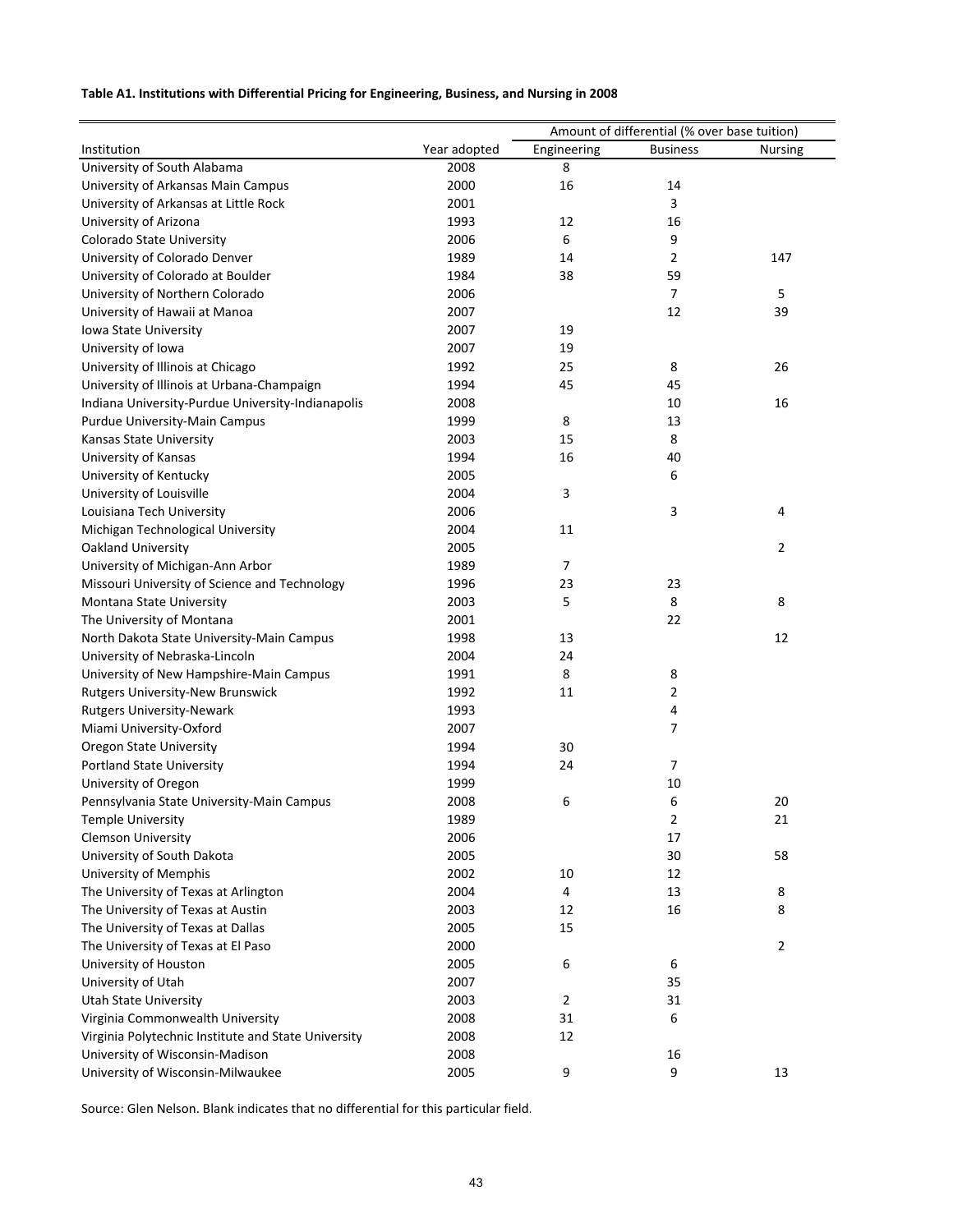|                                        |               | Log(Eng Degrees)<br>Log(Bus Degrees) |            |                             | Log(Nurse Degrees) |               |
|----------------------------------------|---------------|--------------------------------------|------------|-----------------------------|--------------------|---------------|
|                                        | (1)           | (2)                                  | (3)        | (4)                         | (5)                | (6)           |
|                                        |               |                                      |            |                             |                    |               |
| Adopted differential 0-2 years earlier | $-0.056**$    | $-0.033$                             | $-0.059**$ | $-0.024$                    | $-0.037$           | $-0.038$      |
|                                        | (0.026)       | (0.025)                              | (0.024)    | (0.022)                     | (0.039)            | (0.039)       |
| Adopted differential 3+ years earlier  | $-0.100***$   | $-0.071*$                            | $-0.058$   | $-0.035$                    | 0.066              | 0.055         |
|                                        | (0.037)       | (0.039)                              | (0.038)    | (0.038)                     | (0.088)            | (0.097)       |
| Log(Total Degrees)                     |               | $1.169***$                           |            | 1.082***                    |                    | $0.874***$    |
|                                        |               | (0.151)                              |            | (0.077)                     |                    | (0.122)       |
| Constant                               | 5.062***      | $-3.949***$                          | $6.033***$ | $-2.258***$                 | 4.282***           | $-2.507***$   |
|                                        | (0.070)       | (1.180)                              | (0.025)    | (0.594)                     | (0.047)            | (0.949)       |
| Sample                                 | $+/-$ 4 years | $+/-$ 4 years                        |            | $+/-$ 4 years $+/-$ 4 years | $+/-$ 4 years      | $+/-$ 4 years |
| Additional controls                    | Year FE       | Year FE                              | Year FE    | Year FE                     | Year FE            | Year FE       |
|                                        | School FE     | School FE                            | School FE  | School FE                   | School FE          | School FE     |
| <b>Observations</b>                    | 1,804         | 1,804                                | 2,127      | 2,127                       | 1,425              | 1,425         |
| R-squared                              | 0.940         | 0.950                                | 0.948      | 0.963                       | 0.803              | 0.820         |
| Outcome mean                           | 5.709         | 5.709                                | 6.280      | 6.280                       | 4.784              | 4.784         |

#### **Table A2. Effect of Differential Tuition on Composition of Degrees Awarded, Log Results**

Notes: Robust standard errors clustered by school in parentheses. \*\*\* p<0.01, \*\* p<0.05, \* p<0.1. All specifications initially include 142 schools, though the number of schools that adopted a differential tuition policy varies between fields and school-year observations with zero degrees awarded in the specified field are dropped. Model is estimated using OLS. Outcome mean is for colleges that eventually adopted tuition differentials in the pre-differential period.

``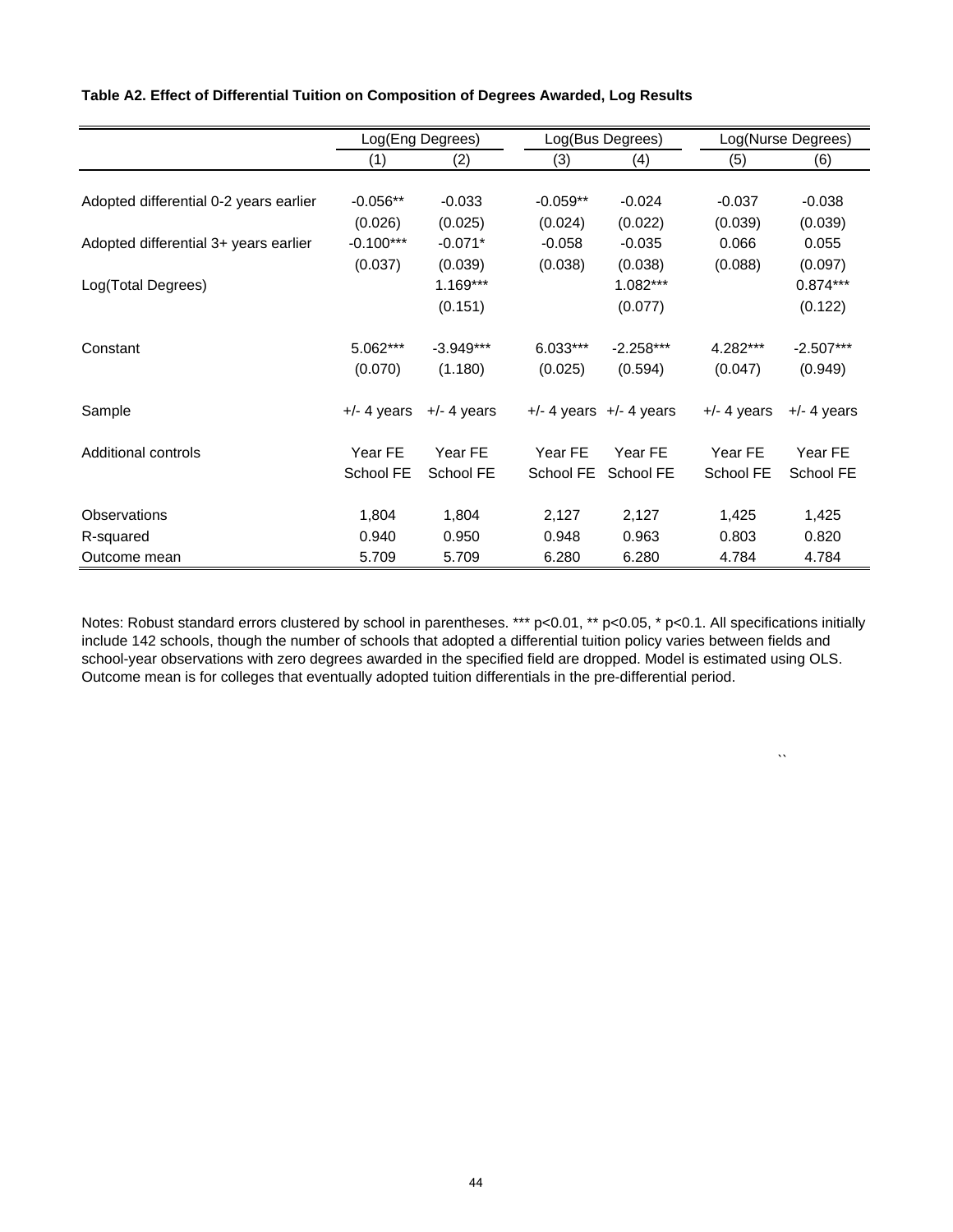#### **Table A3. Effect of Differential Pricing on Detailed Composition of Degrees Awarded and Average Earnings**

L,

|                                                                        |         | Engineering diff |           |         | <b>Business diff</b> |           |         | Nursing diff |         |
|------------------------------------------------------------------------|---------|------------------|-----------|---------|----------------------|-----------|---------|--------------|---------|
|                                                                        | Outcome | 3+ years ago     |           | Outcome | 3+ years ago         |           | Outcome | 3+ years ago |         |
|                                                                        | mean    | Coeff            | <b>SE</b> | mean    | Coeff                | <b>SE</b> | mean    | Coeff        | SE      |
| Panel A: No controls for simultaneous differential in other two fields |         |                  |           |         |                      |           |         |              |         |
| <b>Business</b>                                                        | 0.185   | 0.003            | (0.006)   | 0.195   | $-0.008$             | (0.007)   | 0.194   | $-0.008$     | (0.010) |
| Computer science                                                       | 0.031   | 0.001            | (0.004)   | 0.025   | 0.002                | (0.002)   | 0.022   | $0.005**$    | (0.002) |
| Education                                                              | 0.054   | $0.010**$        | (0.005)   | 0.061   | $0.010*$             | (0.005)   | 0.068   | 0.006        | (0.006) |
| Engineering                                                            | 0.147   | $-0.011***$      | (0.004)   | 0.096   | $-0.008**$           | (0.003)   | 0.085   | $-0.012**$   | (0.006) |
| Health                                                                 | 0.041   | 0.001            | (0.003)   | 0.048   | $-0.001$             | (0.003)   | 0.061   | $-0.001$     | (0.005) |
| <b>Humanities</b>                                                      | 0.112   | $-0.000$         | (0.004)   | 0.133   | $-0.003$             | (0.004)   | 0.130   | $-0.003$     | (0.005) |
| Life science                                                           | 0.079   | 0.002            | (0.006)   | 0.079   | 0.002                | (0.006)   | 0.085   | 0.012        | (0.011) |
| Math                                                                   | 0.010   | 0.000            | (0.001)   | 0.010   | $-0.000$             | (0.001)   | 0.009   | $-0.002$     | (0.002) |
| <b>Nursing</b>                                                         | 0.027   | $-0.002$         | (0.002)   | 0.026   | $-0.001$             | (0.002)   | 0.044   | 0.008        | (0.006) |
| Other professional                                                     | 0.134   | $-0.002$         | (0.005)   | 0.121   | 0.006                | (0.006)   | 0.131   | $-0.003$     | (0.006) |
| Physical science                                                       | 0.016   | 0.000            | (0.001)   | 0.017   | 0.001                | (0.001)   | 0.016   | 0.000        | (0.001) |
| Social science                                                         | 0.151   | $-0.004$         | (0.003)   | 0.175   | $-0.001$             | (0.003)   | 0.146   | $-0.004$     | (0.005) |
| Vocational technical                                                   | 0.014   | 0.001            | (0.001)   | 0.014   | 0.001                | (0.001)   | 0.011   | 0.000        | (0.001) |
|                                                                        |         |                  |           |         |                      |           |         |              |         |
| Average earnings                                                       | 76,453  | $-484**$         | (187)     | 75,291  | $-569***$            | (216)     | 74,486  | $-417*$      | (243)   |
|                                                                        |         |                  |           |         |                      |           |         |              |         |
| Panel B: Controls for simultaneous differential in other two fields    |         |                  |           |         |                      |           |         |              |         |
| <b>Business</b>                                                        | 0.185   | $0.029**$        | (0.013)   | 0.195   | $-0.019*$            | (0.011)   | 0.194   | $-0.005$     | (0.011) |
| Computer science                                                       | 0.031   | $-0.002$         | (0.006)   | 0.025   | 0.003                | (0.003)   | 0.022   | 0.005        | (0.004) |
| Education                                                              | 0.054   | 0.007            | (0.009)   | 0.061   | 0.010                | (0.009)   | 0.068   | 0.002        | (0.007) |
| Engineering                                                            | 0.147   | $-0.012**$       | (0.005)   | 0.096   | 0.000                | (0.009)   | 0.085   | $-0.002$     | (0.008) |
| Health                                                                 | 0.041   | 0.006            | (0.006)   | 0.048   | $-0.005$             | (0.005)   | 0.061   | $-0.001$     | (0.005) |
| Humanities                                                             | 0.112   | 0.007            | (0.006)   | 0.133   | $-0.002$             | (0.006)   | 0.130   | $-0.002$     | (0.006) |
| Life science                                                           | 0.079   | $-0.005$         | (0.008)   | 0.079   | $-0.009$             | (0.008)   | 0.085   | 0.011        | (0.010) |
| Math                                                                   | 0.010   | 0.000            | (0.001)   | 0.010   | $-0.001$             | (0.001)   | 0.009   | $-0.003$     | (0.002) |
| <b>Nursing</b>                                                         | 0.027   | $-0.002$         | (0.002)   | 0.026   | $-0.002$             | (0.002)   | 0.044   | 0.009        | (0.007) |
| Other professional                                                     | 0.134   | $-0.013$         | (0.008)   | 0.121   | 0.012                | (0.008)   | 0.131   | $-0.008$     | (0.007) |
| Physical science                                                       | 0.016   | $-0.001$         | (0.001)   | 0.017   | 0.000                | (0.001)   | 0.016   | $-0.001$     | (0.001) |
| Social science                                                         | 0.151   | $-0.012**$       | (0.006)   | 0.175   | $0.010*$             | (0.005)   | 0.146   | $-0.002$     | (0.006) |
| Vocational technical                                                   | 0.014   | $-0.001$         | (0.001)   | 0.014   | $-0.002$             | (0.002)   | 0.011   | $-0.003$     | (0.002) |
| Average earnings                                                       | 76,453  | $-214$           | (311)     | 75,291  | $-480$               | (359)     | 74,486  | 70           | (231)   |

Notes: All specifications also include year fixed effects, college fixed effects, a dummy for 0 to 2 years post adoption of differential (not reported), and are restricted to 4 years before and after the adoption of a price differential for each school. Robust standard errors clustered by school in parentheses. \*\*\*  $p<0.01$ , \*\*  $p<0.05$ , \*  $p<0.1$ . All specifications include 142 schools, though the number of schools that adopted a differential tuition policy varies between fields. Model is estimated using OLS. Outcome mean is for colleges that eventually adopted tuition differentials in the pre-differential period. Average earnings is computed for each institution and year using the 2009 and 2010 ACS to compute mean annual earnings for each undergraduate major nationally and then averaging across all majors using an institution's share of degrees granted in each major in each year as weights.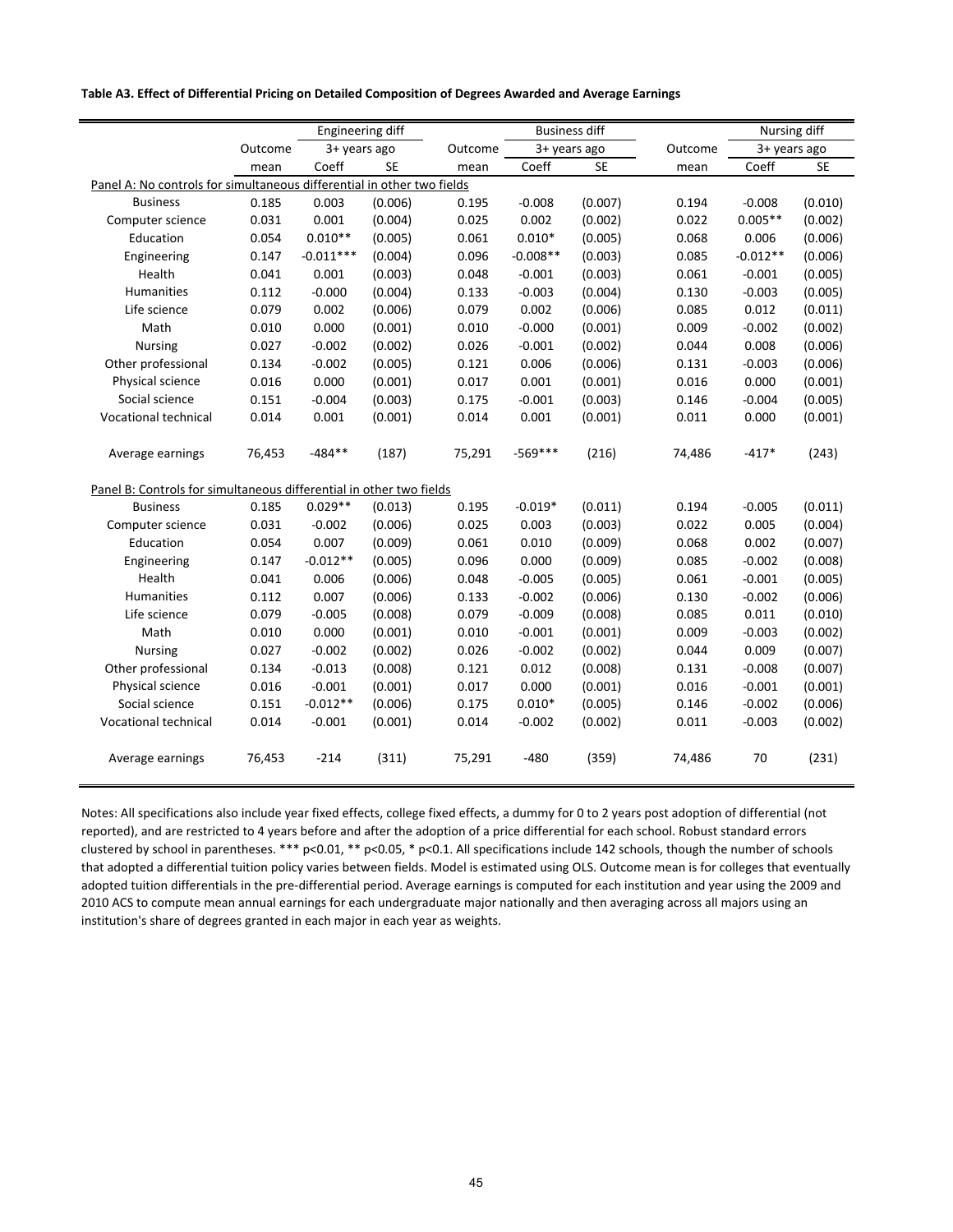

# **Figure 1. Distribution of Treatment Effects at Individual Universities**

Left column plots the distribution of changes in major share of degrees granted following the introduction of differential tuition at each school.<br>Right column plots distribution of school-specific estimates from regressio same Barrons category and census region.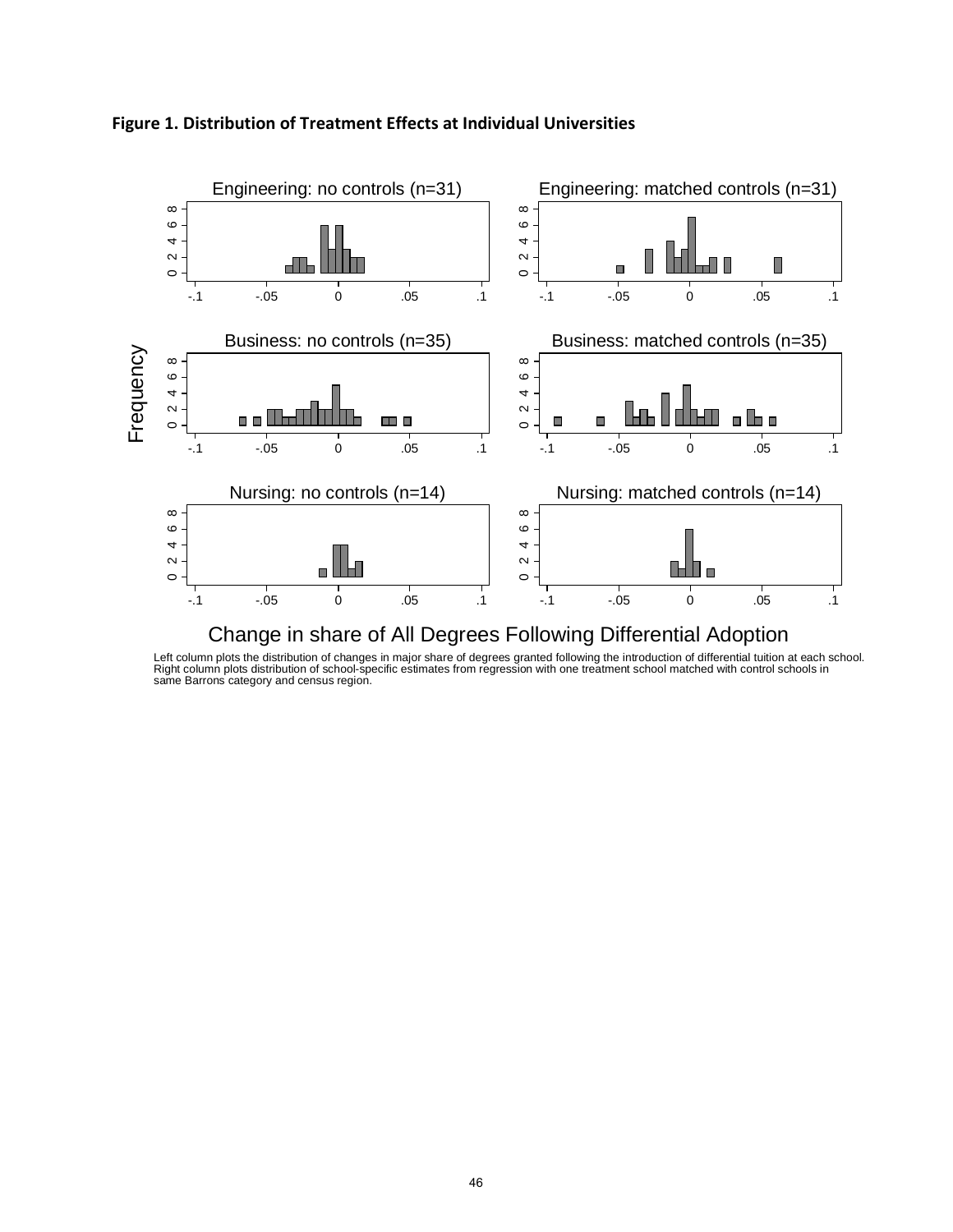

**Figure 2. Event-study Estimates of Effect of Differential Pricing on Major Share**

Notes: Graphs plot the point estimates from the event study model in equation (2) using the restricted (+/- 4 year window) sample. Institution sample includes 142 institutions with known adoption dates for